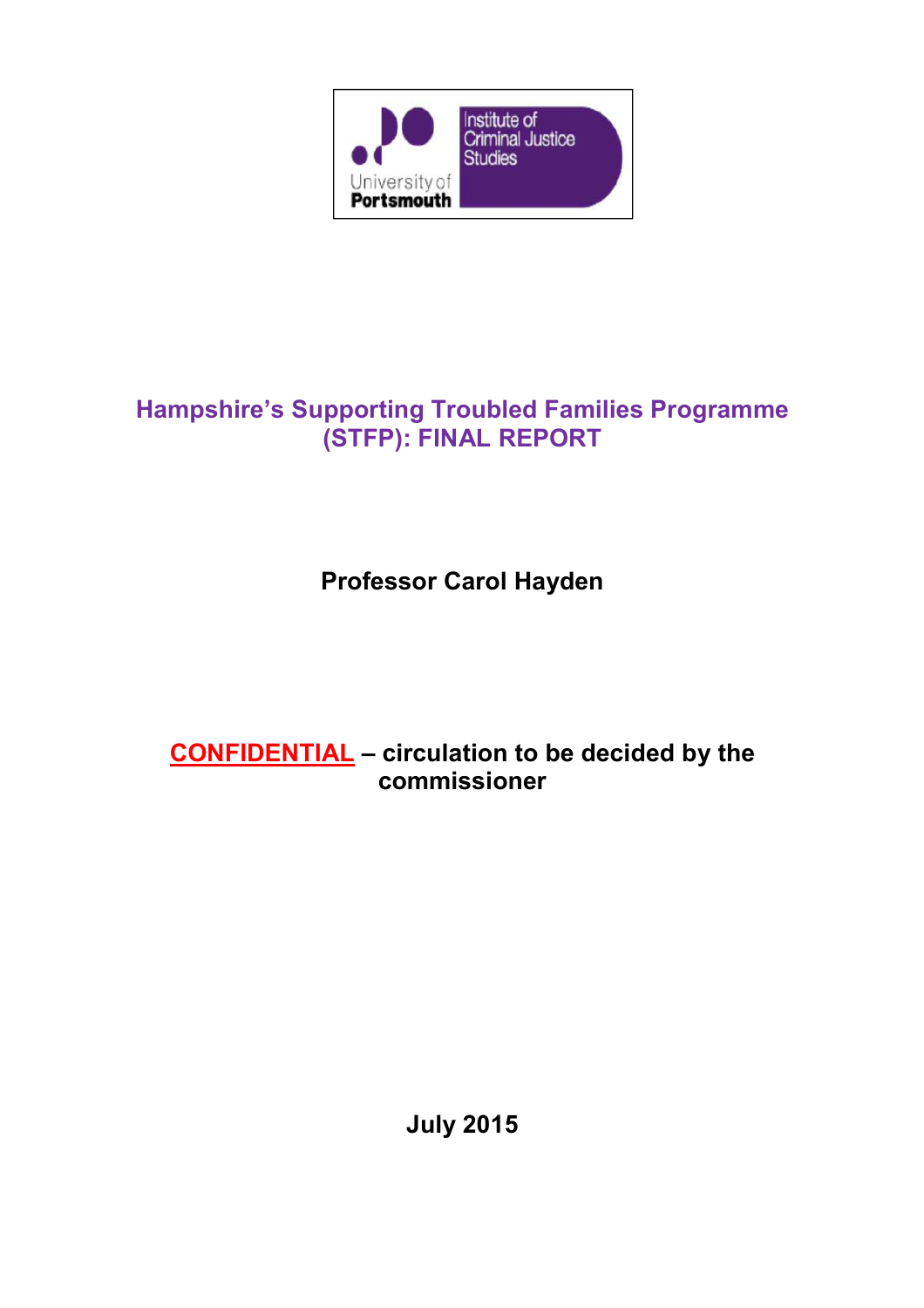# **Contents**

|                                                                                                       | <b>Pages</b> |
|-------------------------------------------------------------------------------------------------------|--------------|
| <b>EXECUTIVE SUMMARY</b>                                                                              | $2 - 4$      |
| <b>Overview of Hampshire research</b>                                                                 | 5            |
| <b>SECTION 1: Key Background Research Evidence</b>                                                    | $6 - 16$     |
| <b>SECTION 2: Change – staff perspectives</b><br>(with Craig Jenkins)                                 | $17 - 23$    |
| <b>SECTION 3: Change in families - Case studies</b><br>(with Sukh Hamilton)                           | 24-28        |
| <b>SECTION 4: Measuring change in families: education</b><br>and youth offending (with Craig Jenkins) | 29-31        |
| <b>SECTION 5: Cost savings and Economic Assessment of</b><br>the Programme (with Dave Foley)          | $32 - 35$    |
| <b>SECTION 6: Conclusions and looking forward to Phase 2</b>                                          | 36-39        |
| <b>References</b>                                                                                     | 40-42        |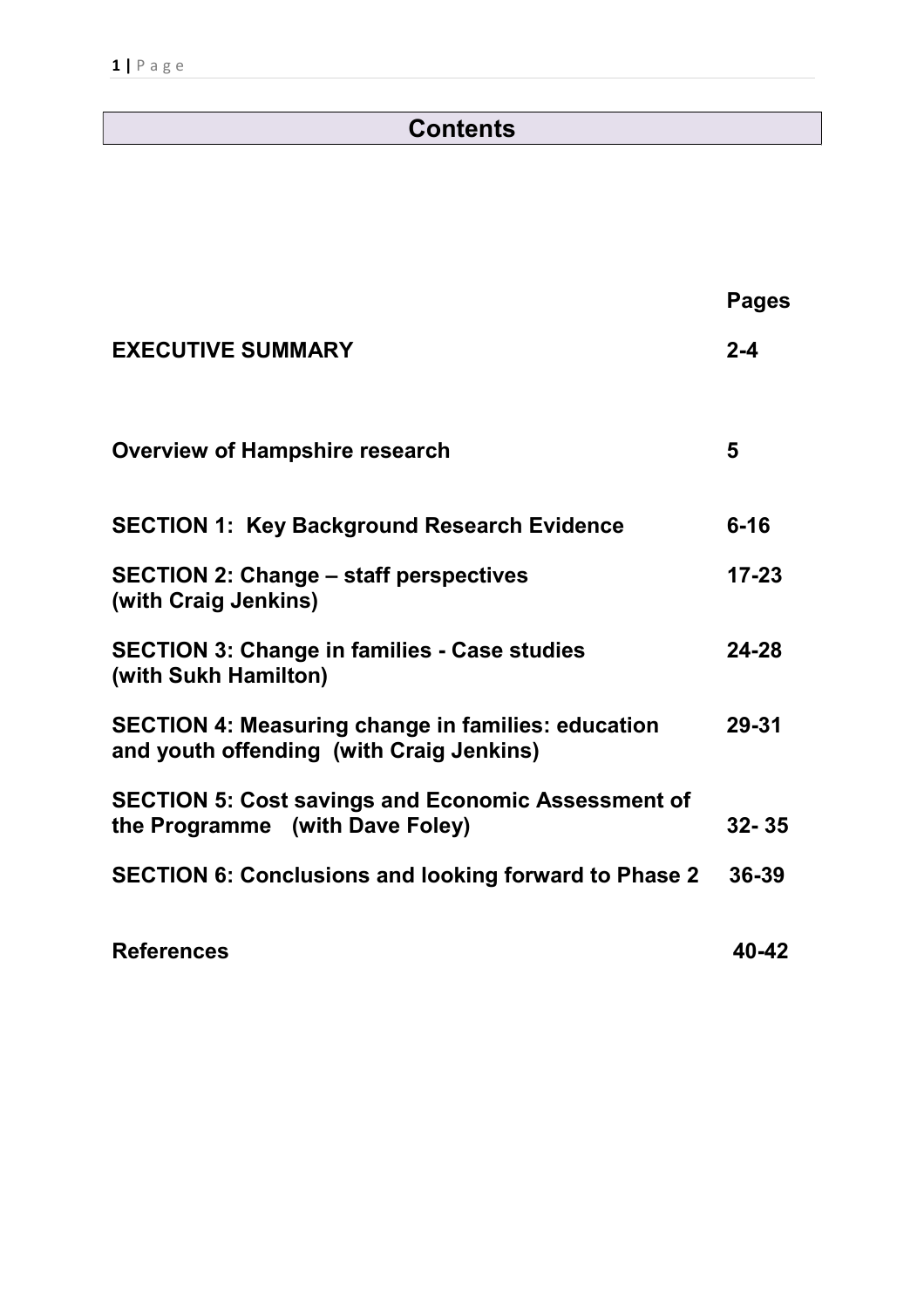# **EXECUTIVE SUMMARY**

### **Context**

#### *University role as 'evaluation partner'*

The research conducted by the University was in response to a call (dated 13.12.2012) for a proposal '*to work in partnership with Hampshire County Council over a two year period, to support the design and delivery of a robust evaluation framework for the Supporting (Troubled) Families Programme (STFP) in Hampshire*.' The University was appointed academic evaluation partner to the programme in March 2013. The University agreed to add value to the funding provided by Hampshire in order to provide the range of expertise and types of data collection and analysis.

#### *Brief literature review (ie context for the current study and final report)*

The existing body of relevant research illustrates the difficulty in achieving positive outcomes once families face multiple adversities. Research evidence generally supports early intervention, this is often taken to mean early in a child's life, but can also mean early in problem development or in a timely way in a given situation. Hampshire's STFP has faced the twin challenges of working with families with multiple problems, with a strong focus on the behaviour of teenagers (rather than younger children). The achievements detailed in the current University of Portsmouth research for Hampshire should be seen with reference to this existing evidence.

#### *Government expectations about data and evidence of impact*

Government expectations about what organisational data is readily accessible and can be used to monitor a large scale and robust assessment of the impact of Phase 1 of the programme have been unrealistic; both because of the data sharing and ethical issues faced by local programmes early on and the compatibility of different systems of data collection in different services. Our observations (and Focus groups in Time 2, February-March 2015) would indicate that this has improved during Phase 1 and is likely to improve further in Phase 2 of the programme. The Phase 1 time period is too short to track outcomes (and their sustainability) over a meaningful period after cases are closed to the STFP in terms of making an assessment on what would be regarded as robust research evidence. That said, the broader evidence base underpinning this programme, as well as the evidence collated in the current study, would characterise the programme as 'promising'. This is cautious 'academic speak' for how research evidence is evaluated. Assessing the programme as 'promising' would support the view that STFP is a worthwhile programme that needs longer term monitoring of outcomes to evidence the sustainability of the positive changes achieved with families.

### **The research**  *Overall aim (as set by Hampshire STFP)*

*To demonstrate the overall impact of the programme and inform future service design and delivery to families beyond the three year programme* 

The researchers have used a multi-method approach involving the collection and analysis of qualitative and quantitative data. The research includes: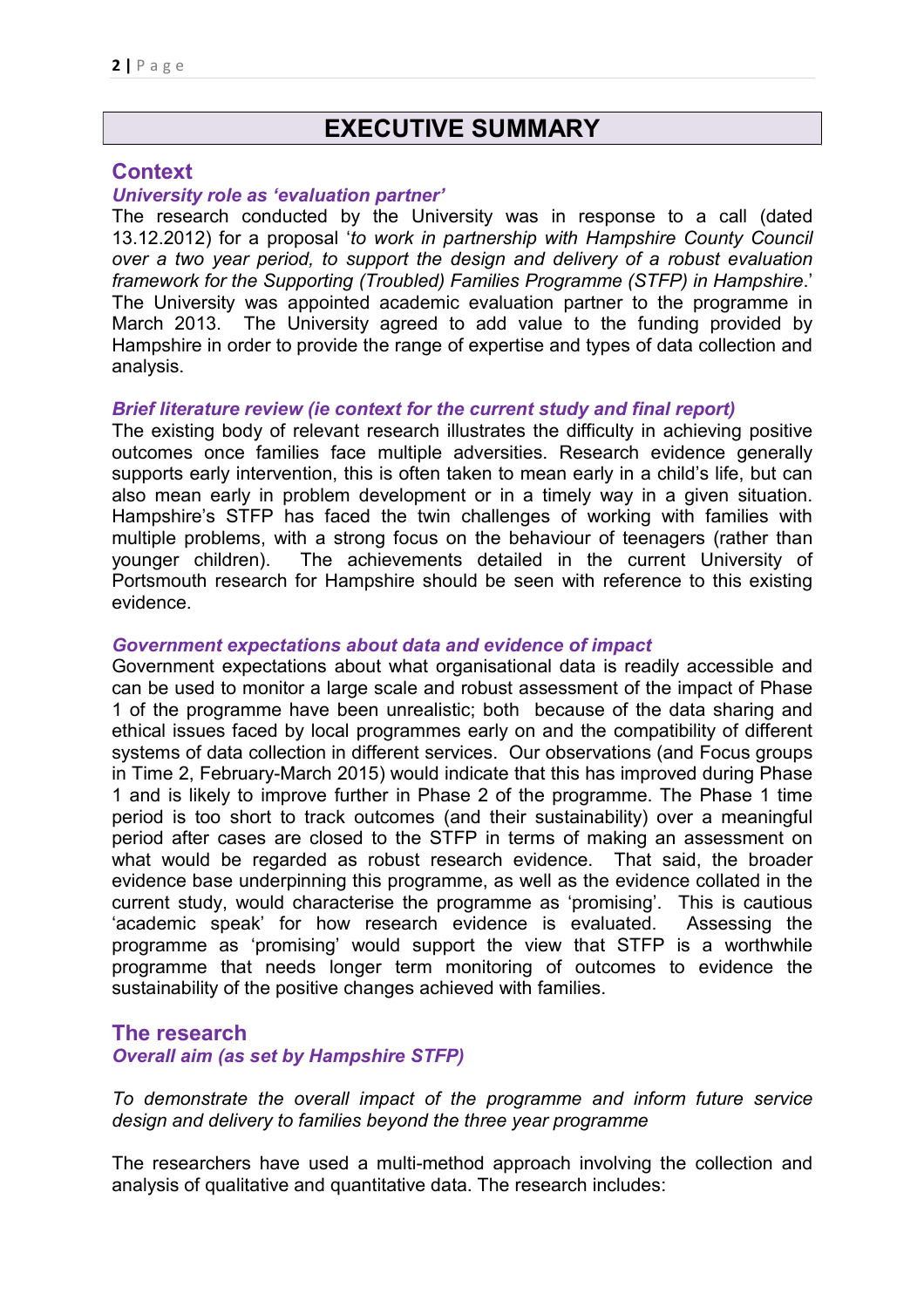| <b>Purpose</b>                                                                                                         | <b>Methods</b>                                                                                                                                                    | <b>Reporting/detailed</b><br>reports<br>available                                                                        |
|------------------------------------------------------------------------------------------------------------------------|-------------------------------------------------------------------------------------------------------------------------------------------------------------------|--------------------------------------------------------------------------------------------------------------------------|
| changes in staff<br>track<br>To<br>perceptions<br>practise,<br>and<br>evaluation of the programme                      | Staff -on-line surveys &<br><b>Focus Groups:</b><br>Time 1: April - June 2013<br>Time 2: Survey-Nov - Dec<br>2014; Focus groups-<br>February - March 2015         | Report (Time 1): September<br>2013<br>Report (Time 2): January 2015                                                      |
| understand<br>To<br>how<br>the<br>working<br>programme<br>is<br>in<br>cases where positive change<br>has been achieved | Case studies of 11<br>families: in-depth<br>interviews with family<br>members and staff working<br>with them                                                      | Report: September 2014                                                                                                   |
| To evidence the scale<br>οf<br>global change in PBR cases<br>$(PBR = payment-by-results)$                              | Analysis of database<br>evidence on 219 families:<br>Merging and cleaning<br>organisational databases<br>on educational and<br>offending data and changes<br>made | Report: September 2014                                                                                                   |
| To set the context for the final<br>report and achievements of<br>the programme                                        | <b>Brief literature review</b>                                                                                                                                    | Supplied in advance as a paper<br>in January 2015 (and previously<br>as part of academic publications<br>during $2014$ ) |
| To contribute to the economic<br>evaluation of the programme                                                           | Local authority data                                                                                                                                              | Local authority data presented to<br>Partnership Board: April 2015                                                       |

## **Key findings**

**Staff surveys** indicate a positive shift in working practices towards increased confidence in working with whole families and staff beliefs about what they can achieve with families. Furthermore these surveys indicate an overall shift in working practices towards increased partnership working and inter-agency co-ordination and co-operation.

**Focus groups** held in February – March 2015 further illustrate the progress being made in inter-agency co-ordination and co-operation in relation to whole family working. The development of Early Help Hubs aligns well with the TFP. Focus groups illustrate a readiness to embrace the wider criteria in Phase 2 of the STFP. However, development is uneven across Hampshire, so there may need to be a greater focus on reducing differences between areas of the county.

**Case studies** illustrate outputs (in terms of family experiences of the STFP). They illustrate the complexity of family situations and needs that staff are working with. Notably, families appreciate the family centred approach and the personal qualities and enthusiasm of staff. This positive feedback on staff working within the STFP was often contrasted with the services families had experienced in the past.

**Our analysis of organisational databases on 219 families** who had been the subject of PBR claims show substantial reductions in the prevalence of families that had a persistently absent child (89.9% reduction), a child excluded from school for a fixed period (54.9% reduction), and a child with a young offender (48.4% reduction).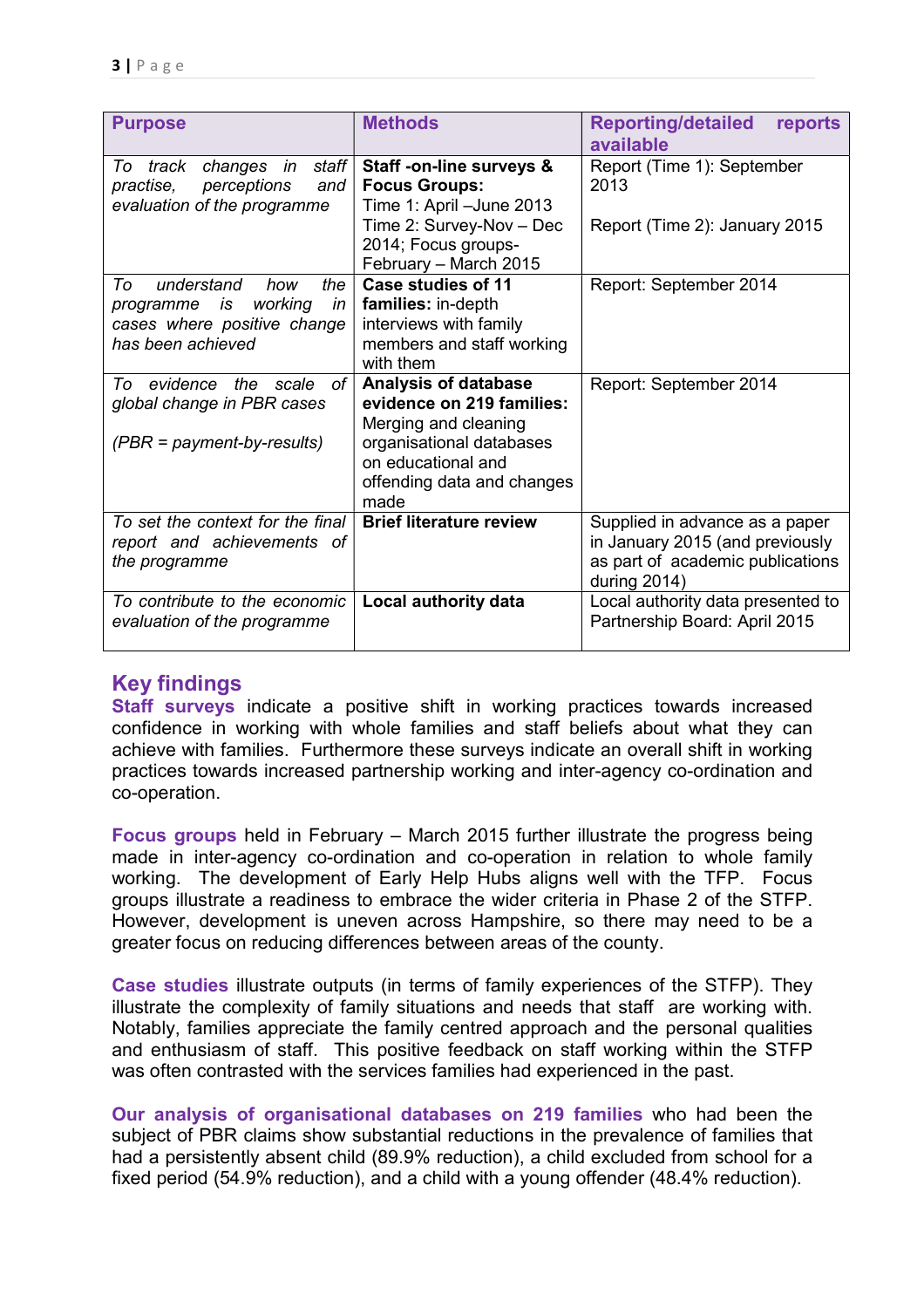**Our interpretation of social care outcomes** for the STFP 'intervention group' (n=2,403) and a 'comparison group' (n=3,736) created by Hampshire County Council (based on children who met the education criteria) is positive. There is evidence that children supported by the STFP are proportionately less likely to be 'looked after' or to be open cases to Children's Social Care.

**Our overall assessment of evidence on cost savings** is that all calculations point in the right direction, towards cost savings that look substantial. However, these benefits may not be felt by services overall, or professionals on the front line, for two main reasons. Firstly, in relation to the Children's Social Care data, the national trend for children taken into care is upwards. Secondly, reductions in budgets in the public sector are likely to mean that improvements brought about by the STFP are not actually felt 'on the ground.' Also the concept of 'cashable benefit' raises the question of where the benefit is cashed and to what end.

#### **Overall, the current research would indicate that:**

Hampshire's STFP is promoting positive change in professional practise with families. There is more inter-agency co-operation and understanding, better information sharing, more targeted work with families, more whole family working, more positive experiences for service users. The changes made by the programme align well with the development of Early Help Hubs. The STFP also appears to be a more cost effective way of responding to families with multiple and complex needs.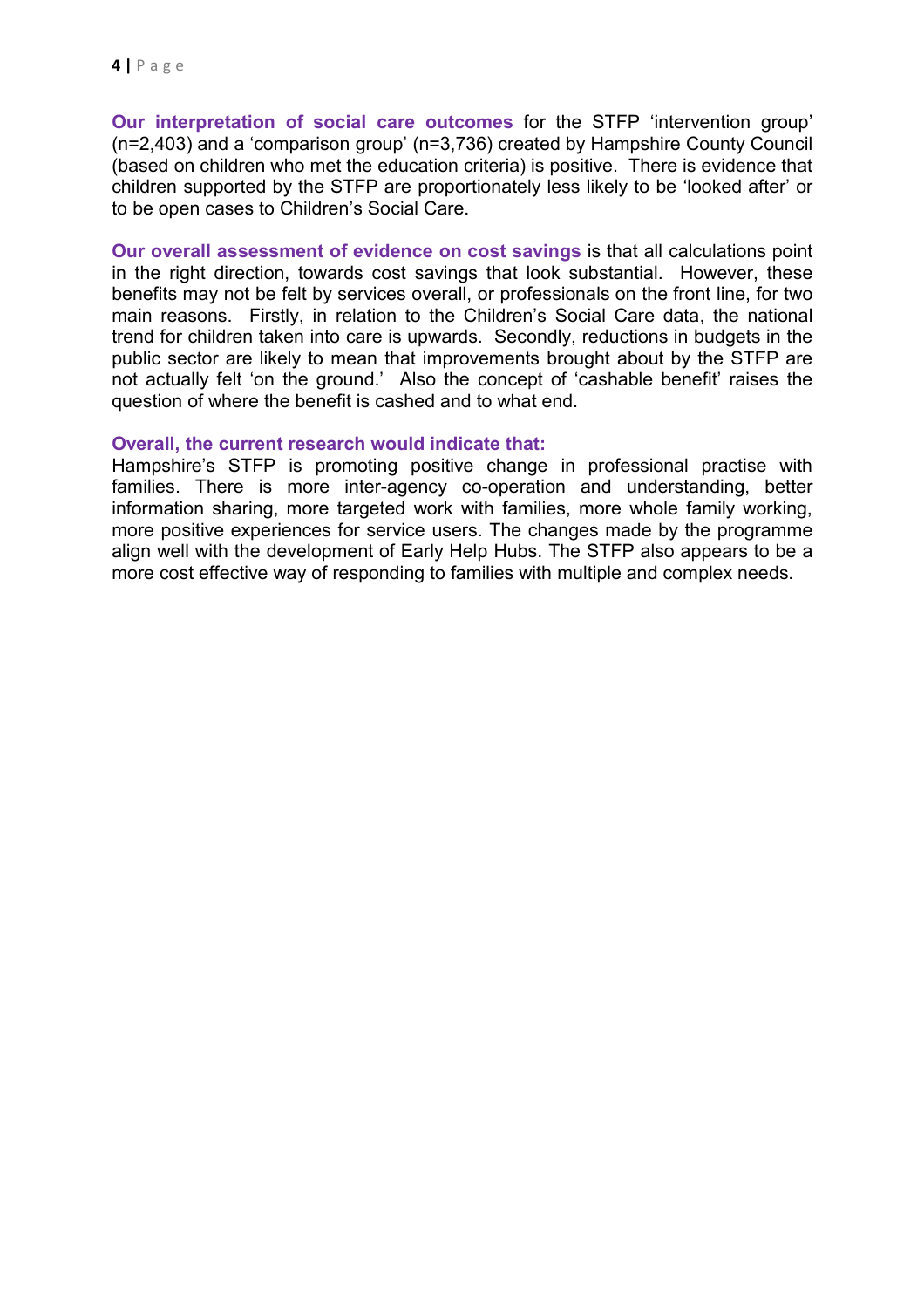## **Overview of the research**

### **University role as 'evaluation partner'**

The research undertaken at the University of Portsmouth was a response to a call (dated 13.12.2012) for a proposal '*to work in partnership with Hampshire County Council over a two year period, to support the design and delivery of a robust evaluation framework for the Supporting (Troubled) Families Programme (STFP) in Hampshire*.' The University was appointed academic evaluation partner to the programme in March 2012. The University agreed to add value to the funding provided by Hampshire in order to provide the range of expertise and types of data collection and analysis.

### **Overall aims (as set by Hampshire STFP) and methods**

To demonstrate the overall impact of the programme and inform future service design and delivery to families beyond the three year programme

The researchers developed a multi-method approach involving the collection and analysis of qualitative and quantitative data. The research included:

| <b>Purpose</b>                                                                                                      | <b>Methods</b>                                                                                                                                                           | <b>Reporting/detailed</b><br>reports<br>available                                                                     |
|---------------------------------------------------------------------------------------------------------------------|--------------------------------------------------------------------------------------------------------------------------------------------------------------------------|-----------------------------------------------------------------------------------------------------------------------|
| track changes in staff<br>To<br>perceptions<br>practise,<br>and<br>evaluation of the programme                      | Staff -on-line surveys &<br><b>Focus Groups:</b><br>Time 1: April - June 2013<br>Time 2: Survey-Nov - Dec<br>2014; Focus groups-<br>February - March 2015                | Report (Time 1): September<br>2013<br>Report (Time 2): January 2015                                                   |
| understand<br>To<br>the<br>how<br>working<br>programme is<br>in<br>cases where positive change<br>has been achieved | Case studies of 11<br>families: in-depth<br>interviews with family<br>members and staff working<br>with them                                                             | Report: September 2014                                                                                                |
| To evidence the scale<br>оf<br>global change in PBR cases<br>$(PBR = payment-by-results)$                           | <b>Analysis of database</b><br>evidence on 219 families:<br>Merging and cleaning<br>organisational databases<br>on educational and<br>offending data and changes<br>made | Report: September 2014                                                                                                |
| To set the context for the final<br>report and achievements of<br>the programme                                     | <b>Brief literature review</b>                                                                                                                                           | Supplied in advance as a paper<br>in January 2015 (and previously<br>as part of academic publications<br>during 2014) |
| To contribute to the economic<br>evaluation of the programme                                                        | Analysis of local<br>authority data                                                                                                                                      | Local authority data presented to<br>Partnership Board: April 2015                                                    |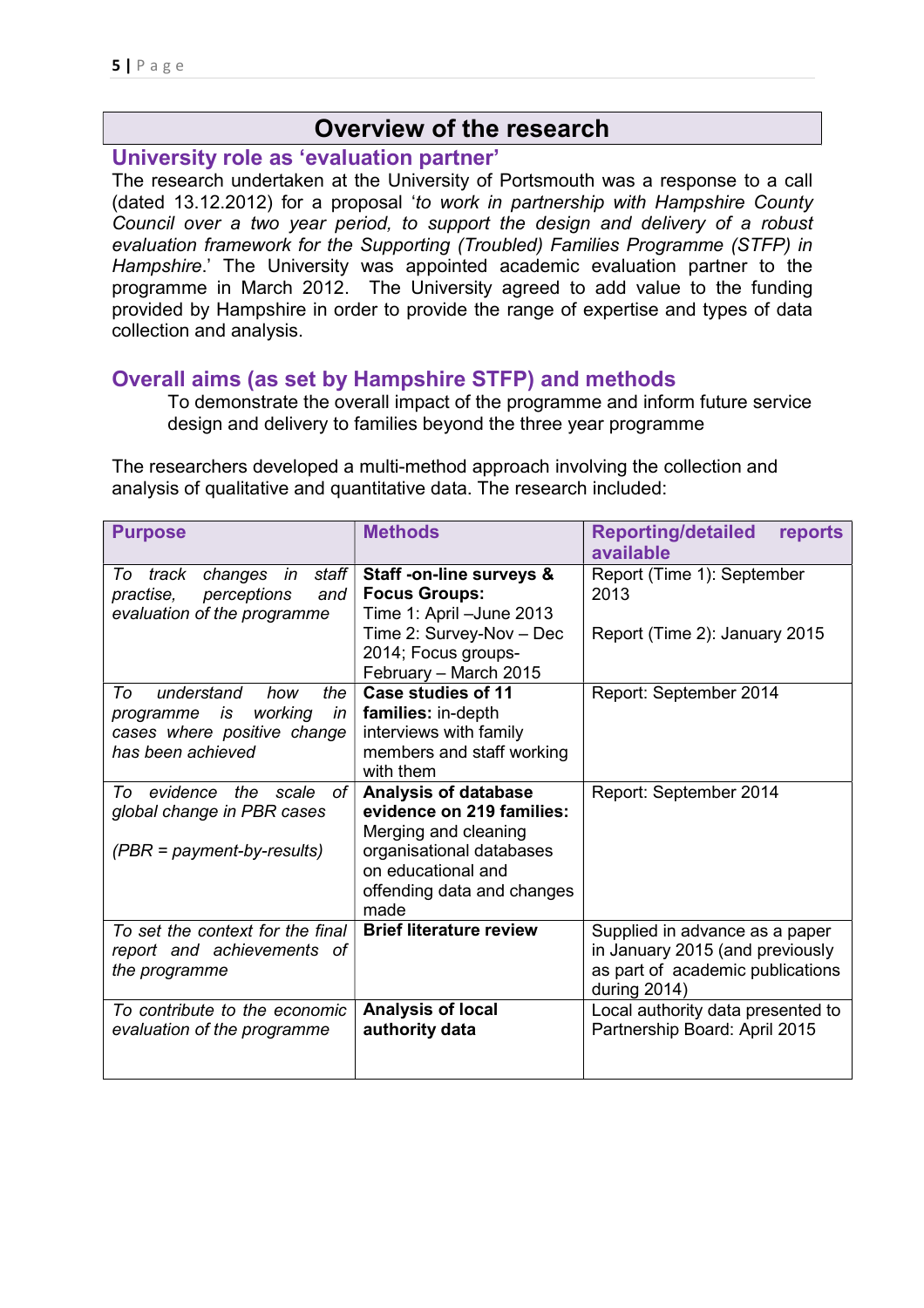# **SECTION 1: Key Background Research Evidence**

### **1.1 Introduction**

The existing body of relevant research which has informed the current study and to which this study contributes is wide ranging<sup>1</sup>. This brief review covers three key relevant themes that can inform our understanding of the needs served by Phase 1 of the 'Troubled Families' Programme (TFP) and the evaluation of early *outputs* and short term outcomes from the Programme<sup>2</sup>.

- $\leftarrow$  Early intervention and potential cost saving
- $\triangleq$  Risk factors and cumulative adversity
- ↓ Defining 'the problem' and service response: the national Troubled Families Programme (TFP)

## **1.2 Early Intervention and potential Cost Saving**

Early intervention can have a number of meanings:

- $\overline{\phantom{a}}$  Early in a child's life
- $\triangleq$  Early in problem development
- In a timely way in a given situation (Hayden, 2007, p.131).

Early intervention connects with both the practise and aspiration of the TFP in the sense that the Programme aims to prevent the further escalation of problems and the avoidance of costly 'Tier 4' services such as care and custody for children (arguably this is early intervention 'in a timely way in a given situation'). The focus of Phase 1 of the Programme has not deliberately been early intervention as in 'early in a child's life' (although many families have children that span the age range of preschool to young adult, as well as grandchildren). Neither can Phase 1 of the TFP be seen as 'early in problem development'. In part this can be explained by the early rhetoric about Britain's '*most* troubled' families (Cameron, 2011, our emphasis) who were perhaps unlikely to have recently developed problems. Indeed, very early on in the Programme, Casey's report highlighted the 'inter-generational' issues apparent in the families she interviewed (DCLG, 2012).

Research evidence suggests that intervening early in the lives of children believed to be 'at risk' of adverse outcomes is generally recognised to be a good idea (Sutton et al, 2004) as long as the intervention itself is not stigmatising. The focus on the identification of particular triggers or indicators for early intervention with families who

<sup>1</sup> **Section 1 is partly based on the following publications**: Hayden, C. & Jenkins, C. (2015) Troubled or troublesome? Children taken into care and custody, In Davies,K.(ed) *Social Work Practice with 'Troubled Families': A Critical Introduction.* London: Jessica Kingsley Publishers.

Hayden, C. & Jenkins, C. (2014) The 'Troubled Families' Programme in England: 'wicked problems' and policybased evidence, *Policy Studies*, 35(6), November, pp.631-649.

Hayden, C. & Jenkins, C. (2013) Children taken into Care and Custody and the 'troubled families' agenda in England, *Child and Family Social Work.*doi:10.1111/cfs.12095. Advance publication.

Hayden, C. (2007) *Children in Trouble*. Basingstoke: Palgrave/MacMillan.<br><sup>2</sup> **Outputs** as in type of service offered and **short-term outcomes**, as in evidence of change over the one to two year period after which a family has had help from the STFP.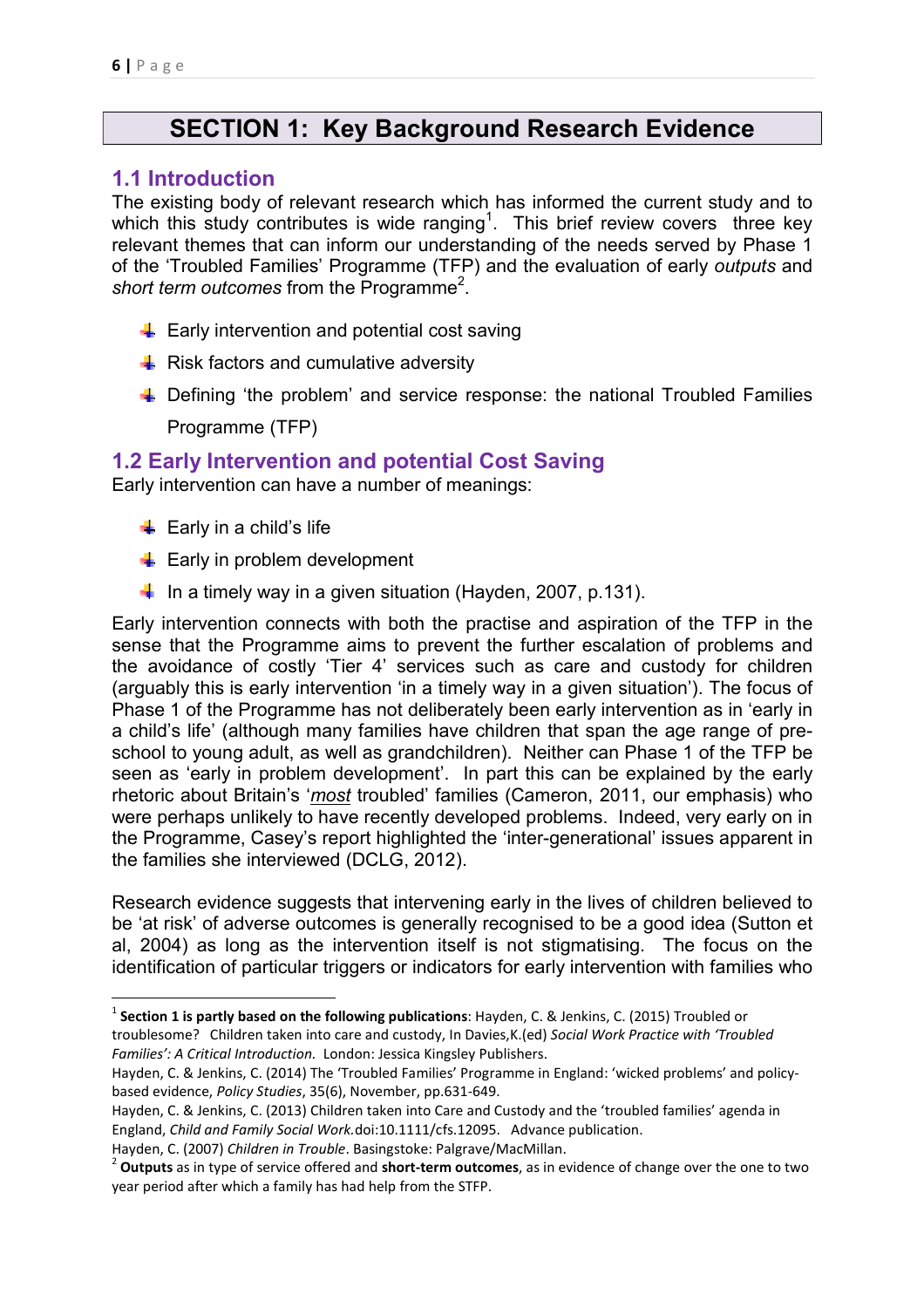are likely to develop significant (if not necessarily complex) problems is relatively well researched (see for example IPC, 2012). The kinds of carer or environmental factors that seem to contribute in particular to worse parenting and worse child outcomes are:

- $\downarrow$  Parent mental health problems
- $\downarrow$  Parent drug or alcohol misuse
- **Family offending or anti-social behaviour**
- $\leftarrow$  Domestic violence
- $\blacksquare$  Poor housing
- $\blacktriangle$  Family debt (IPC, 2012, p.11).

However, overall, the UK research evidence base for the likely cost saving of early intervention with children and families with multiple problems is not viewed as of the requisite quality to make firm pronouncements. The biggest issues are: the research is rarely set up as an RCT (randomised control trial) where the effect of the intervention can be compared with people randomly allocated to 'control' and 'intervention' groups; most research does not follow up individuals for long enough (ie it is not 'longitudinal'); most research is focused on particular issues or interventions (see for example Khan, Parsonage and Stubbs, 2015), rather than 'multiple' and whole family problems. Some key United States research does however stand out in terms of the evidence base on cost savings as well as underlining the importance of longitudinal research (see for example the pre-school intervention, High/Scope). Importantly, there was no initial difference between the intervention and control group with High/Scope, the cost savings became evident and cumulative in the longer term follow-up (Schweinhart and Weikart, 1980). It is also important to add a cautionary note about the transferability of this evidence to the UK, as the UK and US welfare systems are not comparable, so the estimated US cost savings may not be the same in the UK.

That said, it is possible to make an argument using the existing evidence base, in terms of *likely areas* of cost saving. For example, in relation to early intervention with 0 to 5 year olds in the UK, Sinclair (2007) envisages that:

*Cost savings from early intervention in the UK would start to be felt at around*  age 12, initially in the criminal justice system, later in health with further *impacts from lower drug and alcohol use and later first pregnancies. In adulthood there would be increased tax payments and lower demand on benefits* (p.5 in Stevens, 2011).

Khan et al (2015) provide a persuasive analysis of the costs and benefits of a range of interventions targeting children with mental health problems, including conduct disorder, anxiety, depression, ADHD and a number of other conditions. They provide benefit to cost ratios for a number of interventions with the different mental health problems. Group and school based interventions are lowest cost and have high benefit to cost ratios.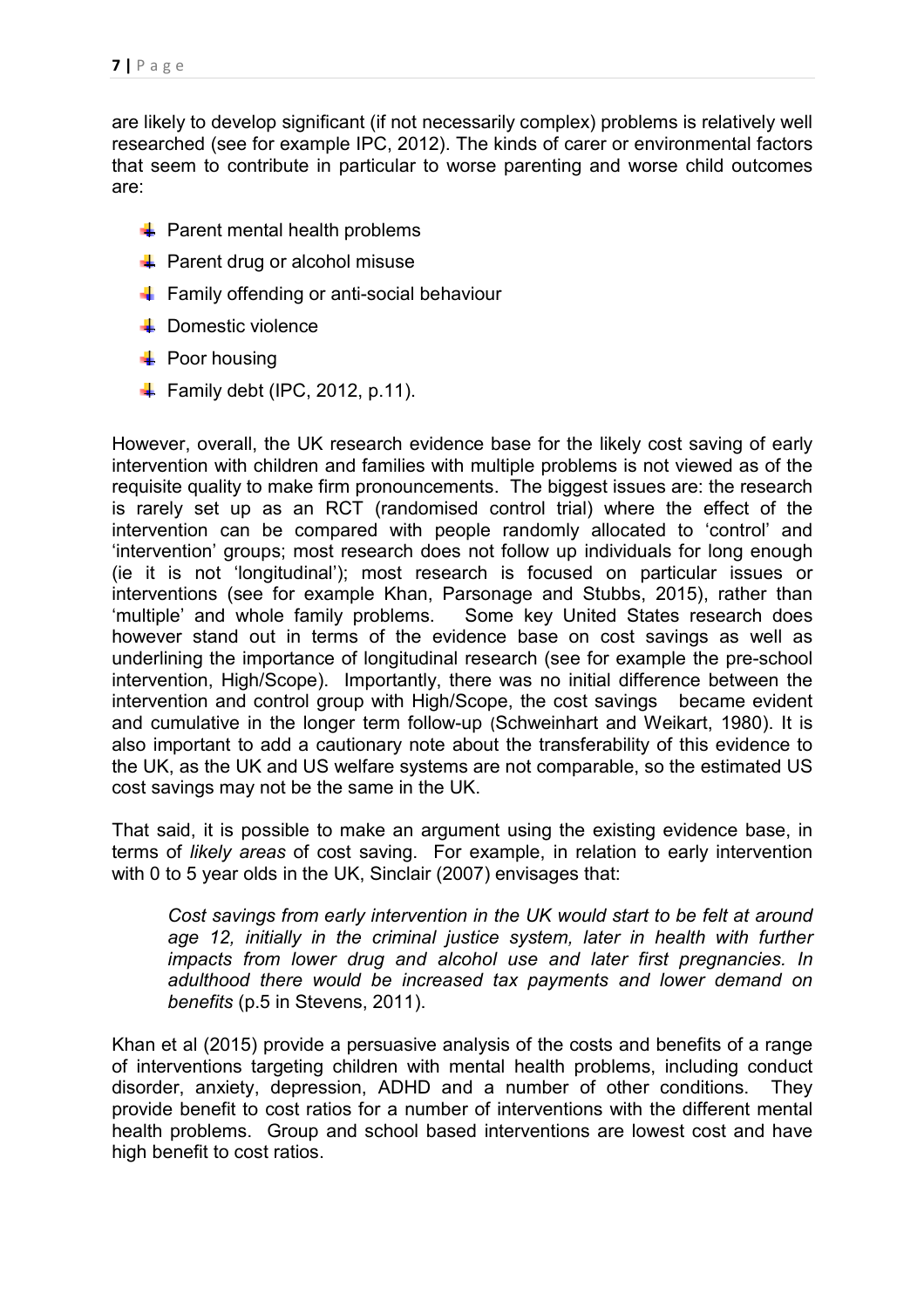Bonin et al (2011) in a recent study *modelling long-term outcomes* of parenting programmes delivered when a child is aged 5 years shows the proportions of areas (by service and type of need) in which savings might be expected from early intervention in the UK to prevent behaviour problems. Reductions in criminal behaviour and its consequences was the biggest cost saving area. They estimate a potential mean cost saving of £16, 435 per family over 25 years, compared with an investment of up to £2,078 per family (p.6).

### **FIGURE 1.1: Parenting programmes - cost savings at age 35 for programmes delivered at age 5**



*Source*: Bonin et al (2011) Table 3, p.6. Total adds up to 99% due to rounding.

The analysis by Bonin et al (2011) excluded some areas of possible savings because they considered there was insufficient evidence to inform the development of their model. These areas of *additional* possible savings included: earnings, social security benefits, adult mental illness and disability. In addition, Stevens (2011) highlights the wider likely positive 'benefits' (social and economic) of early intervention with 'vulnerable children and families' on other family members and wider social networks, as well as intergenerational effects.

## **1.3 Risk factors and cumulative adversity**

Research on 'risk factors' in childhood and poor outcomes in adulthood is another way of profiling the constellation of issues and circumstances found in families with multiple problems. Some risk factors are additional to those listed above (IPC, 2013; Levitas, 2012), some are inter-related and some are the same. Risk factors include:

- $\perp$  I ow income
- **Low school attainment**
- $\leftarrow$  Poor social and emotional skills
- $\downarrow$  Poor parenting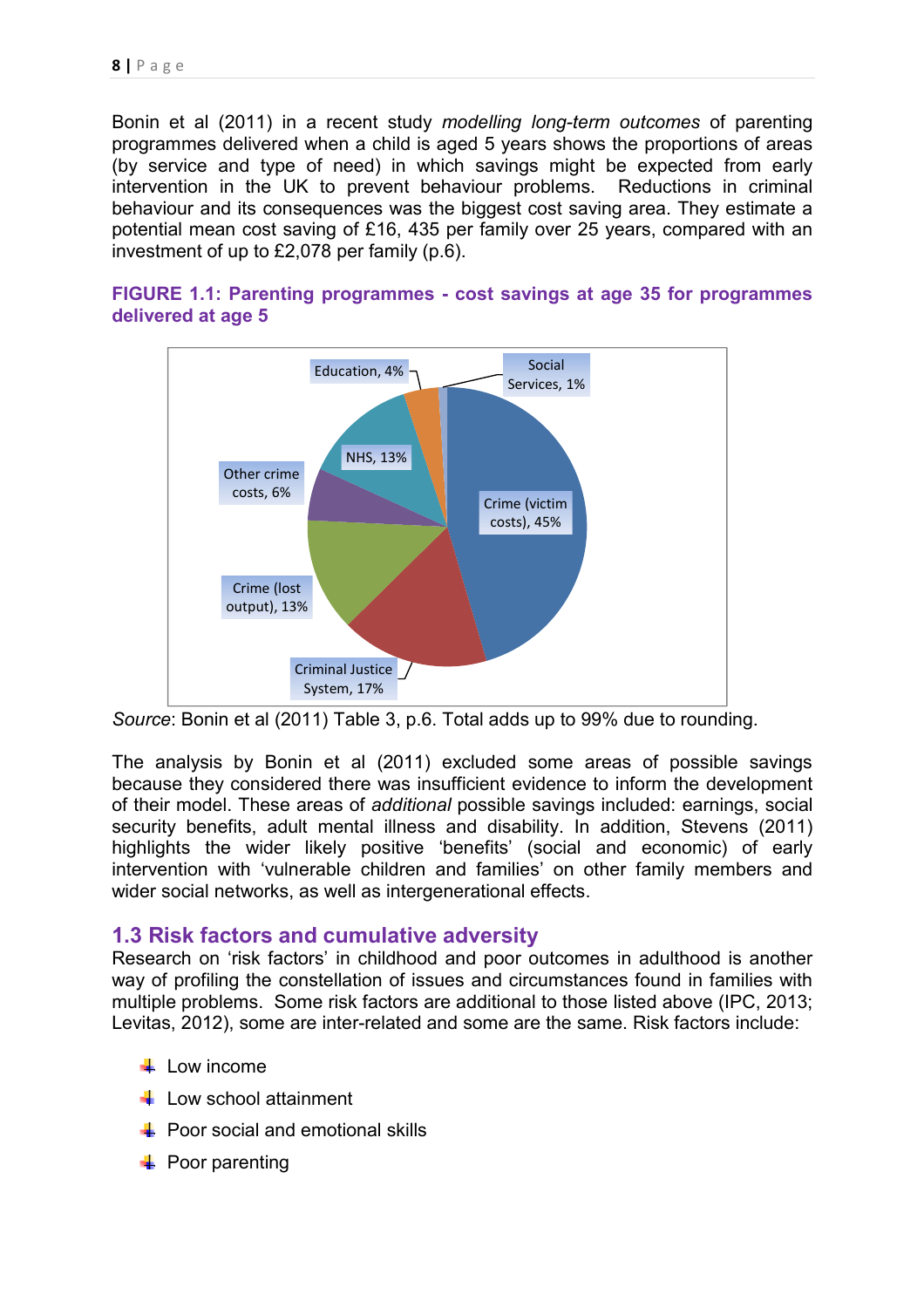- $\downarrow$  Low birth weight
- $\div$  Poor parental mental health
- $\downarrow$  Living in a deprived neighbourhood (Spratt, 2009, p.439-440).

We also know a great deal about very specific service responses, as an indicator that a child is presenting behaviour that is viewed by professionals to be highly problematic. For example, we know that exclusion from school (particularly primary school and particularly permanent exclusion) is a good indicator of highly troubled and troublesome behaviour; and that the effects of this rejection and the circumstances that go with it, tend to act as a trigger for further adverse outcomes (Parsons et al, 2001; Holt, 2011). If the excluded child is already known to social services, problems are more likely to continue and escalate as the child gets older, compared with excluded children who have no involvement with social services (Parsons et al, 2001). More broadly, evidence suggests that it is the number of indicators present that is predictive of poor outcomes (Feinstein and Sabates, 2006). Spratt (2012) argues that 'multiples matter' in relation to 'cumulative adversity' and the likelihood of poor outcomes. Whether this is due to a multiplier effect (as illustrated by the work of Rutter, 1979) or additive (Felitti et al, 1998) it is concluded that past a threshold of three or four risk factors outcomes worsen dramatically.

Implicit in much of the discussion above is relative poverty which tends to underpin the circumstances of many families likely to be seen as 'troubled' and/or 'troublesome'. The capacity of parents to offer positive parenting depends in part on the wider social and environmental circumstances in which they live. Rutter (in Hayden, 2007, p.63) refers to this as the 'permitted circumstances of parenting'. These circumstances include: adequate income and housing, good mental and physical health, employment compatible with family life, as well as the availability of support services such as good quality child care. Negative parenting is associated with problematic behaviour from children, which may be internalising ('troubled') or externalising ('troublesome').

However, epidemiological studies have established that the experience of major problems or risks (often referred to as 'adversity') in childhood is more common than can be adequately dealt with by the child protection and criminal justice systems, leading to the conclusion that only a minority of children facing adversities such as child abuse, domestic violence, substance misuse and so on are identified by social services (Spratt, 2012). It follows that estimates of how many families have multiple problems depends on where the line is drawn, in terms of the number and type of adversities or risks used to create the estimate. Until recently there was no dedicated attempt to identify and track such families across agencies at a local level (Spratt and Devaney, 2009). Indeed a few years ago, Spratt (2009) argued that the '*systems to locate these families have not yet been developed*' (p.440).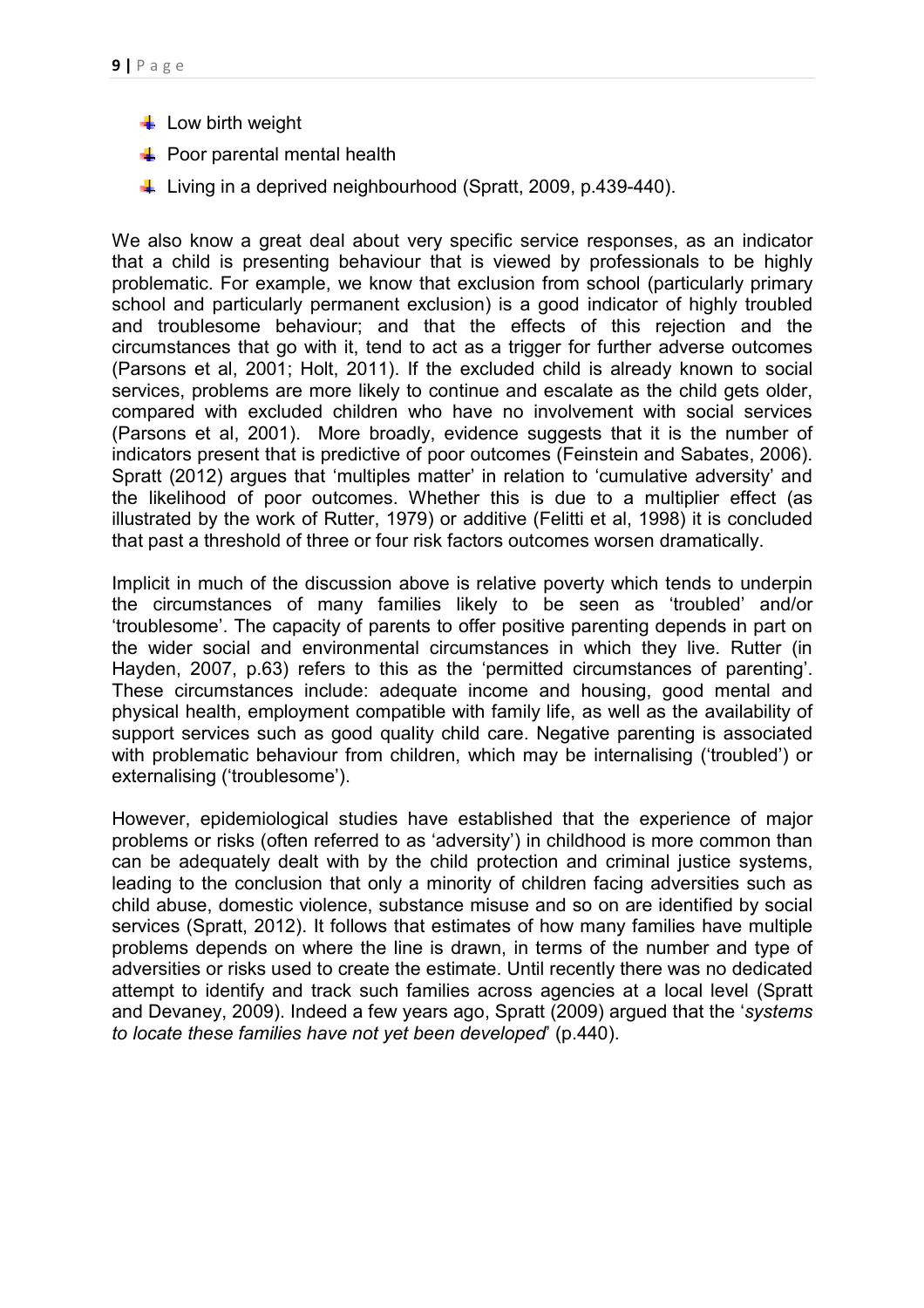## **1.4 Defining 'the problem' and service response: the National 'Troubled Families' Programme**

#### *Definition and National Criteria*

The Department for Communities and Local Government, DCLG (2013, para 1) defines a troubled family in the following way:

*Troubled families are those that have problems and cause problems to the community around them, putting high costs to the public sector* [our emphasis].

The **National Criteria** for Phase 1 of the TFP include households who:

- $\div$  Are involved in crime and anti-social behaviour
- $\blacksquare$  Have children not in school
- $\pm$  Have an adult on out of work benefits
- $\div$  Cause high costs to the public purse (DCLG, 2014, para).

At the start of the TFP, the belief (in political circles at least) was that it was possible to immediately identify families by the national criteria. This is illustrated in the speech by Prime Minister Cameron at the launch of the TFP (in December 2011) in which he said:

*We need to move quickly from broad estimates to actual names and addresses. By February we want local authorities to have identified who the troubled families are, where they live and what services they use* (Cameron, 2011, p.9).

Whilst it is true to say that the systems to identify families across the national criteria was not readily available at the start of the TFP, the data could be found in different local authority and other organisational databases. The problem the TFP has had in compiling and monitoring data on families in Phase 1 relates mainly to data protection and ethical concerns about the consent of families, as well as some specific IT issues. Whilst 'data sharing protocols' and the provisions of the 1998 Crime and Disorder Act can overcome some of the data protection concerns, they do not address the ethical issues, nor some of the more practical IT issues in terms of how data is held, downloaded and transferred. In particular, data sharing about 'worklessness' was essential to the programme, as one of the three national criteria and as part of the payment-by-results (PBR) framework. Access to Department of Work and Pensions (DWP) data should have been agreed nationally at the start of the programme (and wasn't) leading to wasted effort replicated across the country and leaving local authorities with difficulties obtaining the necessary data in the first year of the programme. Furthermore, the potential for uncovering benefit fraud was an additional built in tension in a programme that sets out to work with the whole family and has reducing worklessness as one of its national criteria. The likelihood that some families are not claiming benefits to which they are entitled creates other tensions within the programme, in relation to expectations about cutting costs.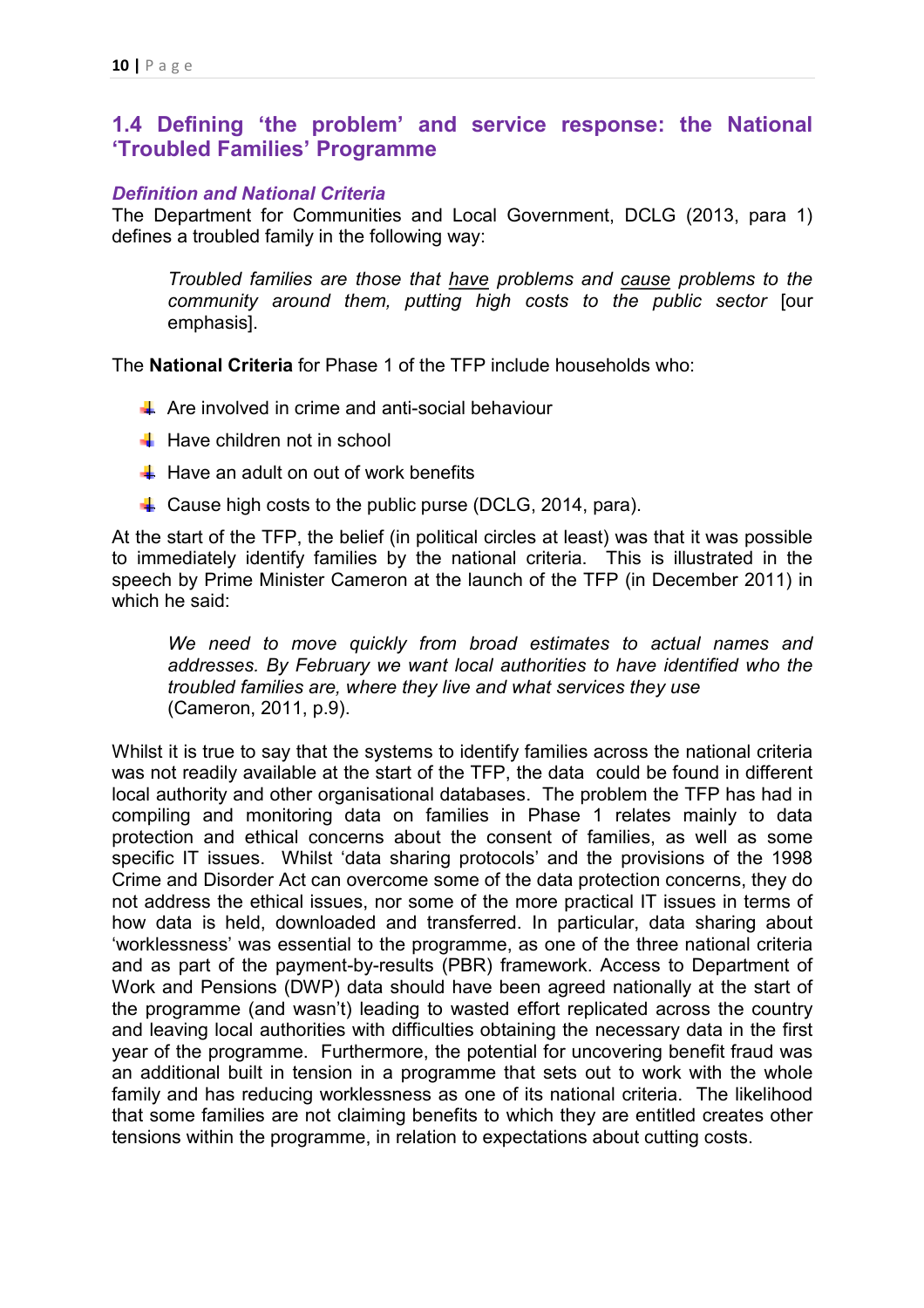### *Estimation: the 120,000 families*

The lists of 'risk factors' and 'triggers' identified by research overlaps with two of the indicators used to create the initial estimate for the TFP (mental health and poor housing) but not others (specifically worklessness). Crucially there are significant issues that are well known to inter-relate with parenting and child outcomes (drug and alcohol misuse, domestic violence, offending and anti-social behaviour) that are included in the lists above but were not included in the data used to model the estimation of 120,000 families (2% of all families) for Phase 1 of the TFP. To be designated 'troubled', families had to meet five of the seven criteria below:

- $\downarrow$  No parent in family is in work
- **Family lives in overcrowded housing**
- $\downarrow$  No parent has any qualifications
- $\downarrow$  Mother has mental health problems
- $\downarrow$  At least one parent has a long-standing limiting illness, disability or infirmity
- $\blacksquare$  Family has low income (below 60% of median income)
- $\downarrow$  Family cannot afford a number of food and clothing items

(Levitas, 2012, p.4-5).

These criteria were taken from the Family and Children Survey, FACS (Hoxhallari et al, 2007). Levitas (2012) argues that a more apt description of the group identified by this survey is '*severely and multiply disadvantaged*' (p.4). Crucially, as has been argued elsewhere (see Hayden and Jenkins, 2013) this survey was primarily about parental vulnerability and relative poverty, *not* offending behaviour and school attendance. Nevertheless the TFP was launched with the expectation that local authorities would be able to identify a specified number of families in their area, according to the three national criteria of worklessness, crime and ASB, and children out of school.

#### *The TFP as a non-statutory intervention*

As a response to complex families with multiple problems it is interesting to note that, the TFP is a non-statutory intervention. Families are asked to sign up to the programme, rather than being told that they must accept the help. However, such families may be facing other types of more coercive response at the same time, such as a threat of eviction or prosecution because of persistent absence from school. So signing up to the programme is not totally voluntary nor is it totally coercive, despite some of the tough talking from politicians early on in the programme. The semivoluntary nature of the programme is both an advantage of the TFP but also an additional inherent tension. For example, child welfare concerns are likely to be present in many (probably most) of the households and statutory services (such as children social care) may have to become (re)involved in some cases. Hence in some ways the TFP is another way of delivering state services to complex families with multiple problems that may initially bypass children's social care and other types of statutory intervention. This may help make the service more acceptable to some families.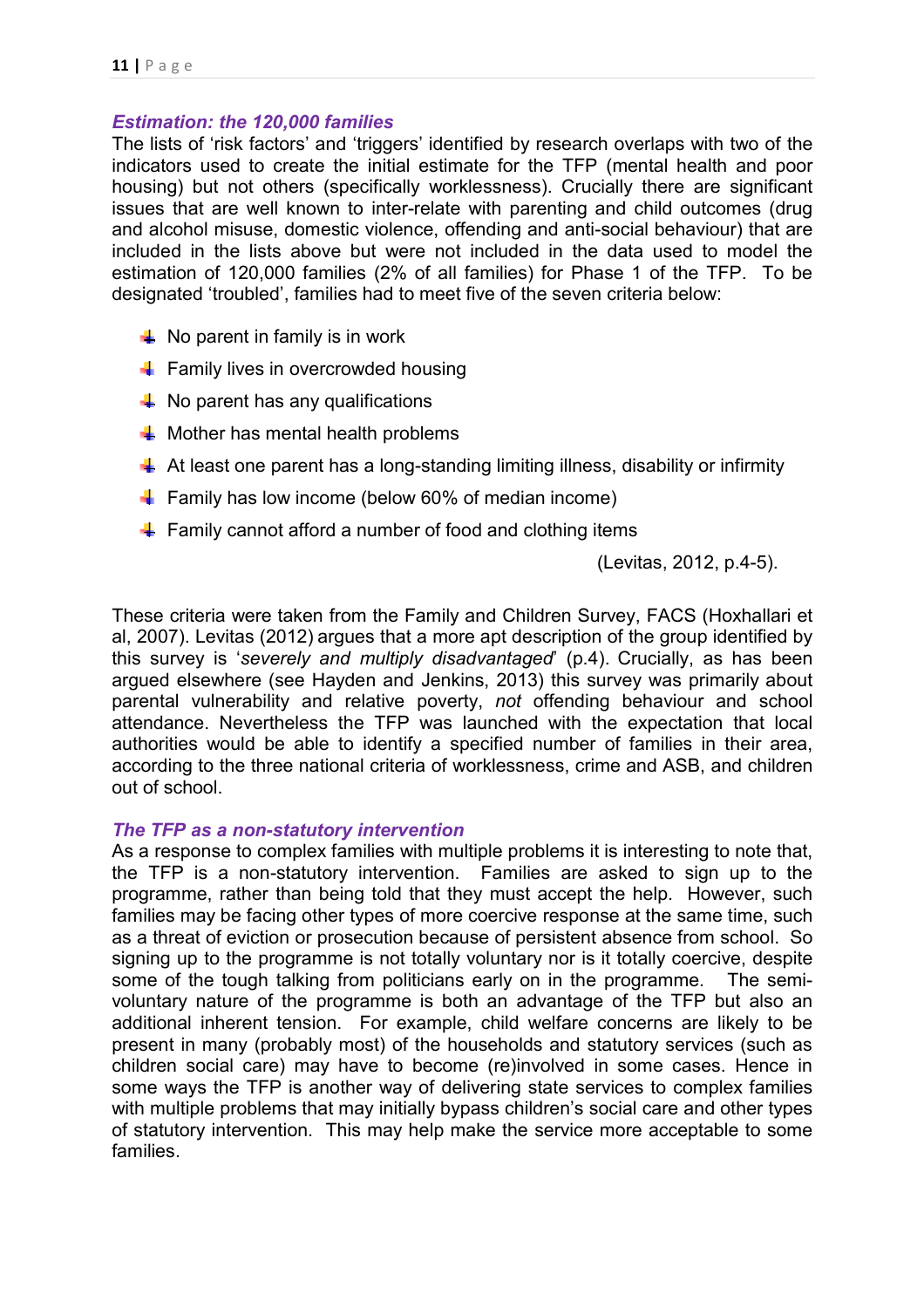### *Working with whole families*

The focus on the whole family in the TFP, rather than individual children and adults, is often heralded as a relatively new way of delivering services in the UK, but it actually has a long history in relation to social work with children and families going back to the 1960s in the UK and US. Thoburn et al (2013, pp. 228-229) note the increased focus in social work in the UK on child maltreatment after the 1989 Children Act, despite '*a bewildering array*' of government (and part government) initiatives targeted at '*families with complex problems*'.

The government review of the evidence base for effective family interventions characterises the evidence as the 'family intervention factor', which has five key components:

- $\div$  A dedicated worker, dedicated to the family
- **E** Practical 'hands on' support
- $\uparrow$  A persistent, assertive and challenging approach
- $\blacksquare$  Considering the family as a whole gathering the intelligence
- $\downarrow$  Common purpose and agreed action (DCLG, 2012b, p.6).

This review recognises the limitations to the evidence base, particularly the lack of control (or comparison) groups but asserts that the evidence is nevertheless 'consistently strong' and 'compelling' (p.6). Three basic models of working in the TFP have been advocated, with decreasing levels of intensity:

- *Family Intervention*: larger, most challenging and complex families, caseloads of up to 5 families
- *Family Intervention light*: smaller families and/or fewer needs, caseloads 5-15 families
- **Family Intervention super light:** 'lead worker' based in and working from an existing service (DCLG, 2012b, pp 31-32).

Furthermore intensive family interventions (specifically Family Intervention Projects, FIPs) of various types were already well established across the UK before the TFP was launched. Dixon et al (2010) in reviewing the evidence (for the previous Labour government) on how these projects were running typify the approach taken in FIPs in the following way:

*All intensive family interventions work in a similar way, taking an assertive and persistent yet supportive approach to addressing and challenging the issues facing the whole family which ensures that they recognise the interconnectedness between children's and adults' problems. Following a rigorous assessment a key worker is assigned to work intensively with each family, building a close and trusting relationship* (p.11).

FIPs developed as part of New Labour's anti-social behaviour strategy and continue as part of the TFP in some areas (or sometimes alongside local programmes). A key part of the evidence base that originally supported the development of FIPs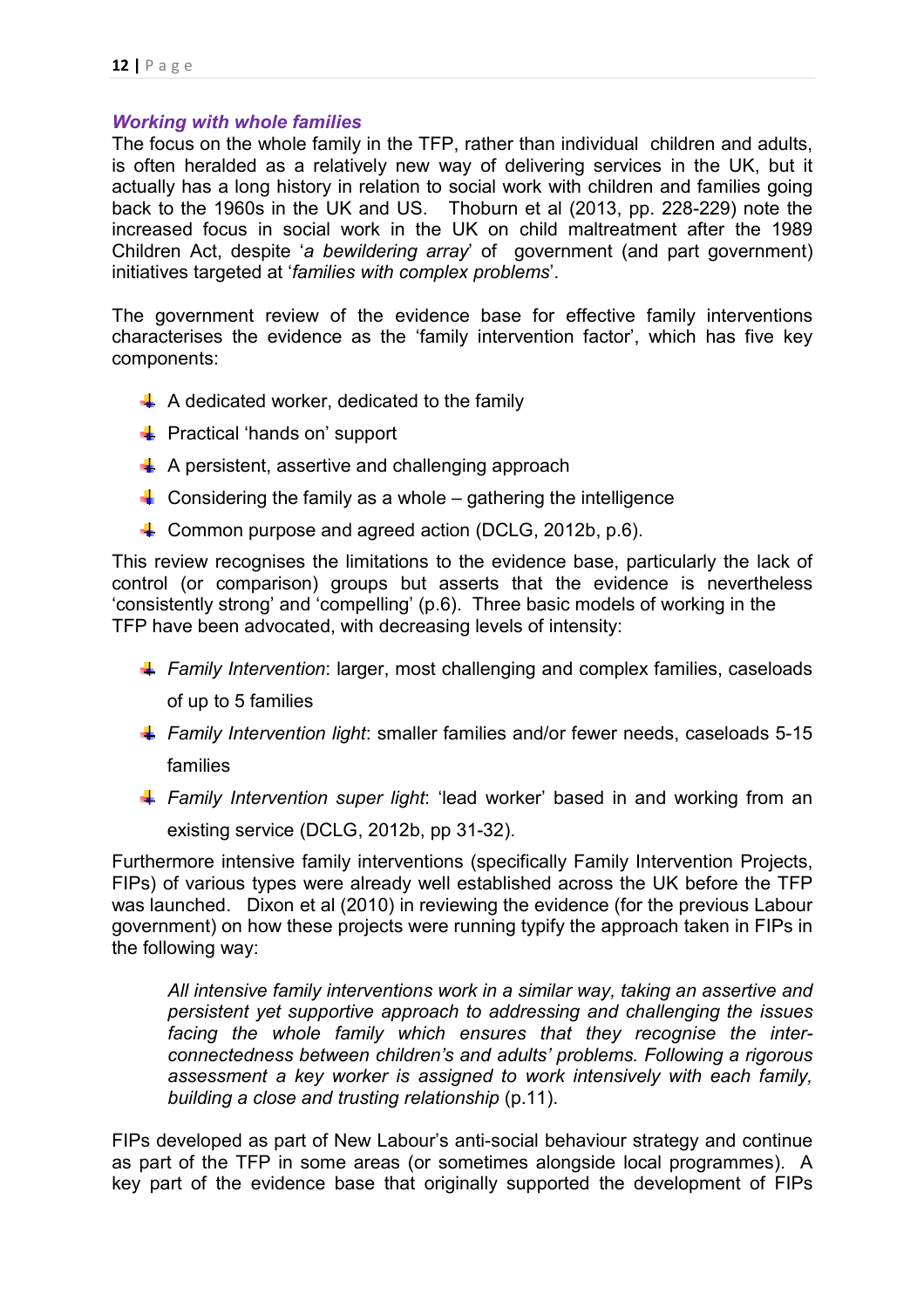came from the Dundee Family Project in Scotland (see Dillane et al, 2001). Starting in 1995 this project focussed on tenants who faced eviction. The key features of the approach were: an assertive worker for each family, the availability of 24-hour support and housing in residential facilities for a small number of families. Families signed a contract that gave them a mixture of support and challenge, with sanctions (such as eviction) if they refused help (DCLG, 2012b, p.11).

### *A new ethos of public sector service delivery?*

A central aspect of the TFP is the ambition of transforming the response of the public sector to families with multiple and complex problems. A report from South East Strategic Leaders (SESL, 2013) characterises the TFP as:

*…much more that an initiative – it stands for a new ethos of public sector delivery, of collaborative working and systemic change* (p.2).

Regional evidence about how the TFP is organised is provided by SESL (2013) which covers 15 local authorities in the South East. The services that deliver the TFP are known by a variety of names (with none being named a Troubled Families Programme): 'Families First', 'Turnaroud Families', 'Think Family', 'Strengthening Families', 'Family Focus' and 'Thriving Families.' How these 15 local authorities characterise what they are doing differently encompasses whole system redesign, enhanced and new forms of collaboration, as well as holistic and targeted work with families. The specific ways of working and services that are included are wide ranging, for example: peer support, family group conferences and other restorative approaches. Various forms of family support teams and key worker models operate within a pragmatic and responsive framework. Some of the programmes in the South focus on evidence based approaches such as the Triple P parenting programme (Sanders, 2008) and Multi Systemic Therapy (Littell, 2006).

Some kind of differentiation within programmes (in line with the DCLG, 2012d, review of evidence) seems to be common: based on intensity of intervention and size of caseloads, with the least intensive work being incorporated into the role of the lead professional working within their existing service, alongside their existing duties. In 2013 the Department for Work and Pensions (DWP) seconded practitioners to programmes to focus on the worklessness aspect. This latter work is aligned with European Social Fund (ESF) initiatives in many areas, which also focus on worklessness and are connected to the TFP (DWP, 2013).

A recent inspection of youth offending teams (YOTs) in six areas and their contribution to the work of the TFP illustrates the challenge for services that are central to the ambition of the overall Programme (HMIP, 2015). Reducing youth crime and ASB is one of the three main national criteria in Phase 1 of the Programme (and one of the six in Phase 2), so YOT staff are important in making a contribution to this. Although it was noted that local programmes had not been in operation long it is clear that these inspections uncovered a range of problems, including: uncertainties about the role of lead professional; arrangements for responding to the non-engagement of families (particularly where there may be a need for statutory action); and, staff perceptions that training for the role in relation to the TFP was inadequate. The report notes that: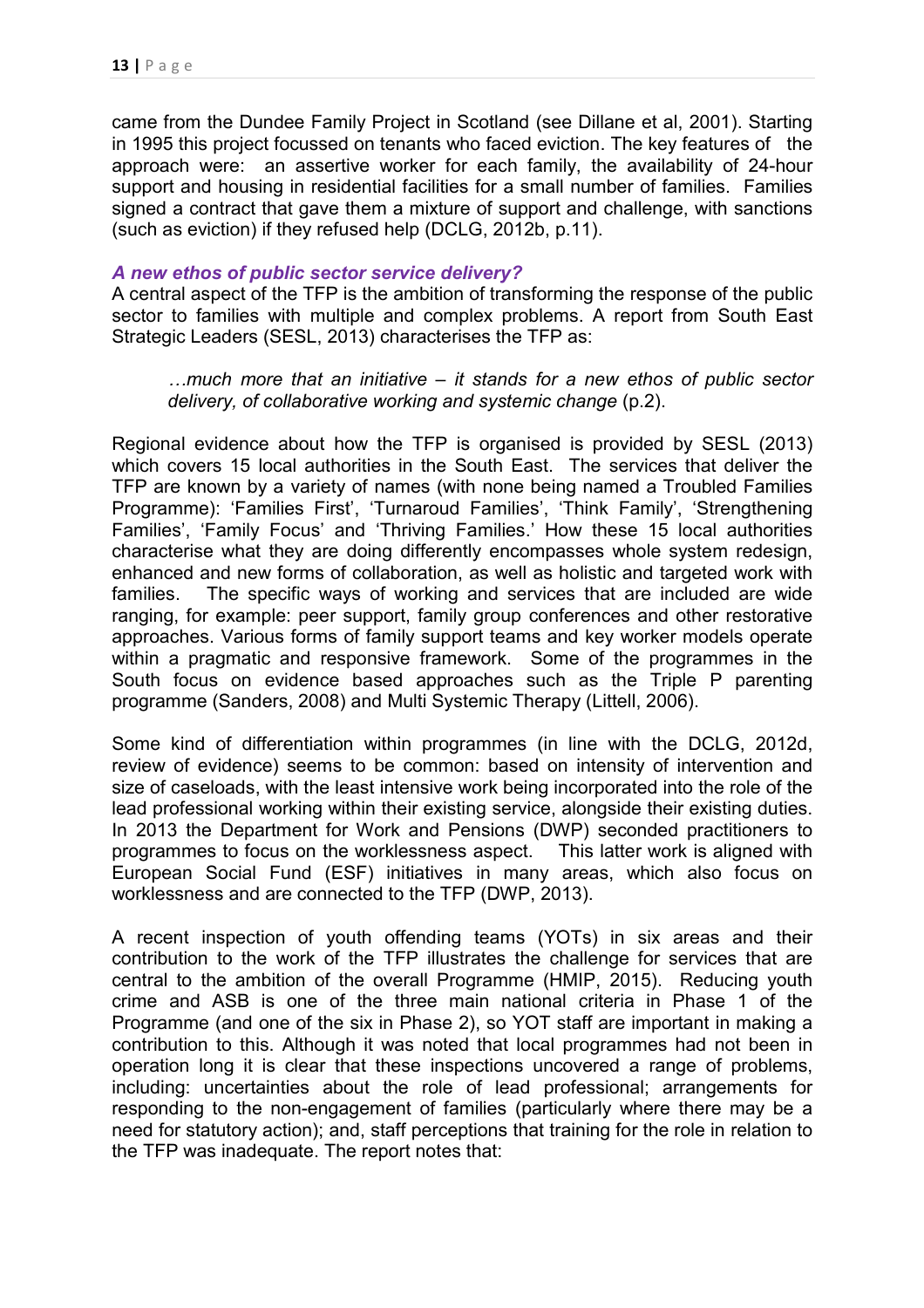*…the local services had been running for a relatively short period of time and there had been limited evaluation of the progress made by Youth Offending Team service users. This meant we could not readily track the outcomes from the work* (p.4).

Nevertheless, the report goes on to say:

*On balance, our findings about the contributions of Youth Offending Teams to the Troubled Families Programme gives rise to cautious optimism. However, currently we must conclude that, for Youth Offending Teams, the Troubled Families programme offers a promising approach which is, as yet, unproven* (p.5).

#### *The fiscal case for working with troubled families*

The basic argument for the TFP relates to the assertion that money is spent ineffectively and reactively and cannot be afforded (DCLG, 2013). Costs and potential cost savings of the TFP have been calculated in a variety of ways: one-off case studies of the most complex or 'expensive' families; costing new service delivery models and various combinations of service costs and mapping exercises relating to a range of families that have had intensive support. The latest national economic assessment (at the time of writing) estimates an average financial benefit of £11,200 per family across the seven local authorities in a DCLG (2015) study. However, the costs and savings differ wildly across the seven local authorities, suggesting some major differences in how these estimates were calculated. Nevertheless it is interesting to note where the estimated benefits (or 'savings') were found in the one local authority (Manchester) that supplied this data (see Figure 1.2).



**FIGURE 1.2: Gross estimated benefits across public services in Manchester from the Troubled Families Programme** 

Source: DCLG, 2015, Annex A, Figure 7.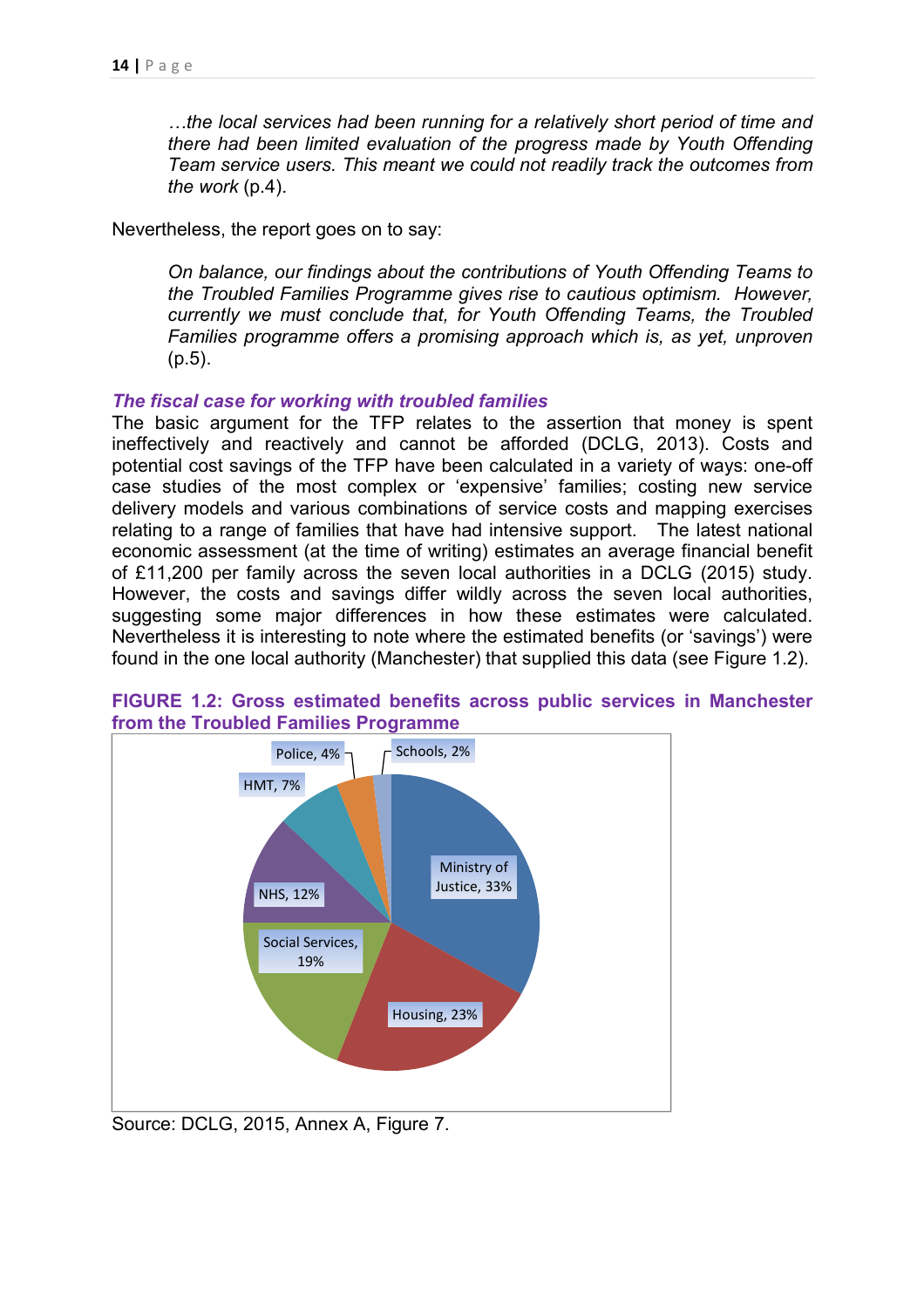FIGURE 1.2 illustrates that over a third of the estimated benefits are crime related and are categorised as: Ministry of Justice (33%) and the Police (2%). Other major beneficiaries include: housing (23%), Social Services (19%) and the NHS (12%). Comparison between this pattern of benefits and that shown in FIGURE 1.1 shows illustrates both the importance of longitudinal data, as well as recognition that calculations are affected by what potential beneficiaries are included.

### *Criticisms of the TFP*

There are many vocal critics of the way the TFP was named and is continuing to develop. One of the more vocal critics is Levitas (2012, 2014). Key aspects of her criticisms relate to the stigmatising name of the programme itself; the alleged manipulation and misuse of evidence and claims about 'turning around' families; and, the effect of using a PBR (payment by results) framework. For example, some local authorities initially planned to spend only the attachment fees because they couldn't predict their PBR income. In particular she cites refusals to divulge data to 'repeated' FOI requests about how costs to the public purse (the £9 billion or £75,000 per family) were calculated in the first place; as well as a request to ascertain what discretionary filters had been used by individual local authorities. Levitas (2014) also highlights the fact that the two relevant DWP work programmes were not co-ordinated (citing the NAO,2013, report as supporting evidence) which may have reduced the chances of seeing better results in relation to the worklessness aspect of the TFP. Finally, in terms of really being able to evaluate change and any cost saving she says:

*To make any sense of these figures, we need comparable data on likely outcomes without the intervention of the TFP. That means statistical data, not, as is so often the case in relation to the troubled families agenda, scaremongering anecdotes from extreme and unrepresentative cases* (p.5).

### **1.5 Conclusions**

Overall, when existing evidence is reviewed about what kinds of issues and circumstances that characterise children and families likely to have or develop multiple problems, some combination of several of the following categories is likely to be in evidence.

| <b>ANTI-SOCIAL BEHAVIOUR and</b><br><b>CRIMINALITY</b>                                | 'anti-social', criminal behaviour, poor social skills,<br>disruptive and disaffected behaviour at school, domestic<br>violence (including child to parent violence)           |
|---------------------------------------------------------------------------------------|-------------------------------------------------------------------------------------------------------------------------------------------------------------------------------|
| <b>DRUG and ALCOHOL MISUSE</b>                                                        | parents and/or yps misuse, particularly inter-links with<br>behaviour and criminality, debt, parenting                                                                        |
| <b>EDUCATIONAL PROBLEMS</b>                                                           | low educational attainment; low attendance; exclusion -<br>particularly inter-links with behaviour and criminality, low<br>income and worklessness                            |
| <b>HEALTH PROBLEMS</b>                                                                | mental and physical, including low birth weight, missed<br>health appointments etc; some aspects may inter-link with<br>substance misuse and domestic violence                |
| <b>LOW INCOME and POOR MATERIAL</b><br><b>CIRCUMSTANCES</b>                           | low income, many will be 'workless, clearly inter-links to<br>diet, health and stresses on parents, strong connection to<br>areas of relative deprivation and social housing  |
| <b>PARENTING PROBLEMS</b><br><b>CHILDREN IN NEED &amp; CHILD</b><br><b>PROTECTION</b> | stress on parents connected to material circumstances;<br>effects on children; children in need and child protection<br>concerns - Children's Social Care involvement likely. |

#### **Table 1.1: Issues and circumstances that characterise families likely to have or develop multiple problems**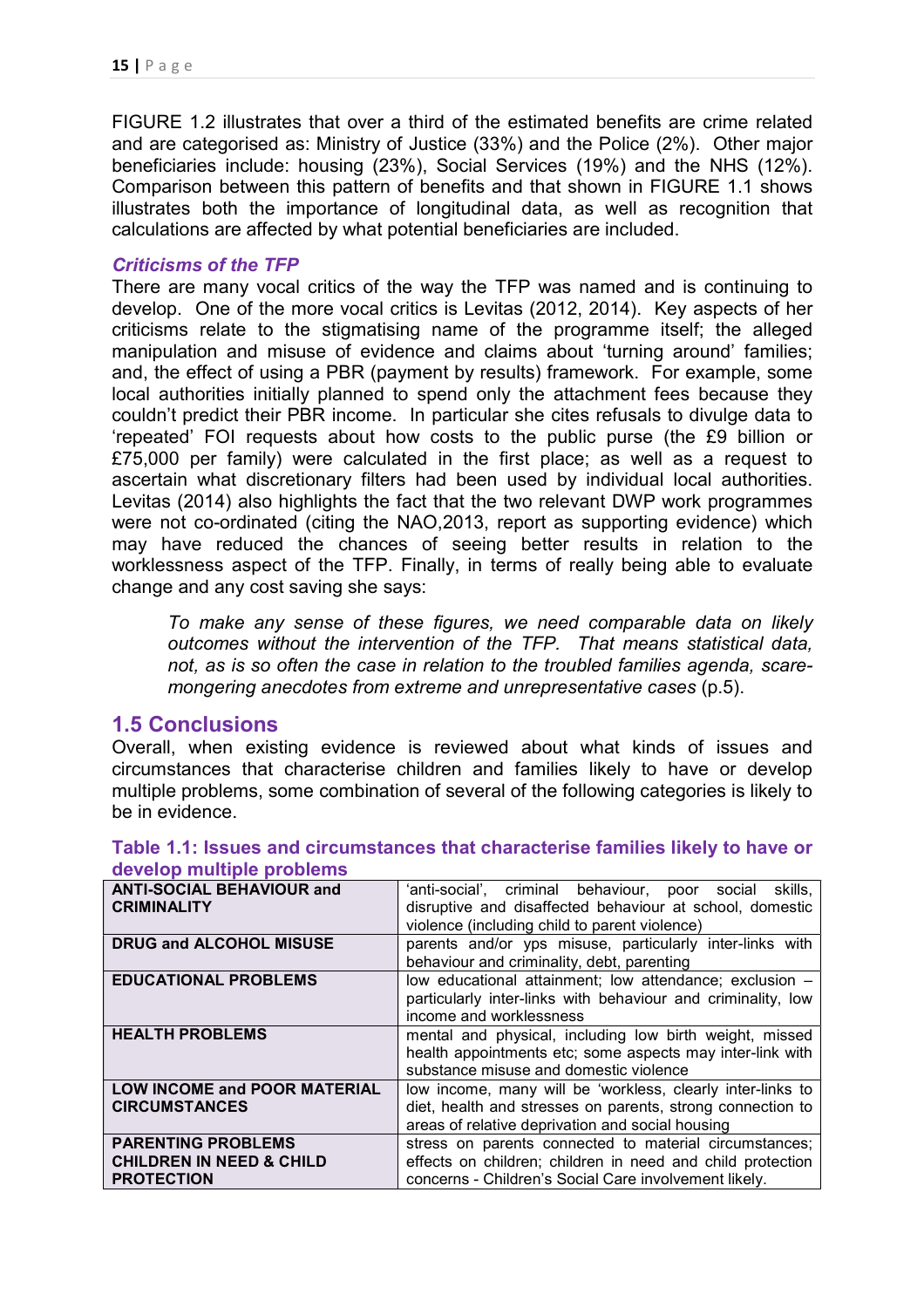Research suggests that once families have several such problems at the same time poor outcomes are more likely, it follows that the TFP has a major challenge in ensuring lasting and meaningful change with the families facing several major problems at once. DCLG (2014) already acknowledges that many families in their monitoring data do indeed face multiple problems that can reinforce each other. The fiscal case for working with troubled families seems to be self-evident but the methodology for calculating costs and benefits needs more development. Realising these benefits is likely to be a bigger challenge. That said there are strong arguments for early intervention and whole family working. The strongest criticisms are largely about: political rhetoric and the consequences of a less than honest approach about the complexity of the problems facing these families; and, the scale of the task for professionals trying to effect change and what outputs and early outcomes mean.

Phase 2 of the TFP started early in some local authorities (such as Hampshire). The additional and reformulated criteria acknowledge the wider range of needs of families, discussed in this chapter. Phase 2 is based on the following six criteria<sup>3</sup>:

- parents and children involved in crime or anti-social behaviour
- children who have not been attending school regularly
- children who need help
- adults out of work or at risk of financial exclusion and young people at risk of worklessness
- families affected by domestic violence and abuse
- parents and children with a range of health problems

Families must meet two of the six criteria to be eligible for Phase 2 of the TFP. It can be seen that these criteria align well with the conclusions reached in this section (Table 1.1, p.15) in relation to the problems likely to be experienced

 $3$  SEE:

http://www3.hants.gov.uk/childrens-services/families/supporting-troubled-families/troubled-familiesprofessionals.htm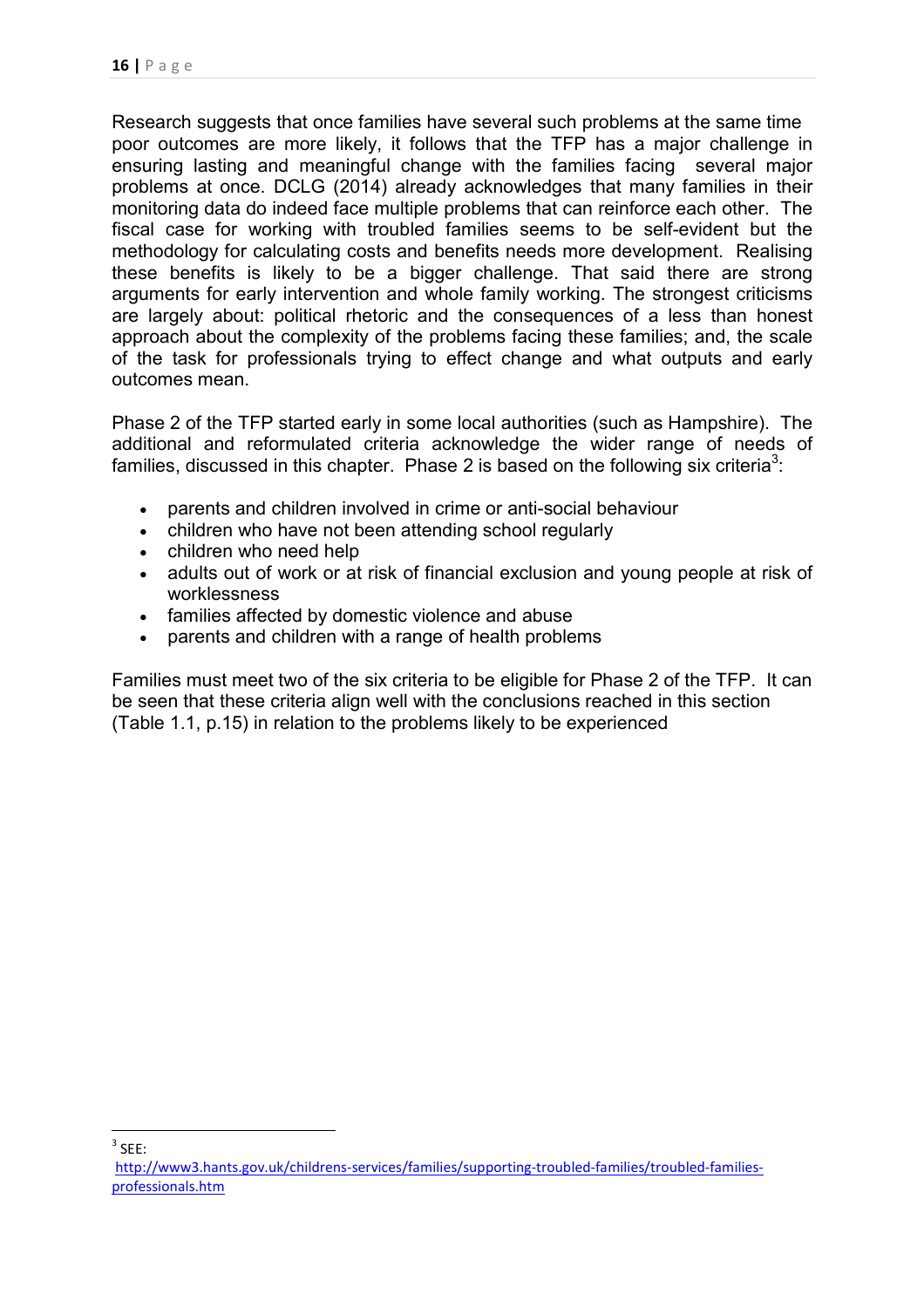# **SECTION 2: Change – staff perspectives<sup>4</sup>**

## **2.1 Staff surveys and focus groups - purpose**

On-line surveys were distributed to staff in local areas (through the SRO, Senior Responsible Officer, for that area) and to the Partnership Board at two points during Phase 1 of the STFP in Hampshire. The second survey also included the Transform service which was only just becoming established at the time of the first survey, so was not included at Time 1.

- **Surveys, Time 1:** April-June 2013
- **Surveys, Time 2:** November –December 2014

Overall purpose of surveys: To provide an independent report of strategic and local practitioner views on Hampshire's work with families as part of the STFP.

In addition focus groups were carried out with staff in local areas. The focus groups involved meeting groups of staff face-to-face in different areas of the county, this allowed us to explore issues raised by responses to the on-line surveys in more detail with staff. At Time 2 it was possible both to get staff in focus groups to look back to how the programme had developed in Phase 1 as well as look forward to Phase 2 of the programme.

- **Focus Groups, Time 1:** Late May-June 2013
- **Focus Groups, Time 2:** February March 2015

## **Time 1 (April-June 2013)**

### *Key research questions:*

- What is the current state of how practitioners perceive their work and what are they able to achieve in relation to working with whole families with multiple problems?
- What is the strategic and local view of STFP how is it being implemented and what is it likely to achieve?
- Both questions were followed up in more depth at local level in the Focus Groups.

### *Responses and participants:*

- Partnership Board: **18 responses**
- Practitioners in Local Co-ordination Groups (LCGs) distributed through Senior Responsible Officers (SROs): **107 responses**.
- 5 Focus Groups: **39 participants**

**<sup>4</sup> SEE full reports, for more detail:** 

Hayden, C. & Jenkins, C. (2013) *Supporting (Troubled) Families Programme (STFP) in Hampshire. Report on findings from staff surveys and focus groups: April-June 2013 (Time 1)* 

Hayden, C. & Jenkins, C. (2015) *Hampshire's Supporting Troubled Families Programme (STFP). Staff Surveys – key findings and comparisons*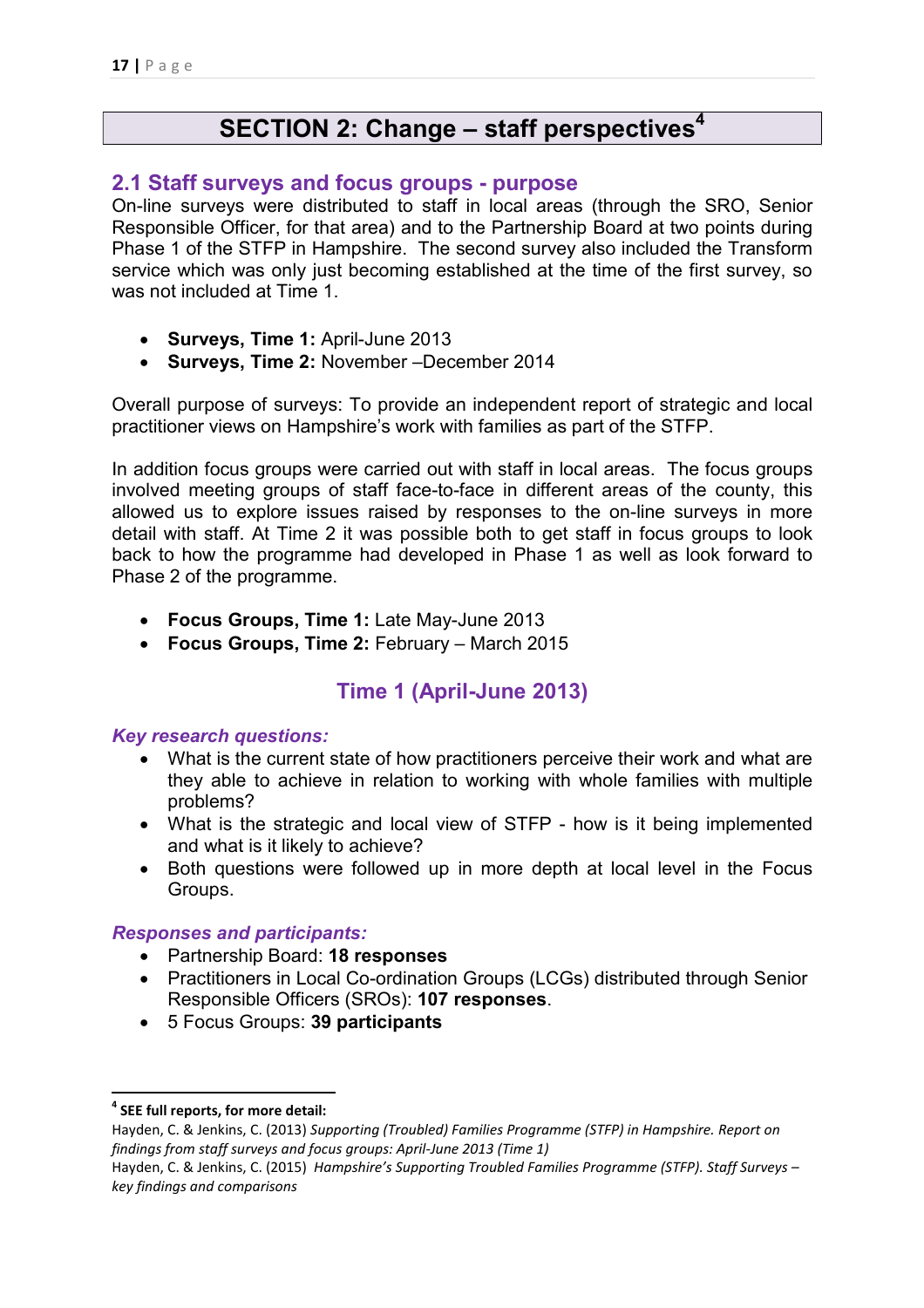## **Time 2 (November-December 2014)**

#### *Key research questions:*

- How is the STFP perceived to be working at the local and strategic levels?
- Has there been any change in perceptions since the Time 1 survey?
- Focus groups followed these questions up in more depth providing an overview of experiences of Phase 1 of STFP and looking forward to Phase 2.

#### *Responses and participants:*

- Partnership Board: **14 responses**
- Practitioners in Local Co-ordination Groups (LCGs) distributed through Senior Responsible Officers (SROs) and Transform managers in each Lot: **108 responses**.
- 6 Focus Groups: **66 participants**

The Time 2 surveys replicated key questions from the Time 1 surveys in order to be able to make direct comparisons. The issues discussed in Focus Groups are not directly comparable.

#### *Respondents to the surveys*

There was a similar number of respondents to the surveys at Time 1 (April-June 2013) and Time 2 (November – December 2014): Time 1: Partnership Board – 18 respondents; Local survey - 107 respondents; Time 2: Partnership Board – 14 respondents; Local and Transform survey – 108 respondents. There were more participants in Focus Groups at Time 2: Time 1 – 39; Time 2 – 66.

## **2.2 Comparisons – What the STFP is likely to achieve**

 Overall the surveys showed the **Partnership Board** to be **more positive** about what the STFP was likely to achieve **at Time 1** (April-June 2013), compared with professionals at the local level. **By Time 2** (November-December 2014) **professionals at the local level were more positive** about what the STFP is likely to achieve. This positive change was particularly apparent from Transform respondents. Response from the Partnership Board hardly changed at all across the two surveys. Most of these differences are statistically significant.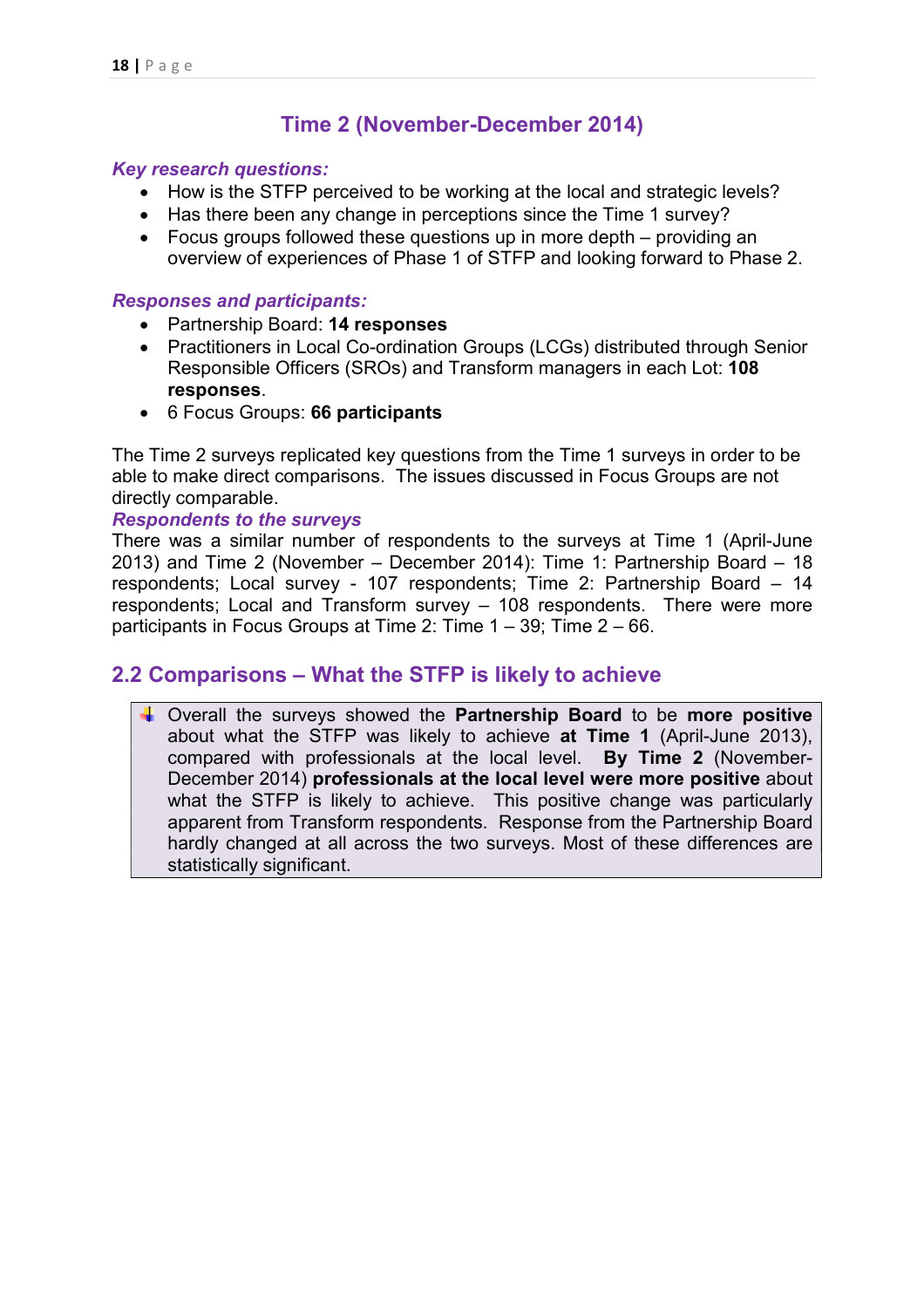### **Table 2.1: Time 1 (April-June 2013)**

| Respondents asked to indicate their level of<br>agreement to the following statements:<br><b>1</b> =strongly disagree; $6$ = strongly agree <sup>5</sup> | <b>Mean</b><br><b>Focus</b><br><b>Groups</b><br>$(n=39)$ | <b>Mean</b><br><b>Partnership</b><br><b>Board</b><br>$(n=18)$ |
|----------------------------------------------------------------------------------------------------------------------------------------------------------|----------------------------------------------------------|---------------------------------------------------------------|
| Lasting and sustainable positive change for<br>families with multiple problems*                                                                          | 3.1                                                      | 3.8                                                           |
| Increased partnership working                                                                                                                            | 3.9                                                      | 4.3                                                           |
| Increased inter-agency co-ordination                                                                                                                     | 3.7                                                      | 4.1                                                           |
| Transformation of the system of<br>preventative support for families with<br>multiple problems*                                                          | 2.9                                                      | 3.7                                                           |

**Significant differences** *within Time 1 respondents* **(T-test):** The Partnership Board agreed more strongly than respondents to the local survey that the STFP was likely to achieve lasting and positive change (Mean = 3.8, compared with 3.1 for the local focus groups) and transformation of the system of preventative support for families with multiple problem (Mean = 3.7, compared with 2.9 for the local focus groups). **These differences had disappeared at Time 2.** 

### **Table 2.2: Time 2 (November- December 2014)**

| Respondents asked to indicate their level of<br>agreement to the following statements:<br>1=strongly disagree; $6$ = strongly agree | <b>Mean</b><br>Local<br>survey<br>$(n=66$ or<br>67) | <b>Mean</b><br><b>Partnership</b><br><b>Board</b><br>$(n=14)$ |
|-------------------------------------------------------------------------------------------------------------------------------------|-----------------------------------------------------|---------------------------------------------------------------|
| Lasting and sustainable positive change for<br>families with multiple problems                                                      | 4.2                                                 | 4.1                                                           |
| Increased partnership working                                                                                                       | 4.7                                                 | 4.3                                                           |
| Increased inter-agency co-ordination                                                                                                | 4.6                                                 | 4.1                                                           |
| Transformation of the system of<br>preventative support for families with<br>multiple problems                                      | 4.2                                                 | 3 7                                                           |

**Significant differences** *within Time 2* **local respondents (T-test):** Transform respondents agreed more strongly than other services in relation to sustainability (Mean =  $4.91$ , compared with Mean = 3.71 for other services); partnership working (Mean = 5.20, compared with Mean = 4.42 for other services) and transformation of the system (Mean = 5.04, compared with Mean = 3.80 for other services).

**Significant differences** *between Time 1 and Time 2* **local respondents (T-test)**: At Time 2 local respondents agreed more strongly with all four statements: sustainability (Time 1 Mean = 3.1, compared with Time 2 Mean = 4.2), partnership working (Time 1 Mean = 3.9, compared with Time 2 Mean = 4.7); inter-agency co-ordination (Time 1 Mean = 3.7, compared with Time 2 Mean = 4.6) and transformation of the system (Time 1 Mean  $= 2.9$ , compared with Time 2 Mean  $= 4.2$ ).

<sup>5</sup> **The higher the mean is beyond '3.5', the stronger the level of agreement with a statement**. 3.5 on a scale of 1-6 can be seen as a 'neutral' response. Put simply: 3.5 represents a 'neutral' response on a scale of 1-6 1-3 levels of disagreement4-6 levels of agreement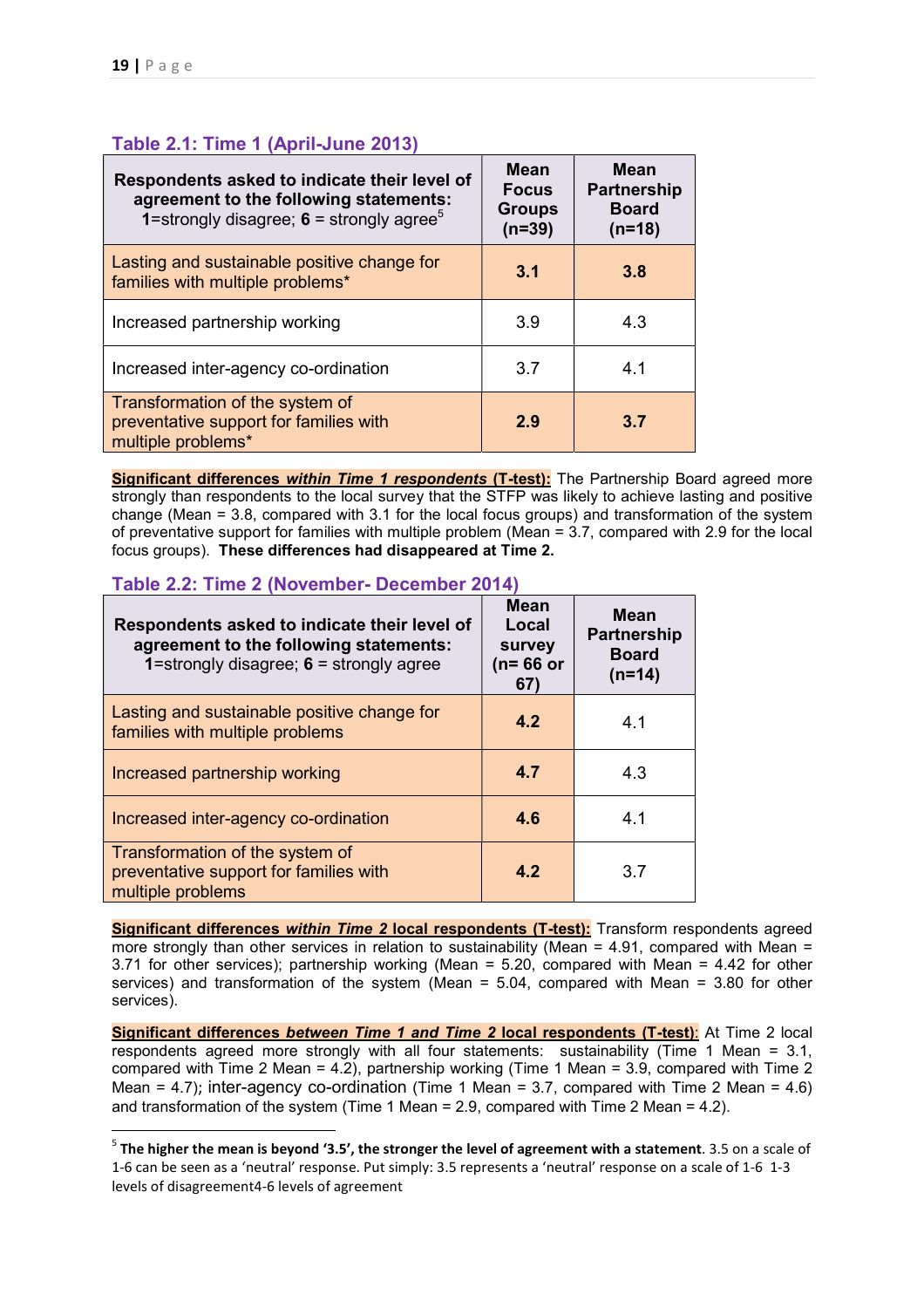# **2.3 Evidence of change (Time 1 to Time 2): Surveys**

 Overall the surveys provide **evidence of positive change** in attitudes, values and working practises - towards more co-ordinated whole family working

At Time 2 local (and Transform) respondents agreed more strongly with all four statements about what the STFP is likely to achieve in relation to: sustainability, partnership, inter-agency co-ordination and transformation of the system (see Table 2.2). In effect local and Transform respondents were more positive about what the STFP is likely to achieve at Time 2, compared with Time 1. There is no change in the Partnership Board response at Time 2, indeed three of the four statements received exactly the same rating at Time 2, as in Time 1.

Respondents to the local (and Transform) surveys *agreed more strongly* that 'The Team around the family is well established' at Time 2, with Transform respondents agreeing more strongly than other agencies.

Respondents to the local (and Transform) surveys *disagreed* that 'Complex family problems are referred on to another agency' at Time 2, with Transform respondents disagreeing more strongly than other agencies.

There is evidence that overall staff perceive some change in the way they work as a result of STFP: 23.9% of staff perceive they have changed the way they work 'to a great extent' (a rating of 6, on a scale of 1-6). Nearly two-thirds (63.4%) of respondents indicated that they had changed the way they worked as a result of the STFP, at least to some extent (ratings 4-6, on a scale of 1-6).

Confidence in working with whole families: 46.4% of staff 'very confident'; overall mean rating of 4.93 (scale 1-6, where  $6 = 'very$  confident'); 85.5% - ratings 4-6 (ie confident)

Job role focuses on the needs of whole families: 46.5% of staff agreed that their role was 'entirely' focused on the needs of whole families; overall mean rating of 4.72 (scale 1-6, where  $6 = 'entirely')$ ; 73.3% - ratings 4-6 (ie at least to some extent)

There are some important significant differences between the perceptions of Transform respondents and the responses of other services to the local survey. Transform agree more strongly about what STFP is likely to achieve in relation to: the sustainability of change for families, increased partnership working and transformation of the system of support to families. Transform respondents also agree more strongly that their role focuses on the need of whole families. They disagree more strongly that a whole family approach is someone else's job and that complex family problems are referred to another agency.

By Time 2 respondents to both surveys are broadly in agreement about the main 'drivers' for the Programme. Most responses frequently cite improving families' lives, followed by reducing costs and meeting government criteria.

Again, by Time 2 there is broad agreement across the two surveys, with the top 'barrier' to implementing the Programme being: getting services to work together.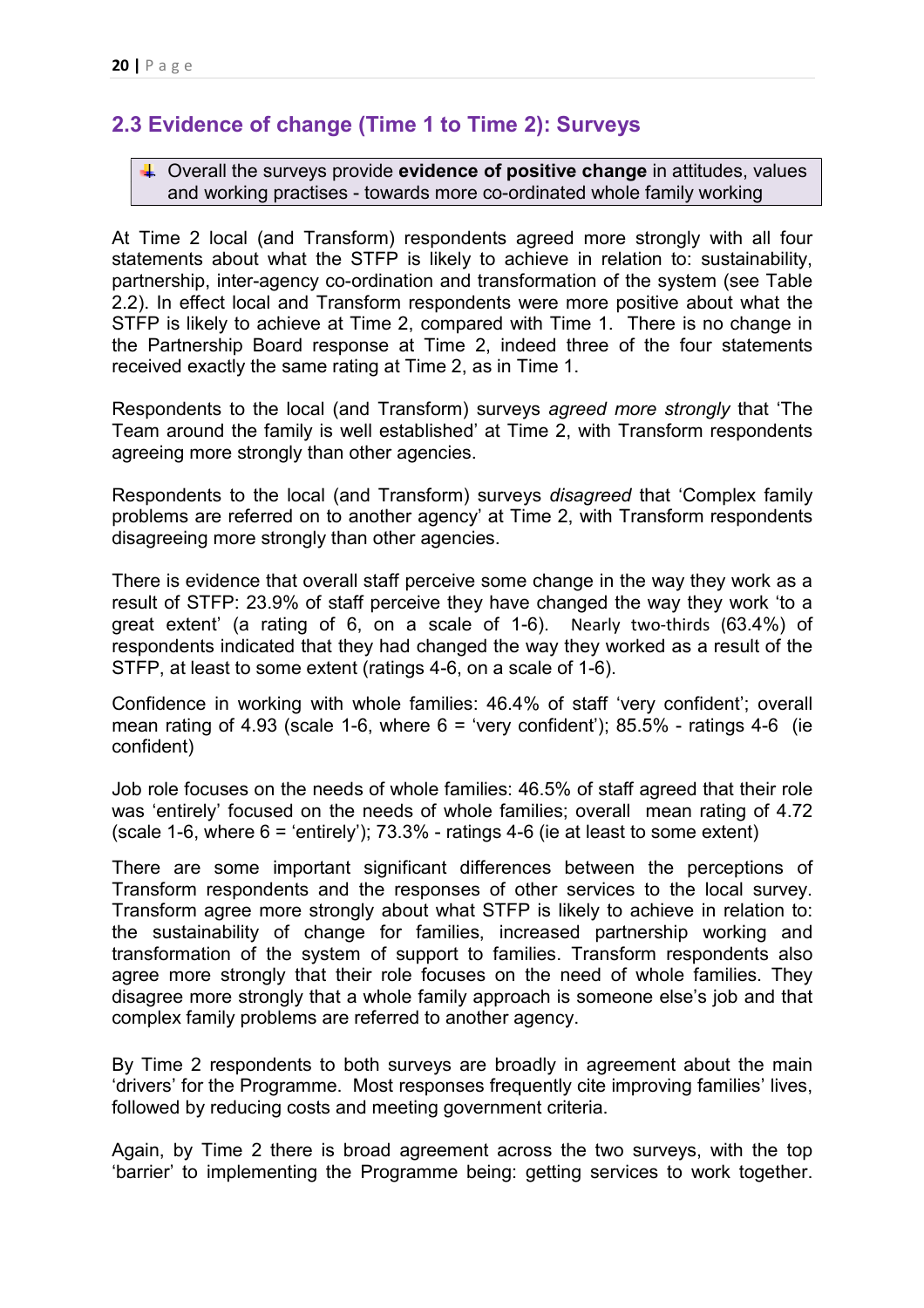Getting (some) families to engage with the Programme was also mentioned in the local survey. A wide variety of other issues were highlighted in both surveys.

## **2.4 Evidence of change (Time 1 to Time 2): Focus Groups**

 Overall the focus groups provide **further evidence of positive change**, illustrating the **importance of the development of Early Help Hubs**, alongside the STFP, in relation to the development of more co-ordinated, problem solving and whole family working.

#### *Time 1*

At Time 1, all groups were clear about the rationale behind the developing STFP, although they varied in their perspective on the national politics behind the Programme. To a great extent all groups illustrated the view that how services worked with families with multiple problems needed to change and the great motivator for practitioners was 'making a difference' to people's lives.

All groups showed some frustration with aspects of the programme, at the very least it was the problems with and complexities of data sharing and identifying families to meet target numbers. These basic issues did act as a barrier to the speed with which families got help in the early part of the programme. Most groups went on to list a wide range of other issues that were largely to do with communication, resources, timescales and so on. In sum, to varying degrees, many practitioners believed that they were trying to implement the programme without the dedicated resources, work process alignment and systems to support it.

Solutions to the situation were wide ranging too. However, they mainly related to better communication, earlier intervention, developing work processes and systems that fit better with a whole family approach. One of the focus groups simply emphasised the view that the programme should be seen as an opportunity to do things differently; another emphasised that change takes time. A move to earlier intervention and/or targeting families with less entrenched problems was mentioned in two groups. A stronger use of sanctions was mentioned in only one group.

At Time 1, the overall picture that the analysis of discussions at focus groups presents was one of wide differences across the county in attitudes, expectations and experiences of STFP at the start of the second year of operation (June 2013). Most groups did not expect the programme to lead to a transformation of the system of preventative support for families with multiple and complex problems.

### *Time 2*

By Time 2 (February-March 2015, about 20 months later); the development of Early Help Hubs, during 2014, alongside the STFP has meant a more obvious integration and co-operation between services working with families. Five of the six Focus Groups were held with Early Help Hubs (EHHs), the other Focus Group was held with a Transform Team). These discussions overall provided further evidence of the changes illustrated in the responses to the on-line surveys. Overall there was a general sense that EHHs are a good idea that has developed in parallel to STFP, *rather than because of* STFP. The integration of working practises between the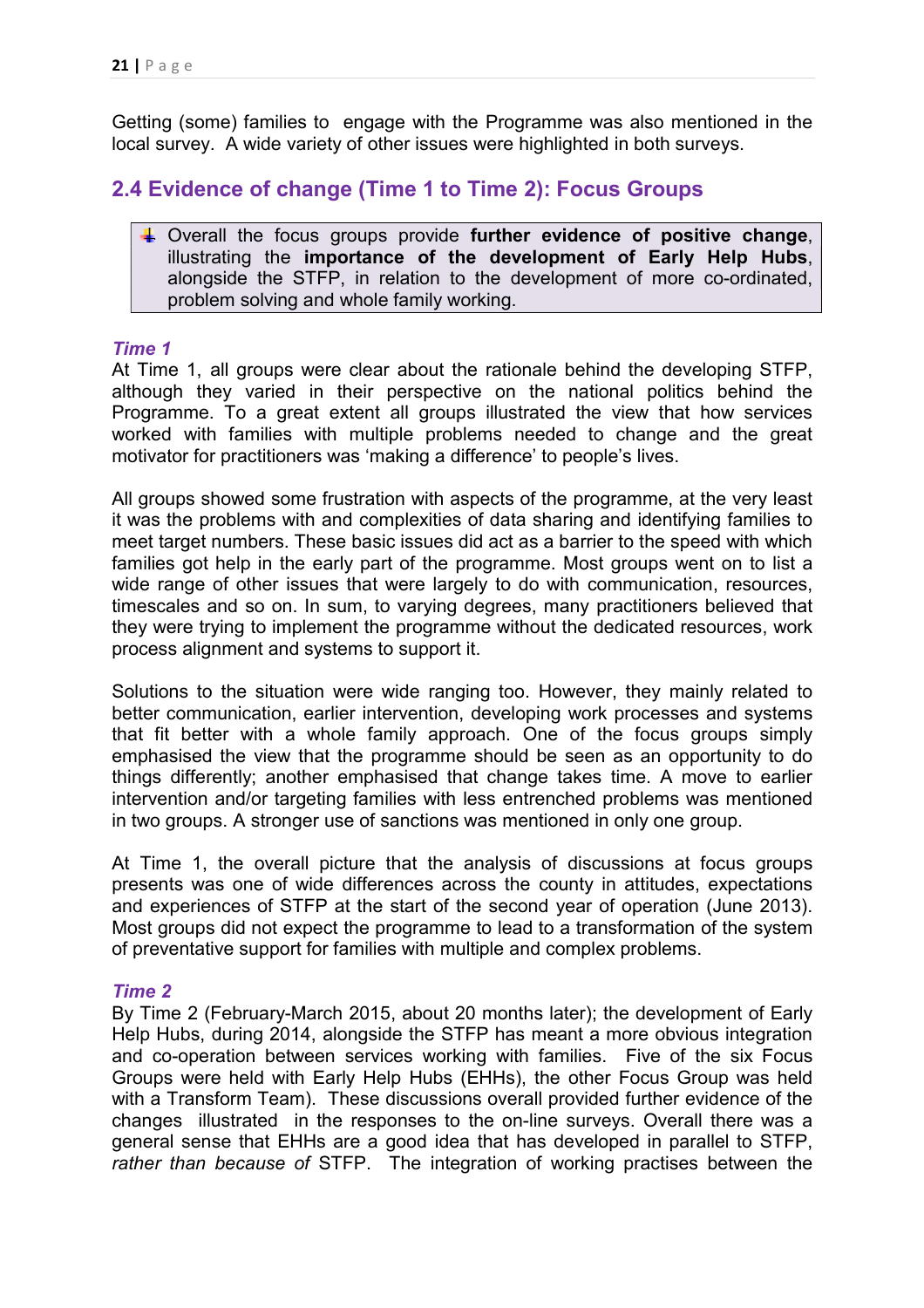STFP and EHHs varies across the county, perhaps not surprisingly because EHHs were established earlier in some areas.

The most obvious change for people in EHHs is that more services are now around the table talking to each other; there is more information sharing; and, more support for staff who need it. This enables a more focussed problem-solving approach to working with families with complex needs. It was often said that the support that could be provided by the EHHs meant that individuals were more willing to take on the lead professional role.

*"I think the really good thing about bringing the two programmes* [referring to STFP and EHH] *together is having that conversation at the end about…well not 'who's going to be lumbered with doing the work' but 'who's going to be the next person for the family and is also going to make the most difference'? That's really what it's about and I think having…you know, with the Supporting Troubled Families Programme it's a core part of everything that's there. So it's…you know, sometimes it isn't suitable for it to be supporting families but sometimes it is. Sometimes actually it's an ideal case for the health trainer or actually, you know, the Department of Work and Pensions if it's all around employment and worklessness it is a really good opportunity for them to get in and take a bit of a lead with the case."* 

The following quote provides a more specific example of the sort of help or support that was provided to staff who felt they needed it:

"*I think it's been really…it's been useful for me. I mean obviously I work in a children's centre, so we work with under-fives, but I picked up a family from the Early Help Hub with an older child who had a lot of crime. There were a*  lot of issues going on, which wasn't my area at all, and it really helped being *able to talk to everybody and having the Police involved, so, because there were sort of incidents of going out and me feeling a bit unsafe in the home and that. Coming to the Early Help Hub really helped because I was able to talk to the police officer. He said…you know, gave me his contact details and said, you know, if you have a concern or you are not sure before you visit then you can just send me an email and I'll get back to you and make sure that there have been no incidences before you go out, and things like that*."

More simply some staff said in relation to the changes happening because of EHHs and STFP:

"*It's just brought everybody together. It's easier…"* 

*"I think what this* [STFP and EHHs] *is doing is just making it much more efficient, much more effective and just being smarter with the resources that we have*."

There are some common challenges with individual services, many of which relate in part to resources, such as access to affordable housing and mental health services. In relation to housing: the shortage of affordable housing; the need for deposits and guarantors to obtain tenancies; as well as bidding for properties were highlighted as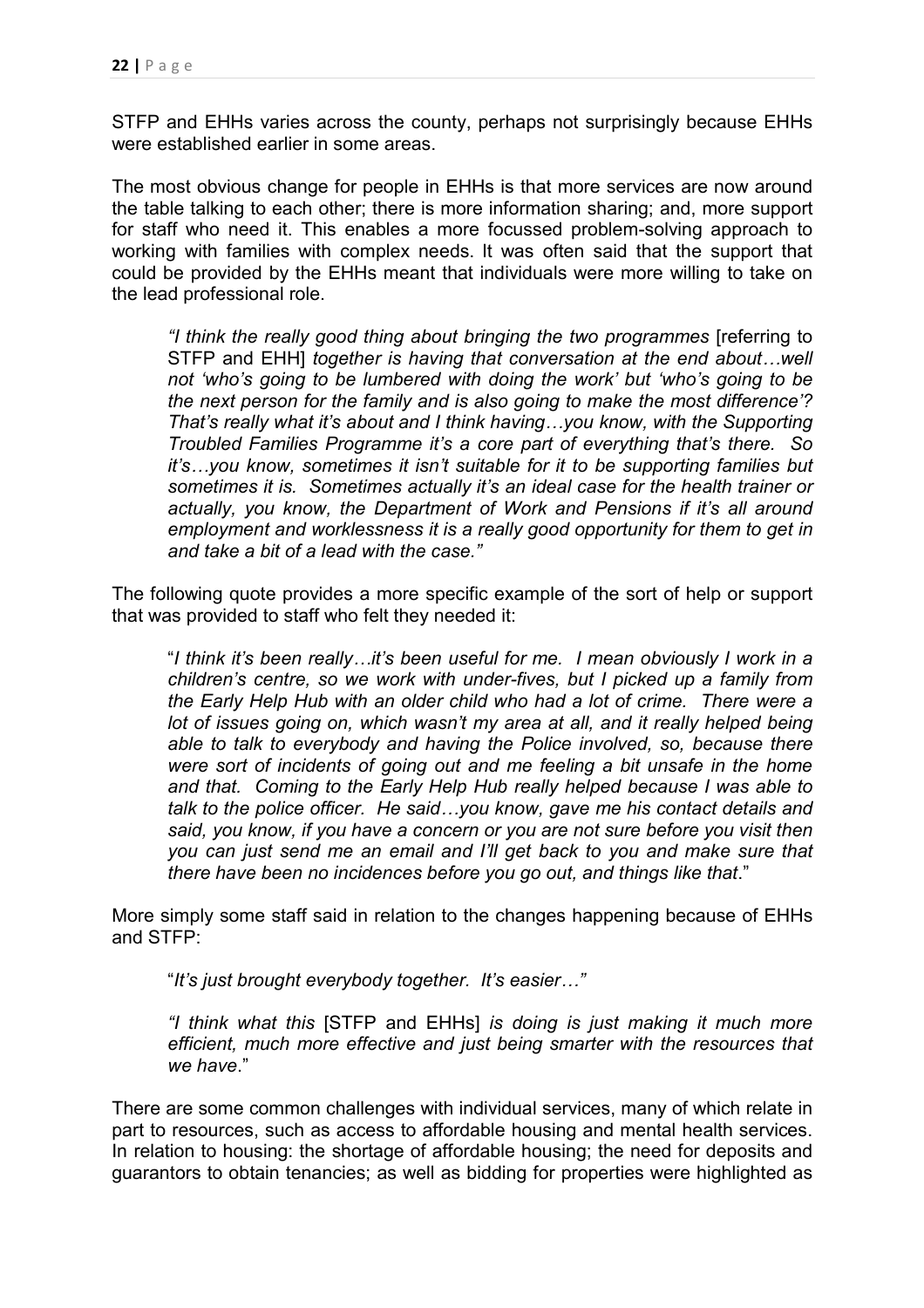problems. Mental health problems could further exacerbate housing problems and this was not helped by long waiting times for CAMHS and lack of adult mental health service representation in EHHs (in all but one area at the time of the focus groups).

Positive change and enhanced participation in whole family working was noted in relation to health visitors and school nurses. Schools were seen as generally helpful. However, views on the use of the Pupil Premium varied, with some participants emphasising that it should be focussed on numeracy and literacy and others indicating that the link to this key focus allowed for some flexibility in expenditure. It was clear that Police participation and information sharing was valued. In some instances this was very important for informing worker safety when visiting families at home. Community safety professionals felt that they could now be more focussed on problem solving, rather than imposing orders on families.

IT issues and specifically SafetyNet were raised in most groups. The overall picture is that there are improvements but that experiences vary:

"*For some it works well and for others it's getting* [there]*… I think slowly and surely I think it's improving. I think there's a long way to go…….I think you've got more agencies on there than you ever had."*

And, there is the ongoing issue of different services having different recording systems:

*"….one of the negatives for me and I don't think we're ever going to get to the stage, or not for a long time, where we have one information sharing system because all of us have to record on different systems. For me, working in Children's Social Care, I've got the children's social care system, I've got the youth crime prevention, I've got SafetyNet. So, you know, there are so many different recording systems that you have but I meet with the coordinating officer for Supporting Families once a month and we look…and we go through the cases and look at the ones which we need updates from so that we know what we've got…"* 

### **2.5 Conclusions**

The staff surveys and focus groups illustrate a positive shift in the direction of more partnership working, increased inter-agency co-ordination and a move towards working with whole families, rather than individuals within a family. This change is driven by other imperatives as well as the STFP, but the programme is an important part of the changes happening. Focus groups at Time 2 demonstrated that there are benefits to staff as well as families in this change. Staff at Time 2 reported feeling better informed about the wide range of issues that may affect a family. Staff can draw on the support from a wide range of colleagues and professions in their work with families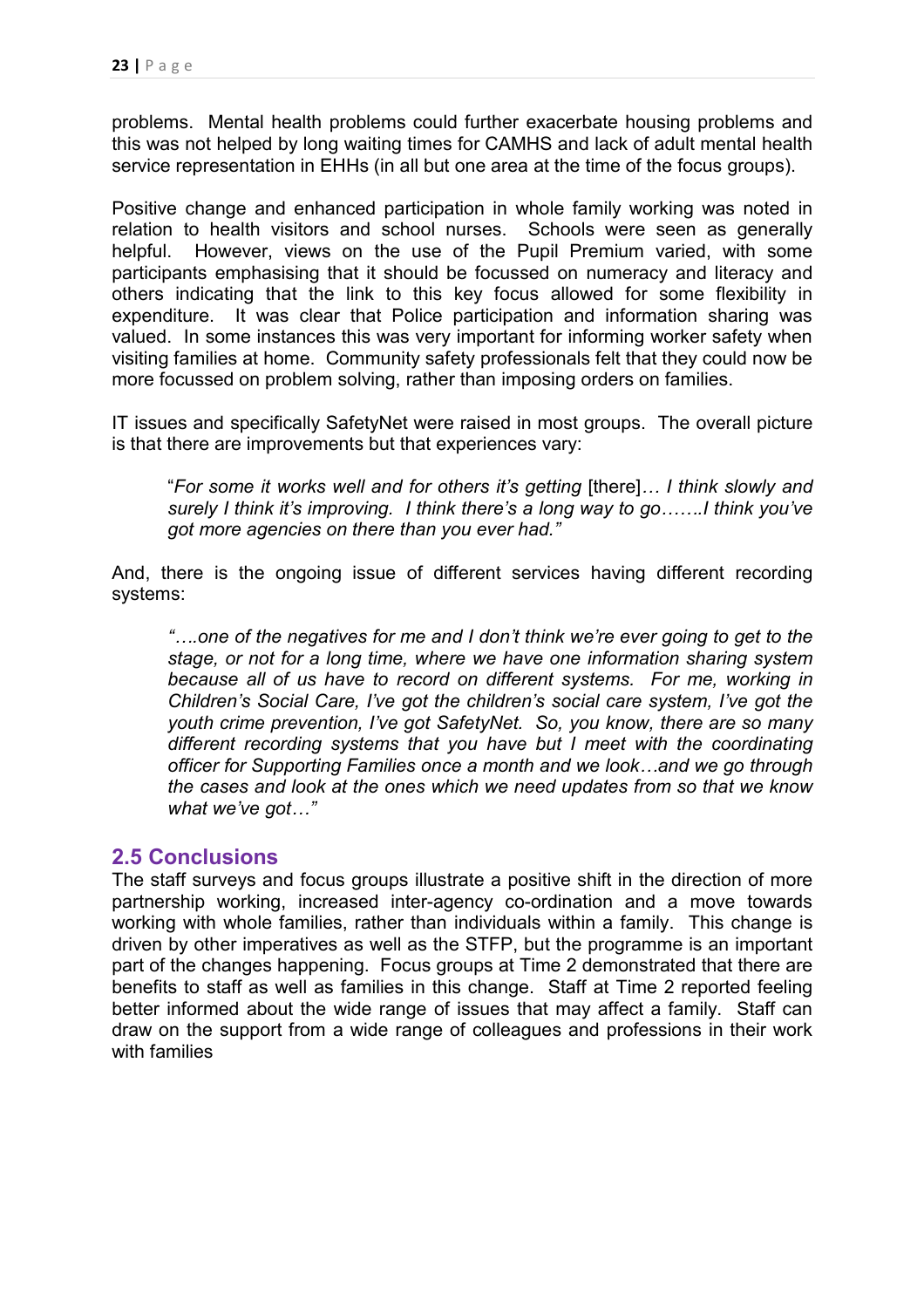# **SECTION 3: Change in families (case studies)<sup>6</sup>**

### **3.1 Background**

Eleven in-depth case studies of families, who had made positive progress during 2013-2014 were carried out over the summer of 2014. Each case study involved STFP staff obtaining informed consent from the family, the provision of some background information on the case. Staff introduced the researcher (face-to-face) to the family in all but one case, where the introduction was by telephone. Each case study included an interview with family members and a separate interview with staff.

The focus of the interview was to capture what kind of help the family had experienced from the STFP, the progress the family and staff perceived they had made and their evaluation of aspects of the programme. Families were asked about the kind of help and support they had experienced in the past; and, what had been most and least helpful. Staff interviews had matched themes, so that perspectives on a case could be compared.

The case studies set out to capture the complexity of family needs, identify common needs and issues across families, as well as use each case study to illustrate some aspect of what needs and issues families present to the programme, alongside the focus of the national criteria in Phase 1 of the TFP.

## **3.2 Family composition and circumstances**

Who lived together in a household as a family was often complex and dynamic: 8 of the 11 households had some change in who lived together during (or after) the support from STFP. Typically this involved teenage or young adult children moving out from (or back into) the main household. The overall family types interviewed varied and included:

 $\downarrow$  Single parents (5); both birth parents (4); includes one step-parent (2)

Families were large with a wide range in the age of children (to the same birth mother):

 $\blacktriangle$  Mean family size at the time of interview: 5.2 Mean number of children to the same birth mother: 5; typically the age range was from a few years old to late teenage/young adult Mean number of children and young people resident in the same household: 3.6

Almost all families lived in rented accommodation:

 $\pm$  10 of the 11 families lived in rented accommodation

<sup>6</sup> **SEE full report for more detail:**

Hayden, C. & Hamilton, S. (2014) *Case studies of families receiving support from Hampshire's Supporting (Troubled) Families Programme*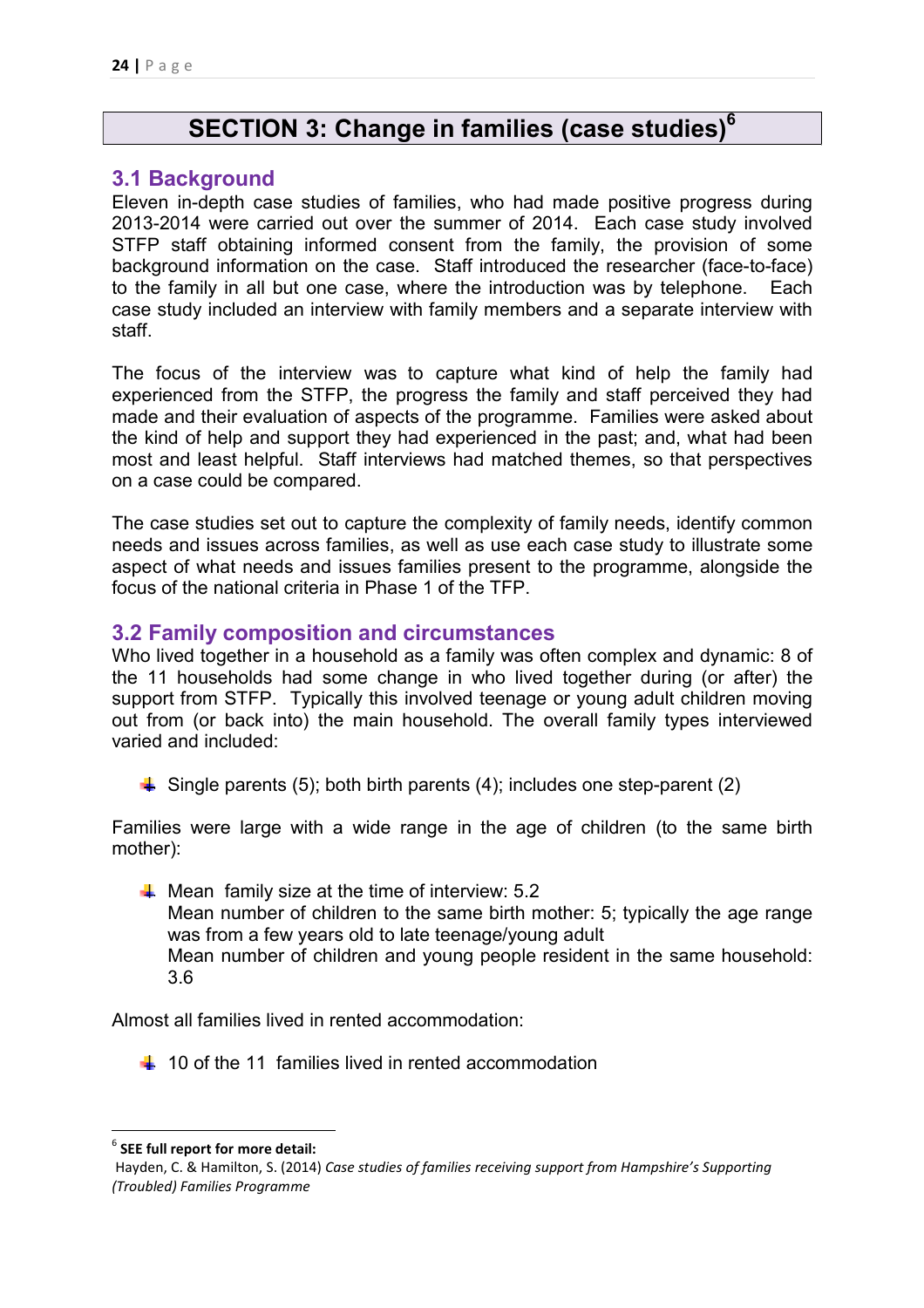In relation to the three main national criteria in Phase 1 of the TFP, some issues were universal (educational problems) or near universal (crime and/or ASB), but some families were in full-time work, at the start of the STFP intervention:

- $\overline{+}$  All families had at least one child with school attendance, exclusion or behaviour problems
- $\frac{1}{2}$  10 of the 11 families had at least one child or young person who was involved in crime and/or ASB
- $\downarrow$  4 of the 11 families were in full-time employment before the intervention

### **3.3 Common issues across cases**

#### **(in addition to the three main national criteria)**

- **Housing problems (10 of 11 cases)**: debt or arrears (5); overcrowding (3); cleanliness/household conditions (2); damage to property from violent behaviour (1); not suitable for children – upstairs flat (1). One family was facing eviction at the time of interview.
- **Health issues (10 of 11 cases)**: mental health (6); physical (5)
- **Child protection, child in need (10 of 11 cases)**: past (5); ongoing (3); recent (2). Child development was a concern in all cases.
- **Parenting (8 of 11)**: concerns were wide-ranging. All 8 cases included concerns about behaviour management and boundary setting. Other concerns included: emotional abuse (1) and neglect (1),cleanliness and hygiene (1)
- **Domestic violence (7 of 11 cases)**: said to be in the past in 4 cases; current in 3 cases, including one clear case of child to parent violence.

### **3.4 Other themes highlighted by the case studies**

As well as the already complex family circumstances and changing household composition and the issues highlighted above, case studies illustrate particular additional problems (or specific aspects of problems) and considerations for how the STFP works with families. These include:

- $\ddot{\phantom{1}}$  The timing and nature of Children's Social Care involvement with a family
- $\leftarrow$  Child to parent violence
- Special educational need and learning disability
- $\ddot{\bullet}$  Teenage pregnancy
- $\ddot{\bullet}$  Parent returning home from prison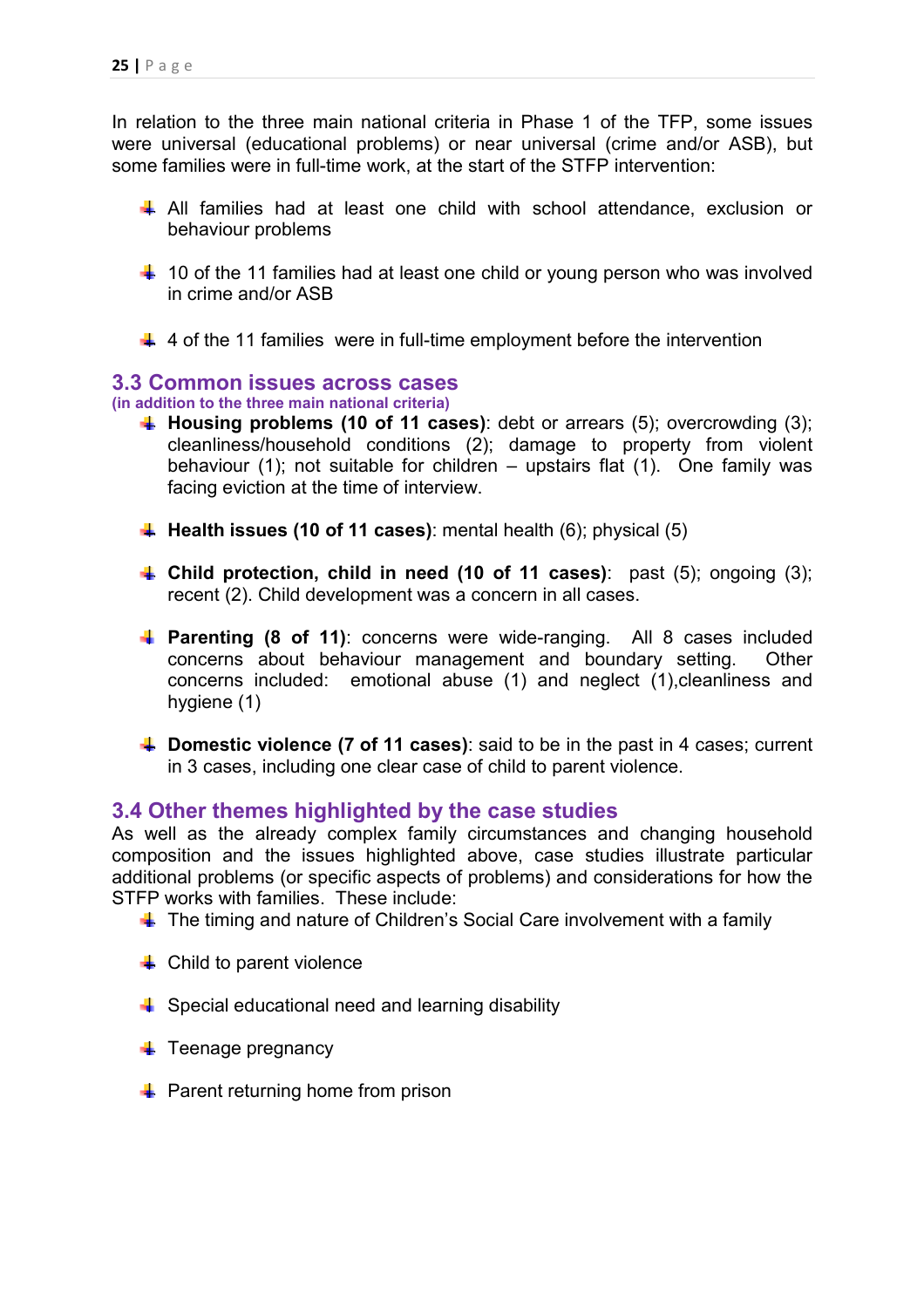## **3.5 Evaluation of support provided**

Families were very appreciative of the personal qualities of staff; supporting the argument that 'who works' may be more important than arguments about 'what works'.

Families were generally positive about the changes they had made and were optimistic that they could sustain them. At the same time most families had one individual (at least) about whom the spokesperson added some caveats, about their potential ongoing impact on the household. In general STFP staff endorsed these latter concerns.

### **TABLE 3.1: Overall evaluation of aspects of the help and support provided or co-ordinated**

 $1 = 'not at all'$   $5 = 'to a great extent'$ 

| Extent to which the help/support provided or<br>co-ordinated (staff) or received (family) | Staff mean (n=10) | Family mean $(n=10)^{7}$ |
|-------------------------------------------------------------------------------------------|-------------------|--------------------------|
| Take account of the needs of the whole                                                    |                   |                          |
| family                                                                                    | 4.1               | 4.6                      |
| Involve bringing in help from other                                                       |                   |                          |
| professionals                                                                             | 4.2               | 4.7                      |
| Take account of the priorities of the family                                              | 4.7               | 4.8                      |
|                                                                                           |                   |                          |
| Focus on practical problems                                                               |                   |                          |
|                                                                                           | 4.5               | 4.8                      |
| Do something different                                                                    |                   |                          |
|                                                                                           | 4.3               | 4.5                      |

TABLE 3.1 illustrates the strength of positive experiences from both practitioners and families, in relation to key aspects of what STFP is setting out to do. Families gave more positive ratings in all respects, compared with practitioners.

### **TABLE 3.2: Extent to which the family changed in a positive way because of the help/support received**

| $1 = 'not at all'$ | $5 = 'to a great extent'$ |
|--------------------|---------------------------|
|--------------------|---------------------------|

| Staff mean (n=10) | Family mean (n=10) |
|-------------------|--------------------|
| ن.4               | د. 4               |

<sup>7</sup> **Totals in Tables 3.1-3 are based on 10 cases** because one interview followed a child protection conference which would be highly likely to invalidate the family responses.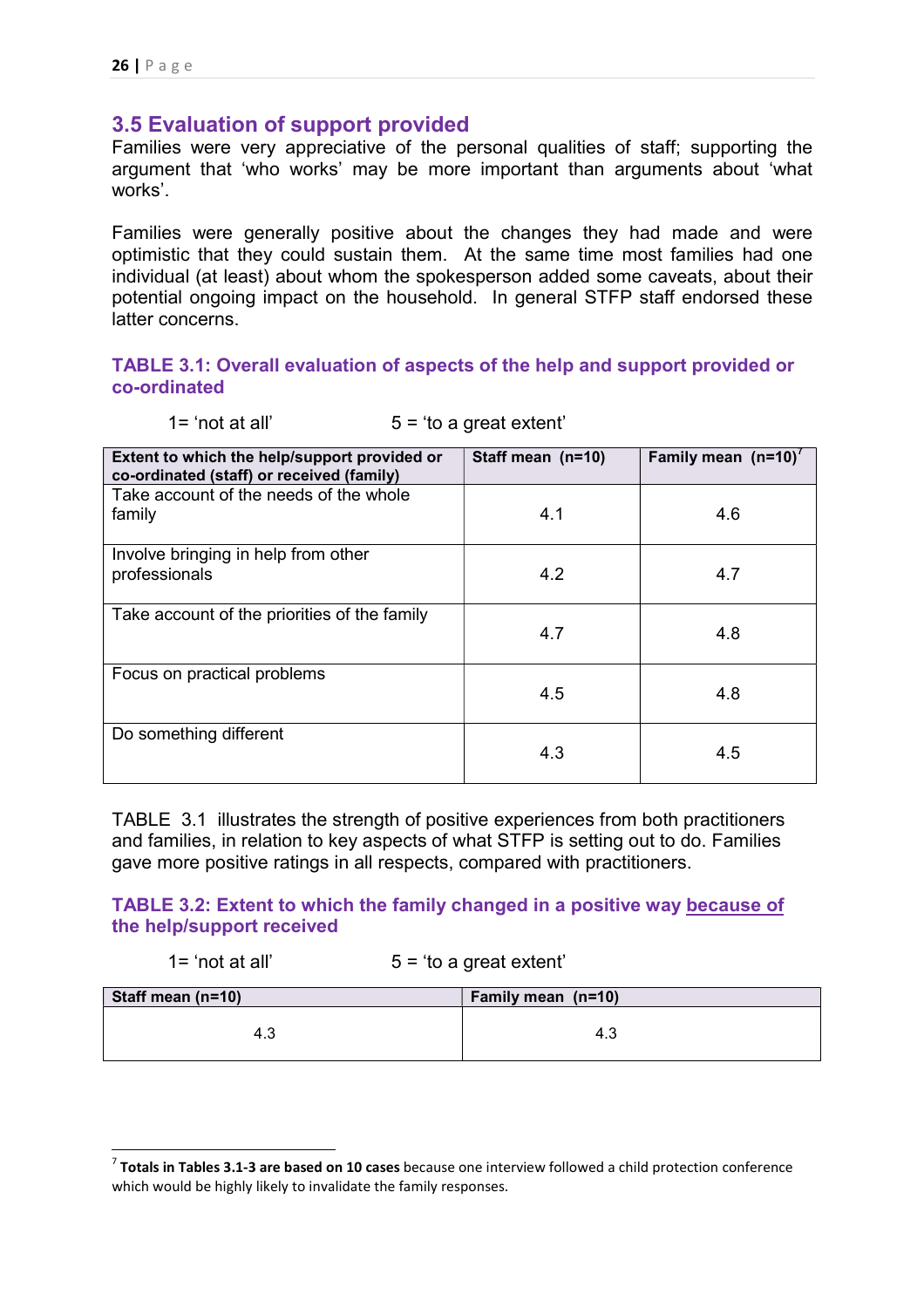Staff and family mean ratings in TABLE 3.3 are the same. Many of the comments made around the ratings given revealed that both staff and families also wanted to give some credit to family members for being able to make changes.

### **TABLE 3.3: Extent to which the positive changes in the family can be maintained (whether the changes made are 'sustainable')**

1= definitely CANNOT be maintained 5= definitely CAN be maintained\*

| Staff mean (n=10) | Family mean (n=10) |
|-------------------|--------------------|
|                   | 4.5                |

### **3.6 Services used in the past**

Most families had used a range of support services in the recent past (some were still ongoing). Children's services (both social services and school/education based services) were universal, as were police call-outs for a range of reasons. GPs were cited as sources of past (and usually ongoing) support in 9 cases. Other commonly cited services included housing (9); CAMHS (8); YOT (or equivalent) (8). Less common were domestic violence services (5), adult mental health (4); probation (3); children's centres (3); youth work (3); substance misuse (2). A very wide range of 'other services' had been involved with 5 families. These included: NSPCC, Salvation Army, Prince's Trust, Citizen's Advice Bureau, and various counselling services.

### **3.7 Key messages from families and staff**

 $\downarrow$  From families these included:

How people communicate with them and whether contacts they made to services were responded to promptly

The importance of the personal qualities of the STFP staff The need for one person to act as a meaningful contact

 $\div$  From staff these included:

A reminder that there are no quick fixes to complex family situations A difference of opinion about the merits of SafetyNet Positive comments about their role and working with other services The need for flexibility

### **3.8 Conclusions: changes made and programme criteria**

The case studies show very complex family situations with professionals working with a wide range of issues and individuals across families. Getting these families engaged and making positive change is a major achievement. There is evidence throughout these case studies of behavioural and practical changes made with the support of STFP. There is also evidence of progress to work and family members getting into paid work within these case studies. Families appreciate the family centred approach, the personal qualities and enthusiasm of staff. This was often contrasted with what they had experienced in the past (and were still experiencing in some cases). In the main, the families and staff are optimistic about maintaining the changes made. However, most families still have major issues to deal with, some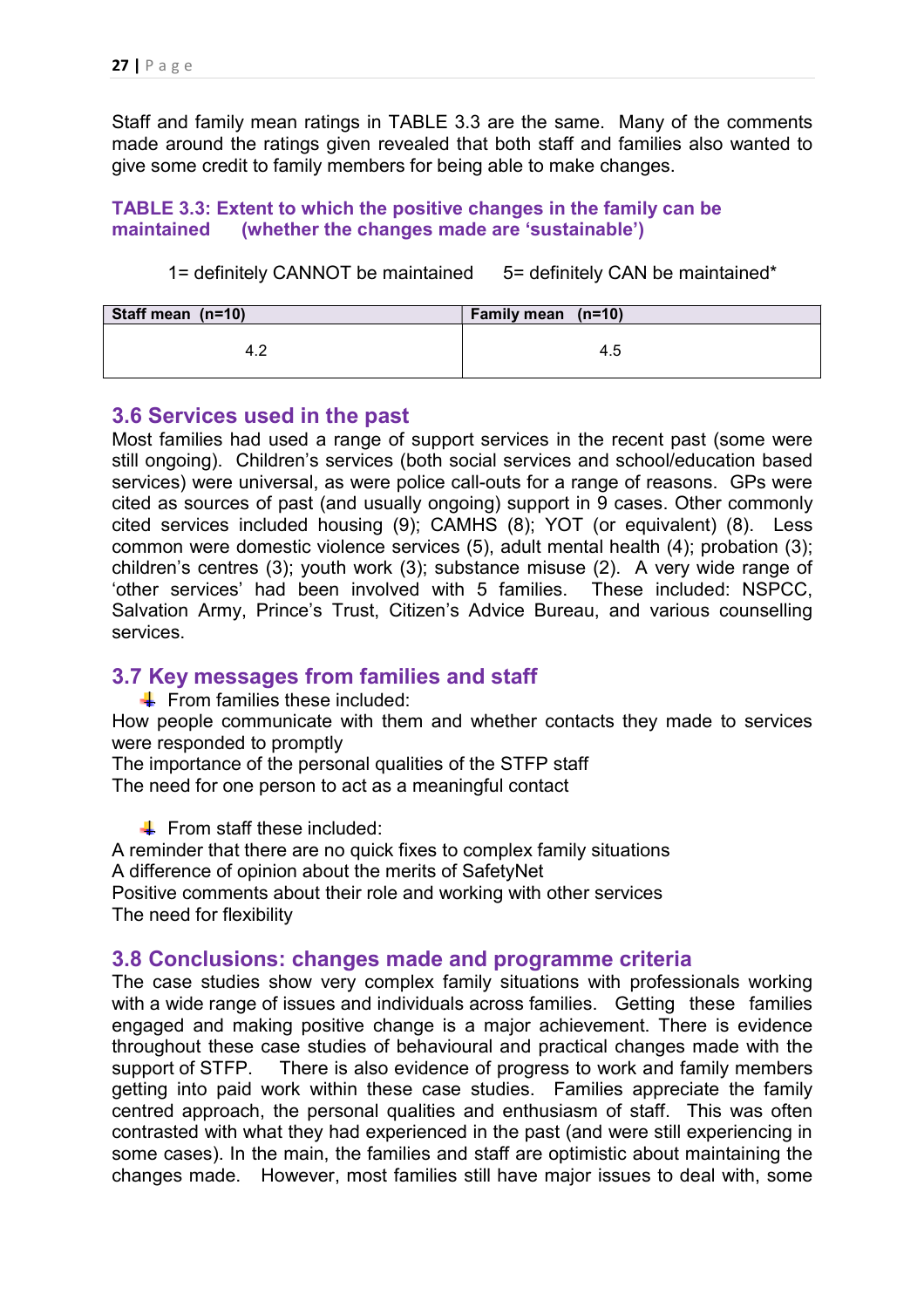are ongoing (such as SEN, mental and physical health, particular relationships within the immediate family) others are more immediate (such as eviction). So the demands on staff of working in this context cannot be over emphasised.

It is evident from these case studies that the STFP in Phase 1 was already working with families who had problems that crossed all of the six areas, or criteria, in Phase 2 of the Programme. The focus of the programme in Phase 1 may have influenced what was recorded at referral in some cases. As one support worker commented during interview:

"*Whenever we get a referral, you can read it and you go 'oh, no domestic violence, no mental health issues? That's incredible.' And then you talk to the family and go oh right, they just didn't write it on the form!"*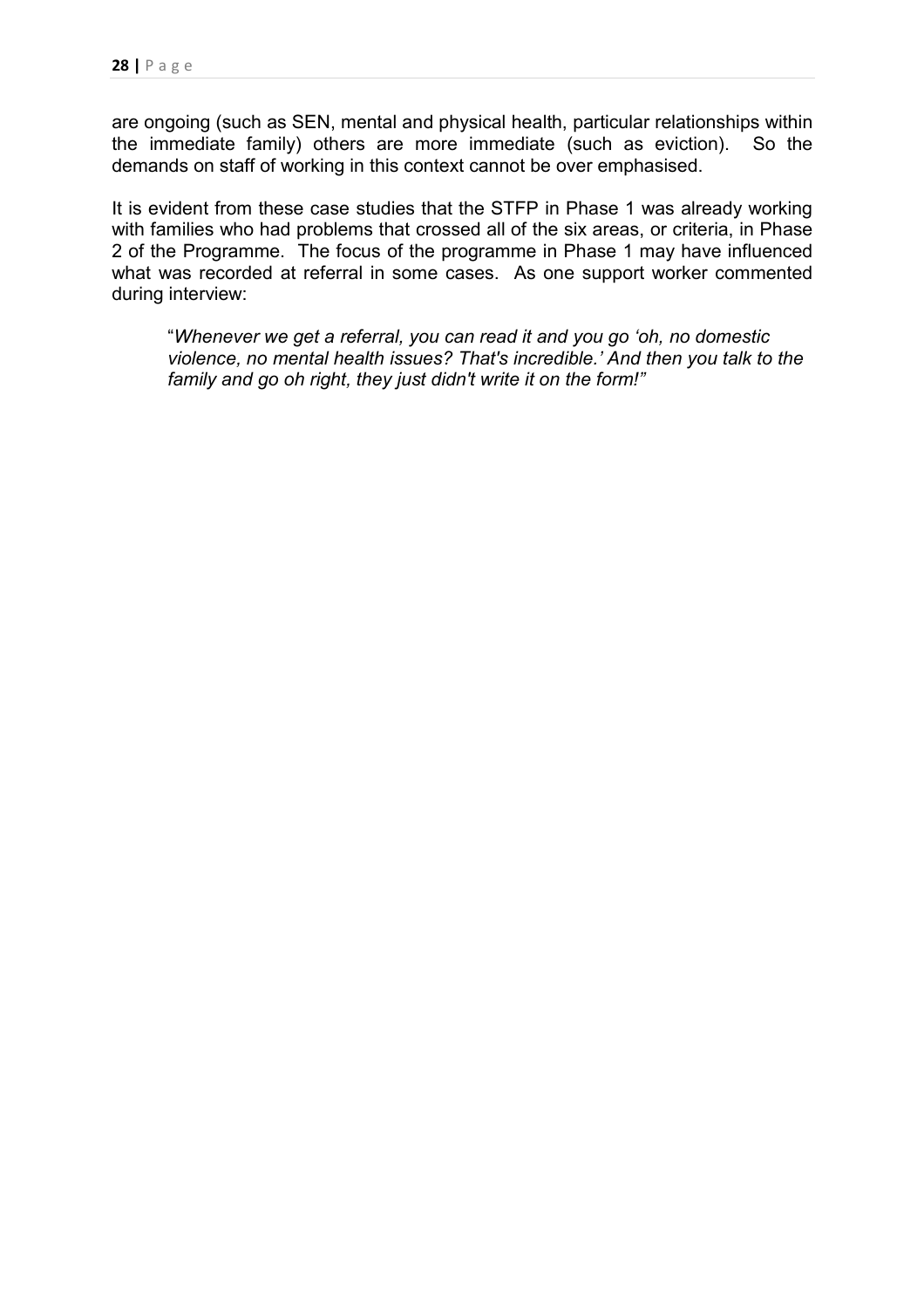# **SECTION 4: Measuring change in Families - Education and Offending Behaviour**

### **4.1 Background to the analyses**

One of the successes of the TFP is behavioural change as measured by improvements in school attendance and other education criteria, as well as reductions in offending behaviour (particularly youth offending). The data used in this section of the report is based on the best evidence on families who have been successful in making changes. The data has been carefully verified, so that some families have been removed from the analysis if there is any doubt about the data.

The first sub-section (4.2) is based on analysis by Dave Foley<sup>8</sup> within the local authority, the second sub- section (4.3) is based on an analysis by **Craig Jenkins** (Research Associate, University of Portsmouth). Both analyses include a change in the numerical basis for their analysis; in order to capture the more sustainable changes where longer time periods have elapsed after families have ended their involvement with the programme.

### **4.2 Engagement and follow up well evidenced (544 families; 237 at least one year after a claim)**

The basis for this analysis was all engaged families in the STFP (where the local authority could evidence engagement) about whom Hampshire made successful payment-by-results (PBR) claims against the crime and education criteria. Hampshire has made more claims than this figure to date. However families were excluded from this analysis where it was not possible to measure their outcomes subsequent to the claim.



#### **FIGURE 4.1: Success and sustainability**

<sup>&</sup>lt;sup>8</sup> Policy & Performance Officer, HCC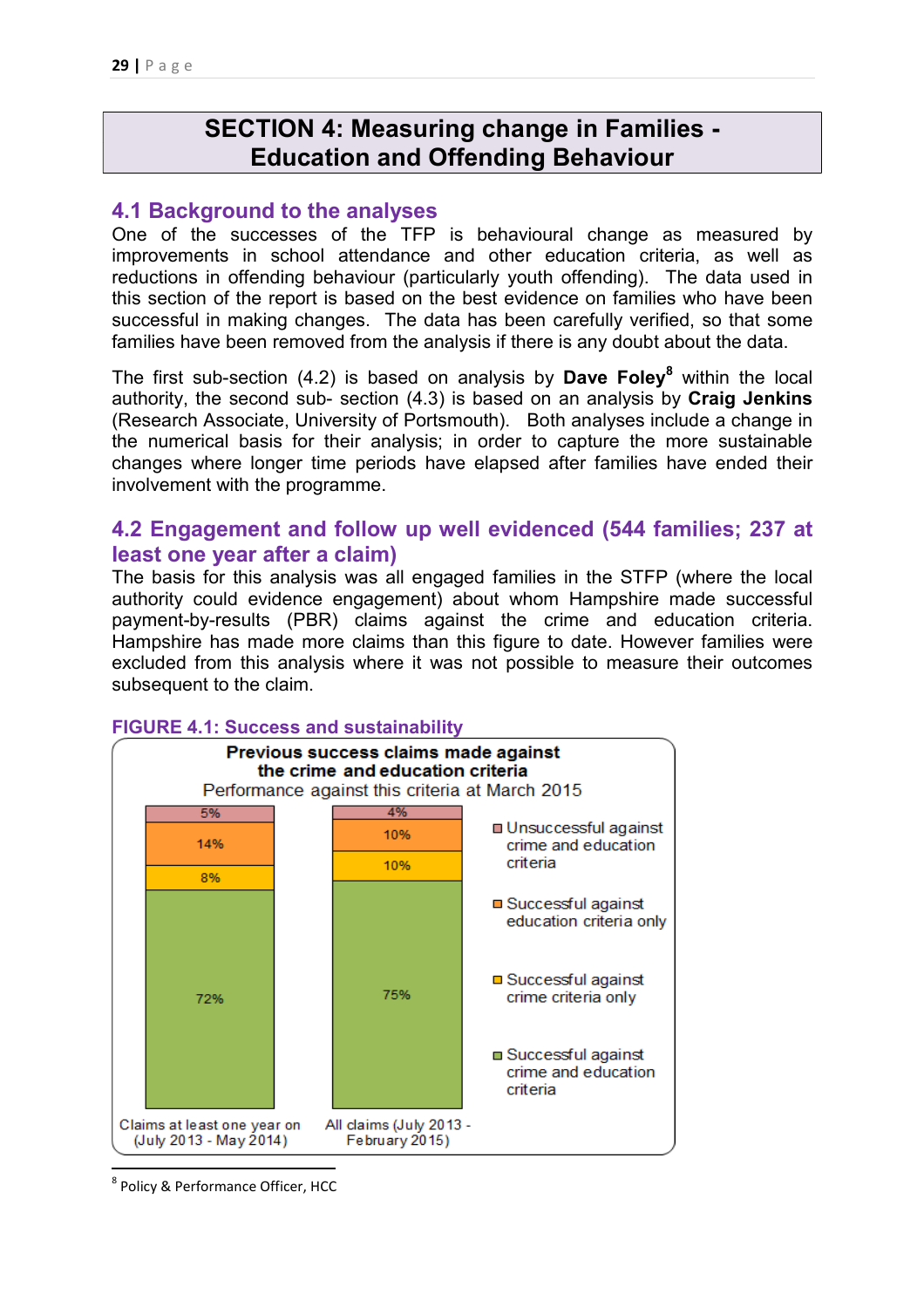The first bar in FIGURE 4.1 covers the time period July 2013 to May 2014 and is based on the smaller sample of 237 families, where there is evidence on them at least one year on from the original PBR claim. This provides some measure of sustainability of the changes in behaviour that led to the claim.

The second bar in FIGURE 4.1 covers the time period July 2013 to February 2015 and is based on a sample of 544 families. The larger sample of 544 families shows all families claimed for between July 2013 and March 2015 (with good supporting evidence, as noted above). This latter sample is less useful for looking at sustainability but does provide an overview at the end of Phase 1 of the TFP on families for whom success claims have been made.

FIGURE 4.1 illustrates that three quarters of all families (75% of 544 families) were claimed for successfully against both the crime and education criteria and that for the 237 families followed up for at least a year, almost the same proportion (72%) would still fulfil the PBR success criteria. This latter figure provides a measure of the sustainability of the changes made. Small changes are evident in the other measures of success, with only a one percent increase (from 4% to 5%) in the proportion of families who were 'unsuccessful' against the education and crime criteria, at one year or more after a success claim was made.

## **4.3 A sample of families in the PBR database (219 families)9**

As already illustrated in the last sub-section, one of the challenges of measuring change in the programme beyond what is recorded for the purpose of claims under PBR is tracking data over time. The work with families evolves and changes over time, so that capturing meaningful data is a challenge. This sub-section presents another analysis based on individuals within families. The analysis started with the claims database for 607 families who were the subject of successful claims to the DCLG under the PBR criteria, by May 2014. Additional databases were supplied on 658 families and 2,921 individuals within these families. This data includes basic demographics and IDs for tracking purposes from the YOT (offending) and Impulse (education) databases. We intended to link this data via the SafteyNet ID to as many families as possible on the claims database. By linking the databases we were hoping to be able to provide more detail on educational and offending issues recorded for each family at their own respective baseline, in the 12 months after the baseline – the intervention year - and then again 24 months after the baseline – the comparison year. Education and YOT data is collated for use within these services, so in practise linking data accurately on individuals within families and then tracking change over time is very complex. Time constraints meant we had to stop at 219 families because some IDs were supplied too late for us to include the families in our analysis. That said the analysis below shows the scale of positive change in educational and youth offending issues.

#### *Overall reductions in persistent absence*

Overall the data shows that around **4 in 10** families included a persistently absent child (40.5%) at the baseline. A reduction was shown during the intervention year to fewer than **2 in 10** (18.3%) families. The reductions in persistent absence continue in

**<sup>9</sup> SEE full report for more detail:** 

Hayden, C. & Jenkins, C. (2014) *Supporting (Troubled) Troubled Families Programme. Database Analysis.*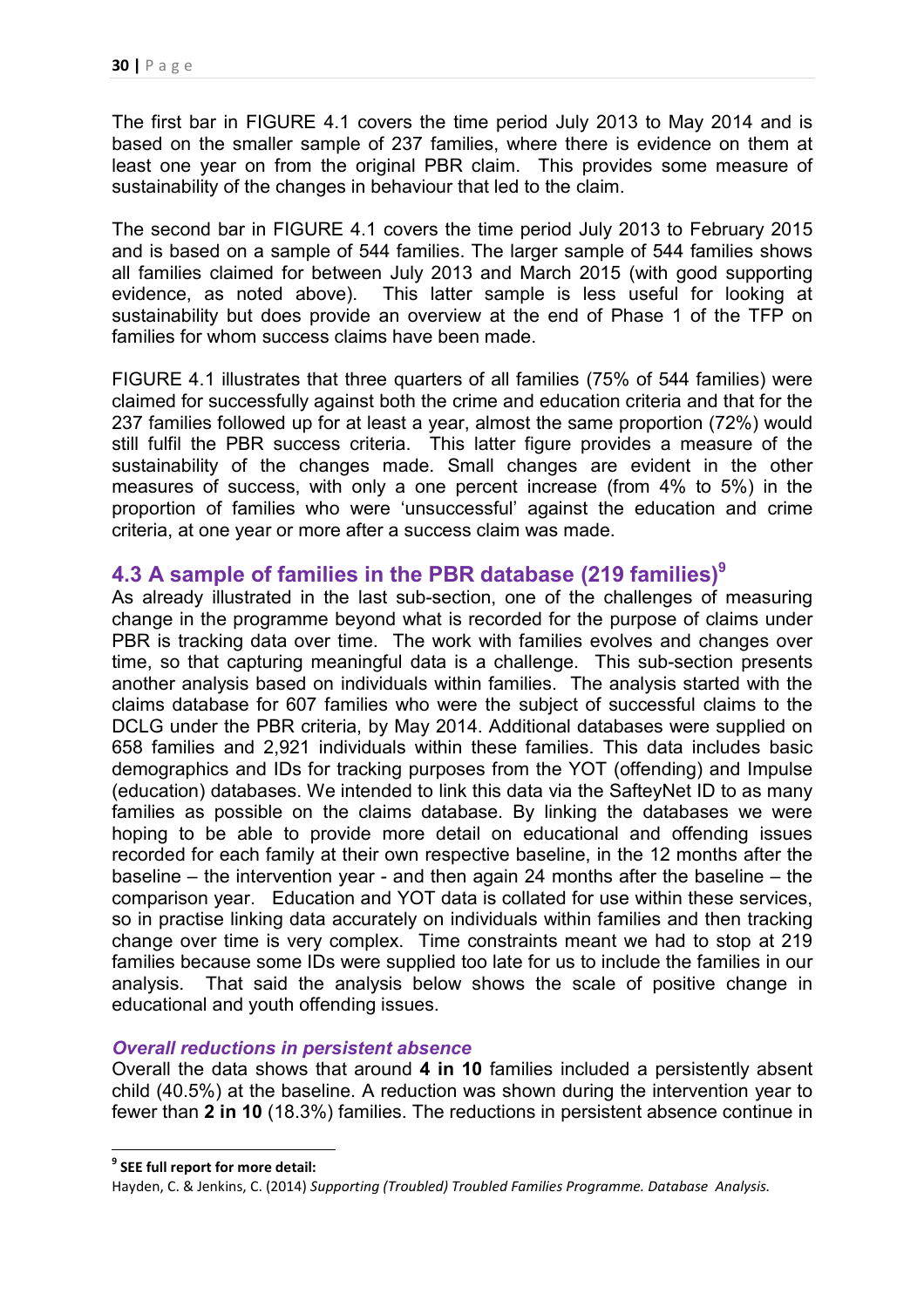the comparison year, 24 months after the baseline, with only **1 in 20** (4.9%) families still containing a persistently absent child.

Overall there is a:

**4 87.9% reduction** in the prevalence of families with a child persistently absent from education from baseline to comparison year

#### *Overall reductions in exclusion*

**5 in 10** families had a child who had a temporary exclusion from school at the baseline (51.7%). A reduction was shown during the intervention year to just over **1 in 3** families (33.7%). Further reductions are shown during the comparison year with only 24 families, or less than **1 in 4** (23.3%) having a child who experienced a temporary exclusion.

Overall there is a:

 $\uparrow$  **54.9% reduction** in the prevalence of families experiencing temporary exclusion from baseline to comparison year

### *Overall reduction in youth offending between intervention and comparison year*

We have excluded the baseline data from this calculation because it may not capture a true profile of the behaviour at this time. During the intervention year about **1 in 4** families had a child with a record of offending (25.6%). This prevalence across families reduced to about **1 in 8** (13.2%) between the intervention and comparison period.

Overall there is a:

**48.4% reduction** in the prevalence of families with a young offender (with a record of offending with the YOT) from intervention to comparison year

#### *Primary claims criteria – differences across services*

Transform had proportionally more families with a primary claim under the employment criteria (34.0% of cases) compared to local cases (22.9%). Conversely, Local cases proportionally, had more families with primary claims from the combination of education and crime/ASB.

### **4.4 Conclusions**

The first analysis illustrates the relative importance of both education and crime related behavioural changes across families in the programme. This analysis also presents evidence of the sustainability of the changes made, with 72% (of 237 families followed up for a year or more) still fulfilling both the education and crime claims criteria; and, 95% fulfilling at least one of these two criteria.

The second analysis across 219 families illustrates the scale of behavioural changes in children within these families. In effect this means more children in school and fewer young offenders.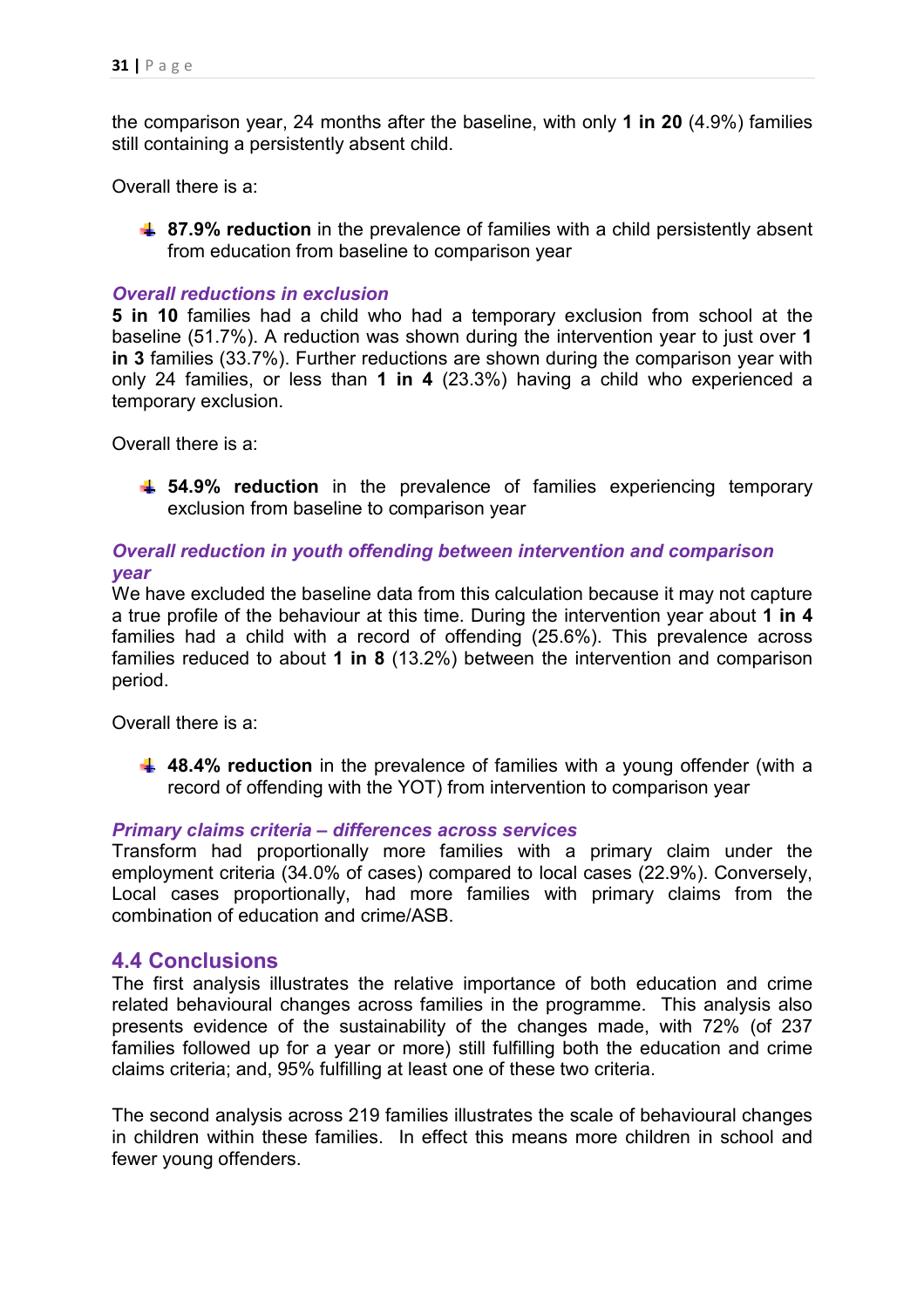# **SECTION 5: Cost savings and Economic Assessment of the Programme**

### **5.1 Background**

An important part of the national programme has been a focus on reducing the costs of working with families, both by working differently and more efficiently as well as working (PBR) towards addressing the key changes needed in order to trigger payment-by-results resources. Focus Groups at Time 2 (February-March 2015) illustrated increased recognition of PBR, although at the same time staff reported that they addressed needs irrespective of a PBR incentive. As one professional said:

*"I think you're more focused, because of the payment by results, because if you weren't, I think in the beginning* [……..] *I was a bit worried about the values, that actually you were going to, like, completely focus on those things*  [....] and not concentrate on what family's needs were, because that's the *idea the programme was set up for, because otherwise you'd spend so much time drifting, it stops you drifting, which I think is the strength of payment by results. So in that respect, I think it's proven to be quite good."* 

As noted earlier in this report (p.14) national data on costs and savings compiled by the DCLG (2015) shows remarkably different costs and savings across seven local programmes; this mighty be interpreted as evidence of the difficulties of creating good quality longitudinal data in such a complex area and at a relatively early stage in the programme (ie during the third year of the programme).

In order to really track cost savings and make an economic assessment on a programme researchers would usually follow up family members over a much longer period of time (see Section 1, FIGURE 1.1, p.8). As noted in Section 1, the DCLG (2015) analysis in seven local programmes shows a massive range in *average costs* (£13,235 in Derbyshire to £58,238 in Manchester in year 1) and *average savings* (£6,164 in Redcar and Cleveland to £48,724 in Staffordshire in year 1). This is suggestive of a methodology that is very far from standardised across the seven local authorities. That said it is important to attempt to evidence what can be reasonably done as part of an economic assessment of Phase 1 of the programme. The data for an economic assessment of Phase 2 of the programme should improve and benefit from the lessons learned in Phase 1.

## **5.2 Local authority data**

The next section focuses on data supplied by **Dave Foley**10 from within the local authority. The data provides a conservative assessment of some of the key cost savings in Hampshire. The data has been collected on different sample sizes and according to very particular measures or aspects of the programme. However, most of the calculations have been made using the DCLG cost calculator. Also it should be noted that the calculations have a slightly different basis in each case:

<sup>&</sup>lt;sup>10</sup> Policy & Performance Officer, HCC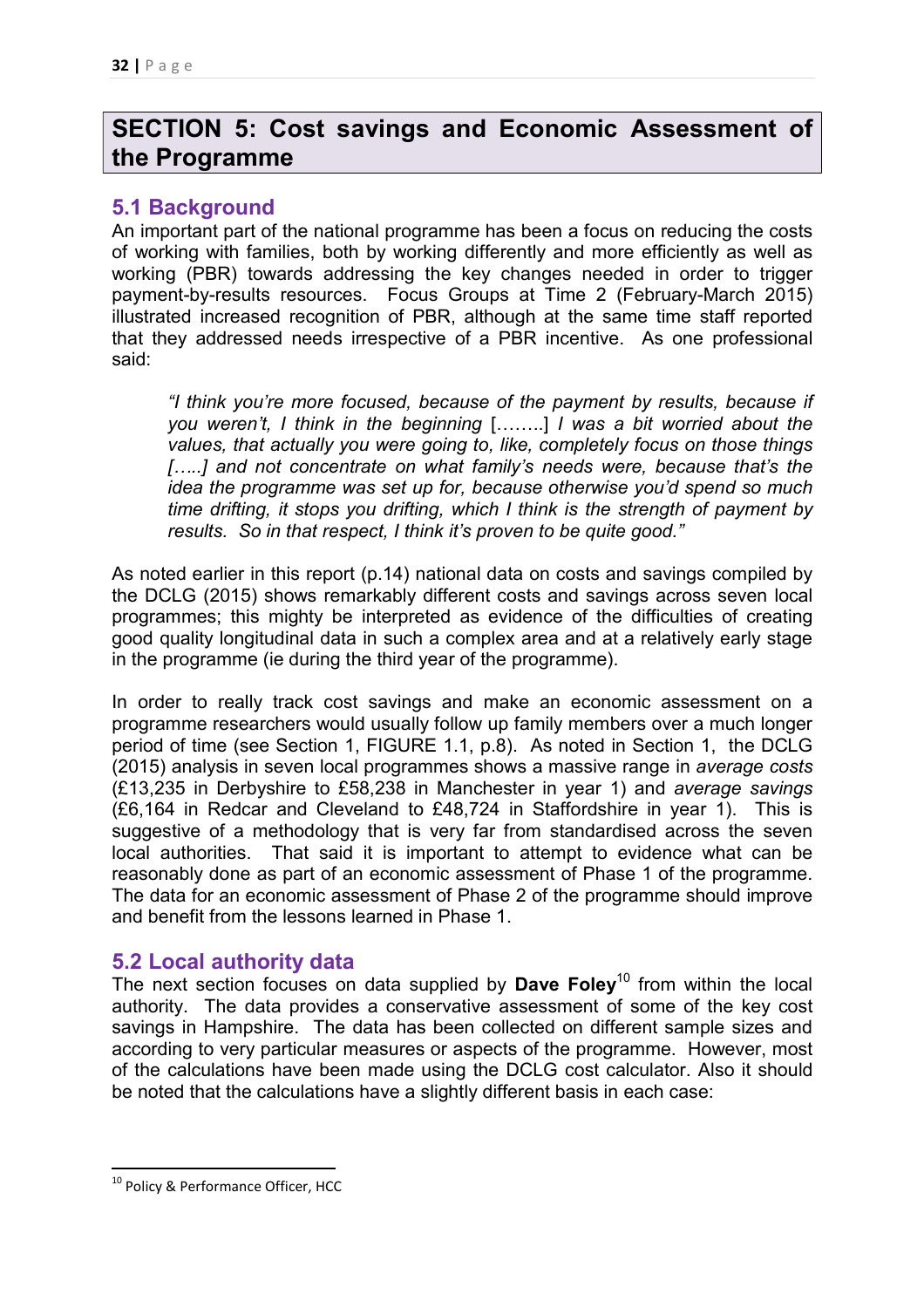*Involvement from Children's Social Care*: this is a hypothetical calculation on particular savings (or cost avoided), based on an intervention and comparison group. In essence it is an attempt to compare some key outcomes from an intervention (STFP) group and comparison group (that fulfils one of the key criteria for the intervention group).

*Reduced police call outs to families*: this is calculated by cost per incident, as 'cost avoidance'.

*Department for Work and Pensions data*; is calculated on the basis of reductions in benefits claimed. These have been referred to as 'cashable benefits'.

*Children in Need and Absence from School*: reduction in incidence across families is a potential saving or cost avoided in a service.

### *Children's Social Care*

The largest scale data comes from an analysis of Children's Social Care (CSC) data on the intervention group (ie the STFP families, N=2,403 children) and a comparison group, who met the education criteria for the programme (N=3,736 children). At the start of the comparative time period (March  $30<sup>th</sup>$ , 2011) we know that 13.6% (328 children) who engaged with the STFP were open to CSC; the proportion was lower (7.1%, 265 children) in the comparison group. We don't have detailed data about other aspects of these children's lives, so we don't know how similar or different they may have been by other measures.

However, if we assume some key similarities between the STFP and comparison groups there is evidence of a reduction in children looked after (CLA) or open to Children's Social Care (CSC). So in terms of potential cost savings, this analysis would indicate an additional 40 children in care and 25 children open to CSC by November 30<sup>th</sup>, 2014. If we take the average cost of a care placement (ie across residential and foster care) as £50,000 per annum;  $40 \times £50,000 = £2,000,000$  over 3 years or £666,666 per annum.

*Potential saving on reduced care placements*: £2 million over 3 years; **£666,666 per annum**.

#### *Police occurrence data*

The following estimate of 'cost avoidance' from a reduction in police occurrences for four types of incident is based on costs using the DCLG cost calculator and a cohort of 1,020 families in Hampshire's STFP in years 1 and 2.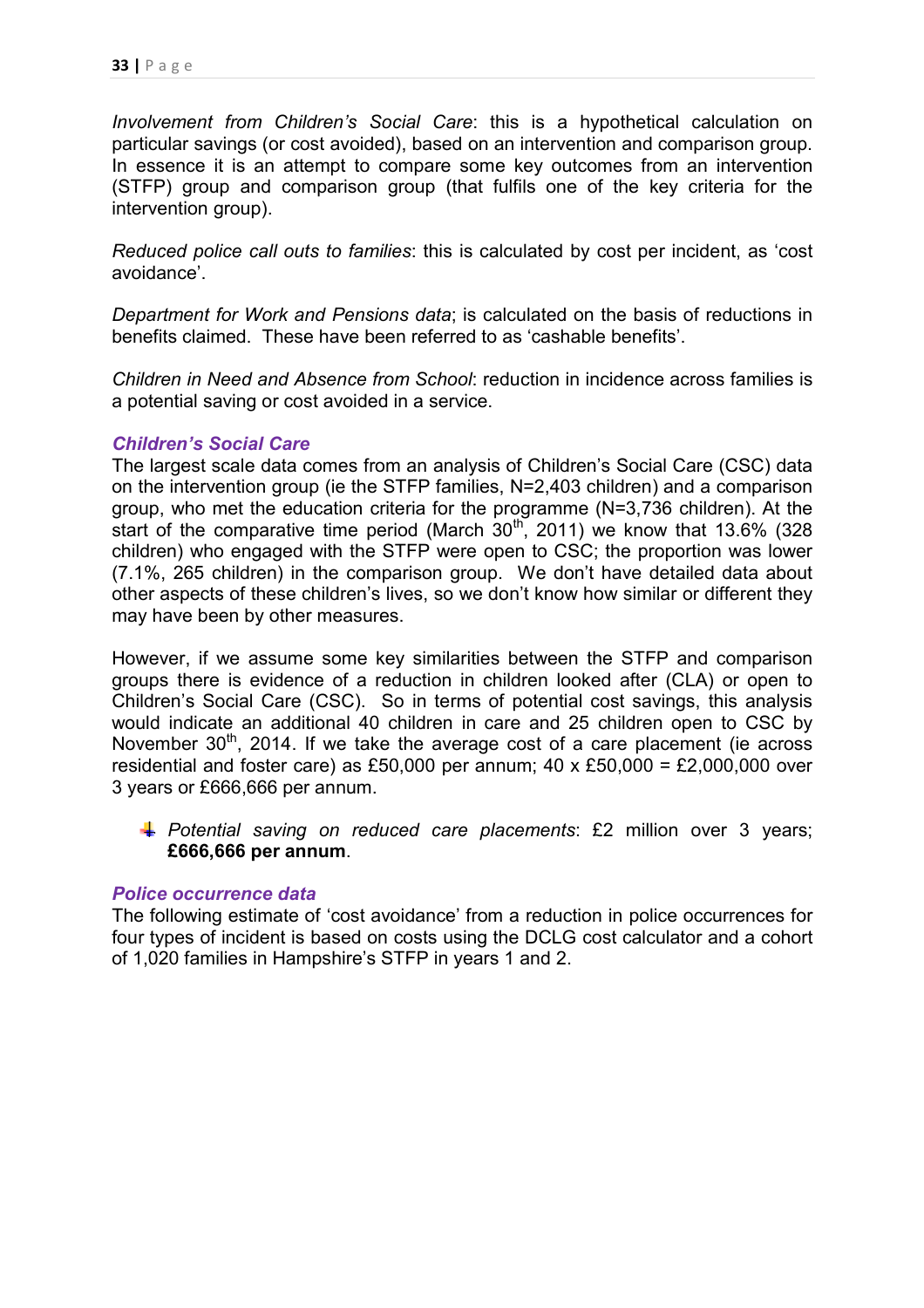| <b>Incident type</b>      | <b>Engagement</b> | <b>2014 total</b>              | <b>Reduction</b> | Cost      |
|---------------------------|-------------------|--------------------------------|------------------|-----------|
|                           | year total        |                                |                  | avoidance |
| <b>Arrests</b>            | 1,057             | 965                            | 92 (8.7%)        | £62,100   |
| <b>ASB</b>                | 1,022             | 735                            | 287 (28.1%)      | £180,180  |
| <b>Criminal</b><br>damage | 143               | 125                            | 18 (12.6%)       | £5,454    |
| <b>Shoplifting</b>        | 97                | 95                             | $2(2.1\%)$       | £54       |
|                           |                   | Total cost avoided (in a year) |                  | £248,418  |

### **TABLE 5.1: Cost avoidance – Police occurrence data**

Cohort size: 1,020 families (479 Year 1 families; 541 Year 2 families)

This analysis illustrates a cost avoidance of around a quarter of a million (£248,418) for these four types of occurrence. It is important to note that there are a number of other types of incident that are likely to be found in these families, that are not included in the above calculation. For example, domestic violence and 'missing persons' reports.

*Potential saving on reduced incidents involving the police (arrests, ASB, criminal damage and shoplifting)*: **£248,418 per annum** 

### *Department for Work and Pensions*

The following estimate of 'cashable benefits' from reductions in benefit claims is based on costs using the DCLG cost calculator and a cohort of 342 families in Hampshire's STFP.

| Indicator (type of benefit)                                          | <b>Estimated cashable</b><br>benefit |
|----------------------------------------------------------------------|--------------------------------------|
| No. of adults claiming Employment and Support                        |                                      |
| Allowance (reduced from 125 to 34)                                   | £255,507                             |
| No. of adults claiming Job Seeker's Allowance                        |                                      |
| (reduced from 99 to 59)                                              | £826.728                             |
| No. of adults claiming Lone Parent Income Support                    |                                      |
| (reduced from 139 to 90)                                             | £274,488                             |
| Total cost savings generated through these reductions<br>(in a year) | £1,356,723                           |

### **TABLE 5.2: Estimated cashable benefit – reduction in claims**

Cohort size: 343 families

Potential saving on reduced benefit claims: **£1,356,723**

### *Children in Need and Absence from School*

Where data was available and of sufficient quality within the cohort of 1,020 families followed up in the police occurrence data, additional calculations were made using the DCLG cost calculator. These are conservative estimates, with the cost savings again being on a per annum basis.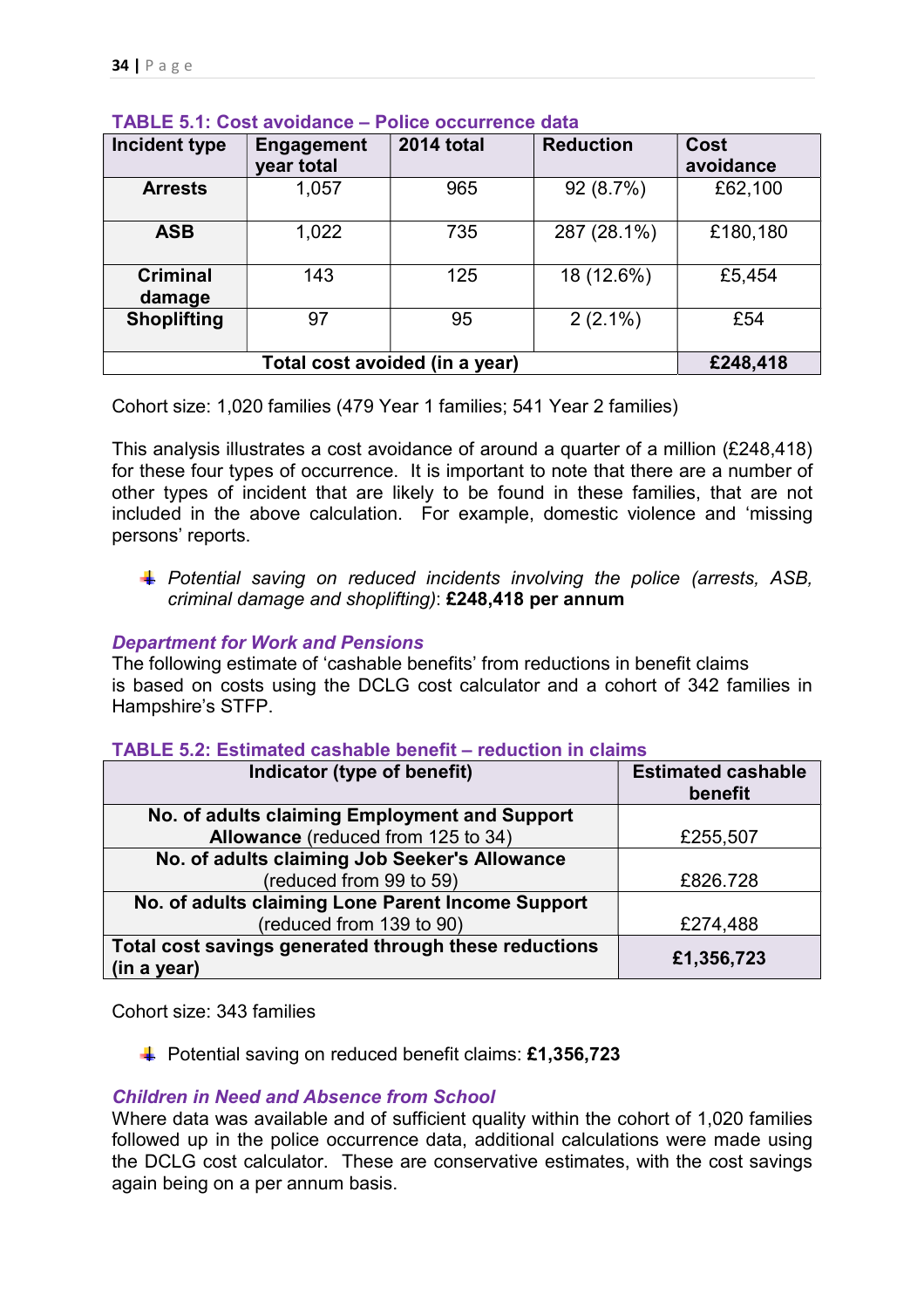- *Potential saving from a reduction in Children in Need*: **£69,390 per annum**
- *Potential saving from a reduction in persistent absence from school*: **£56,544 per annum**

### **Conclusions**

All calculations point in the right direction, towards cost savings that look substantial. However, these benefits may not be felt by services overall, or professionals on the front line, for two main reasons. Firstly, in relation to the Children's Social Care data, the national trend for children taken into care is upwards. Secondly, reductions in budgets in the public sector are likely to mean that improvements brought about by the STFP are not actually felt 'on the ground.' Also the concept of 'cashable benefit' raises the question of where the benefit is cashed and to what end.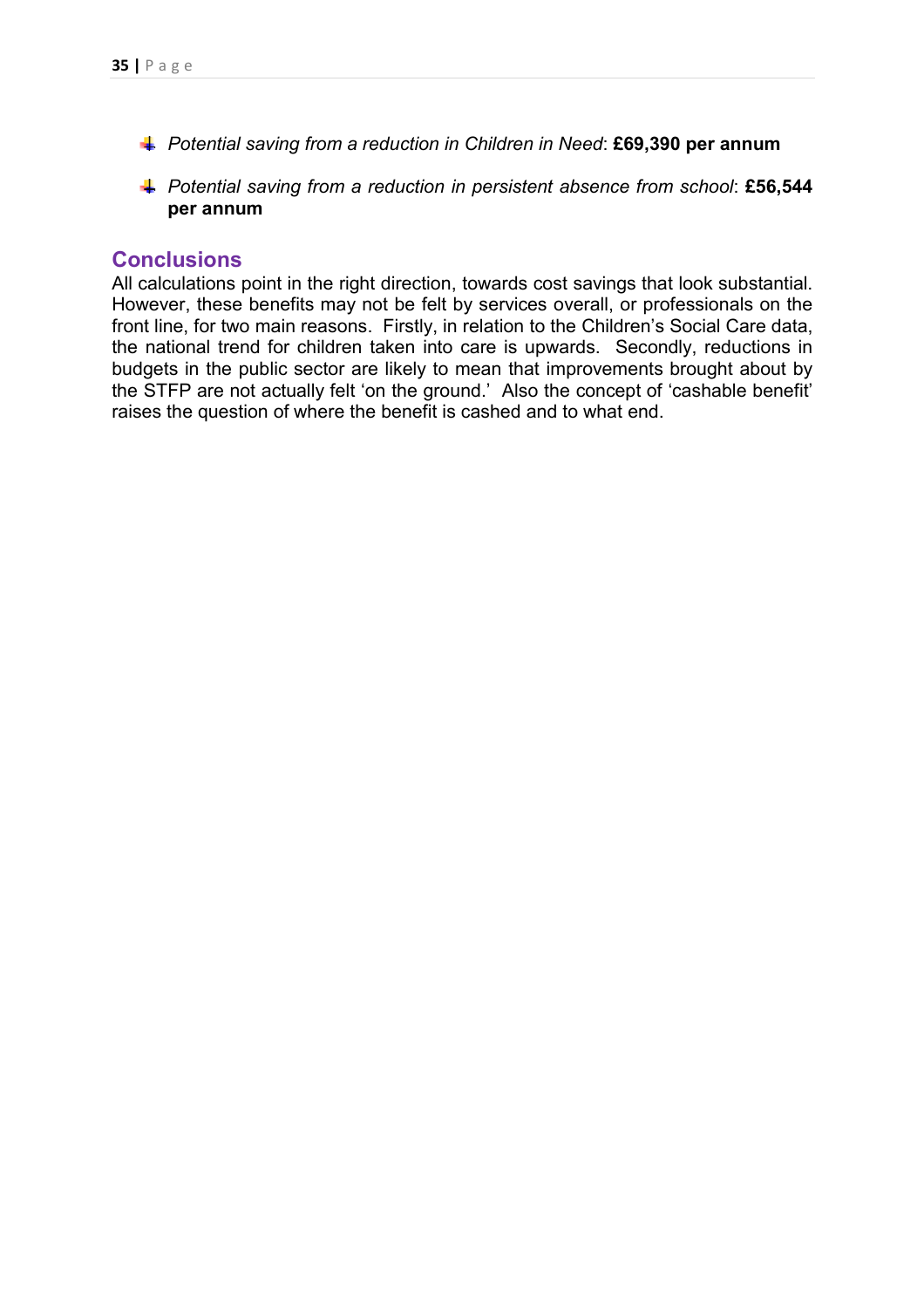# **SECTION 6: Conclusions and looking forward to Phase 2**

## **6.1 Overall conclusions from the research**

The different elements of the research, as depicted in TABLE 6.1, have yielded a range of important insights into how the STFP is working in Hampshire. Overall it is a positive picture.

#### **TABLE 6.1: Key conclusions from the different elements of the research**

| <b>Purpose</b>                                                                                                         | <b>Methods</b>                                                                                                                                           | <b>Key conclusions</b>                                                                                                                                                                                                 |
|------------------------------------------------------------------------------------------------------------------------|----------------------------------------------------------------------------------------------------------------------------------------------------------|------------------------------------------------------------------------------------------------------------------------------------------------------------------------------------------------------------------------|
| To set the context for the final<br>report and achievements of<br>the programme                                        | <b>Brief literature review</b>                                                                                                                           | Effecting change with families<br>with multiple problems is a major<br>challenge                                                                                                                                       |
|                                                                                                                        |                                                                                                                                                          | Evidence<br>about<br>likely<br>cost<br>savings depends very much on<br>parameters<br>set<br>eg<br>services<br>included,<br>timescale.<br><b>But</b><br>Criminal Justice System is likely<br>to be a major beneficiary. |
| staff<br>track<br>changes in<br>To<br>perceptions<br>practise,<br>and<br>evaluation of the programme                   | Staff -on-line surveys &<br><b>Focus Groups:</b><br>Time 1: April -June 2013<br>Time 2: Survey-Nov - Dec<br>2014; Focus groups-<br>February - March 2015 | Positive changes in practise in<br>evidence: more co-operation, co-<br>ordination and whole family<br>workings.<br>Early Help Hubs have been an                                                                        |
|                                                                                                                        |                                                                                                                                                          | important development<br>alongside STFP, in changing<br>practise and perception of the<br>programme at the local level.                                                                                                |
| understand<br>To<br>how<br>the<br>working<br>programme<br>is<br>in<br>cases where positive change<br>has been achieved | <b>Case studies of 11</b><br>families: in-depth<br>interviews with family<br>members and staff working                                                   | Whole family working<br>demonstrated.<br>Positive feedback from families.                                                                                                                                              |
| To evidence the scale<br>оf<br>global change in PBR cases<br>$(PBR = payment-by-results)$                              | with them<br><b>Analysis of database</b><br>evidence on 219 families:<br>Merging and cleaning<br>organisational databases<br>on educational and          | Big reductions in the prevalence<br>of educational and offending<br>problems across families.<br>More children in school and                                                                                           |
|                                                                                                                        | offending data and changes<br>made                                                                                                                       | fewer with a record of offending<br>after STFP.                                                                                                                                                                        |
| To contribute to the economic<br>evaluation of the programme                                                           | <b>Analysis of local</b><br>authority data                                                                                                               | Cost saving and potential<br>benefits demonstrated in relation<br>to CSC, Police, DWP and CiN<br>education.                                                                                                            |

The future challenge is to sustain momentum in Phase 2, with reduced resources and more families. The next section draws on the Time 2 Focus Groups.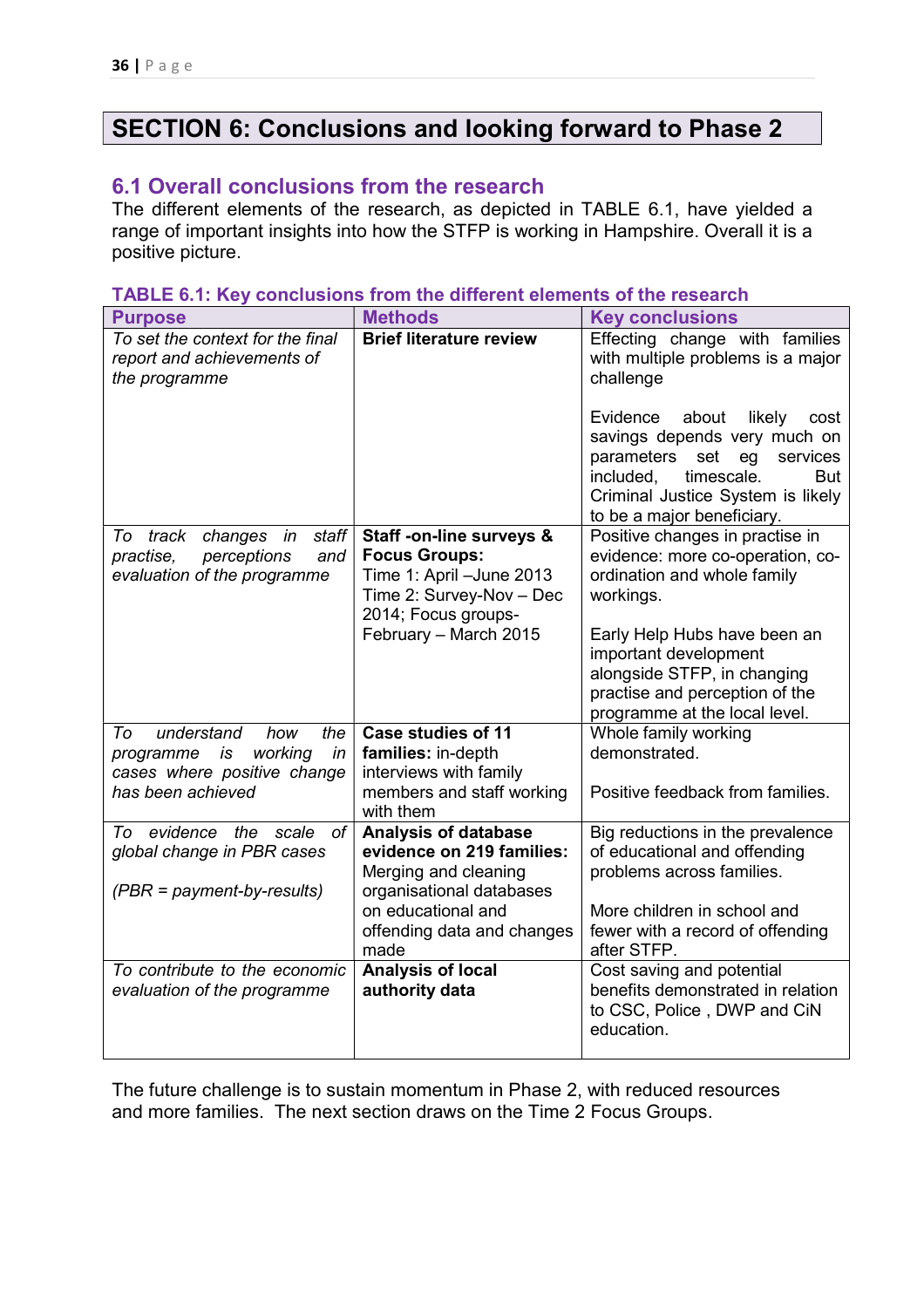### **6.2 Phase 2 of STFP**

Focus groups held with groups of staff in six areas (across all 3 lots) during February-March 2015 illustrated the progress made, in a relatively short time, in inter-agency co-ordination and co-operation in relation to whole family working. The development of Early Help Hubs aligns well with the TFP. Focus groups illustrate a readiness to embrace the wider criteria in Phase 2 of the STFP. However, development in relation to the EHHs and how they align with the STFP, is uneven across Hampshire, so there may need to be a greater focus on reducing differences. Some of the key themes discussed in relation to Phase 2 of the programme are illustrated below.

#### *The criteria*

It was common for participants in Focus Groups to say that many of the families they were working with already had issues that covered some combination of the criteria for Phase 2. Many people were positive about the ability to help families that were in significant need but did not fulfil the criteria for Phase 1 of the programme:

*"….on the positive side it will be inclusive of most families now who need help. We've had quite a lot present to EHH whereby maybe they've got quite a lot of underlying health problems and, therefore, their education's really, really suffering but actually they're not meeting criteria because you've got maybe one parent working and there's no crime raised being in the family. I think we've had quite a few cases like that where you can say, no, this family needs a lot of help and support, but we've not been able to access that funding and that service."* 

"…[the Phase 2 criteria is] *going to be much better because with a lot of the workless families that have been identified, because the adults in the family are the people that maybe do have the mental health issues or they're carers for children with disabilities, it's been the younger people in the family that we've ended up working with because they're NEET…"* 

Others more pragmatically said that they would simply have to adapt:

*"I personally believe we can carry on working like this and carry on making positive changes, whether we stick to the three* [criteria] *or go to the six*  [criteria], *I think we'll deal with it, because that's the type of workers we are."* 

#### *Service pressures*

Access to mental health services and housing were frequently mentioned to be problematic. With mental health services it was generally long waiting lists:

*"Mental health, CAMHS, there isn't the support out there, for young people the support isn't quick enough. For adults it's so hard to find."* 

In relation to housing professional perceptions varied, as did the nature of the issues involved. Again there is a resource issue, but organisational systems and willingness to work with the STFP was sometimes an issue: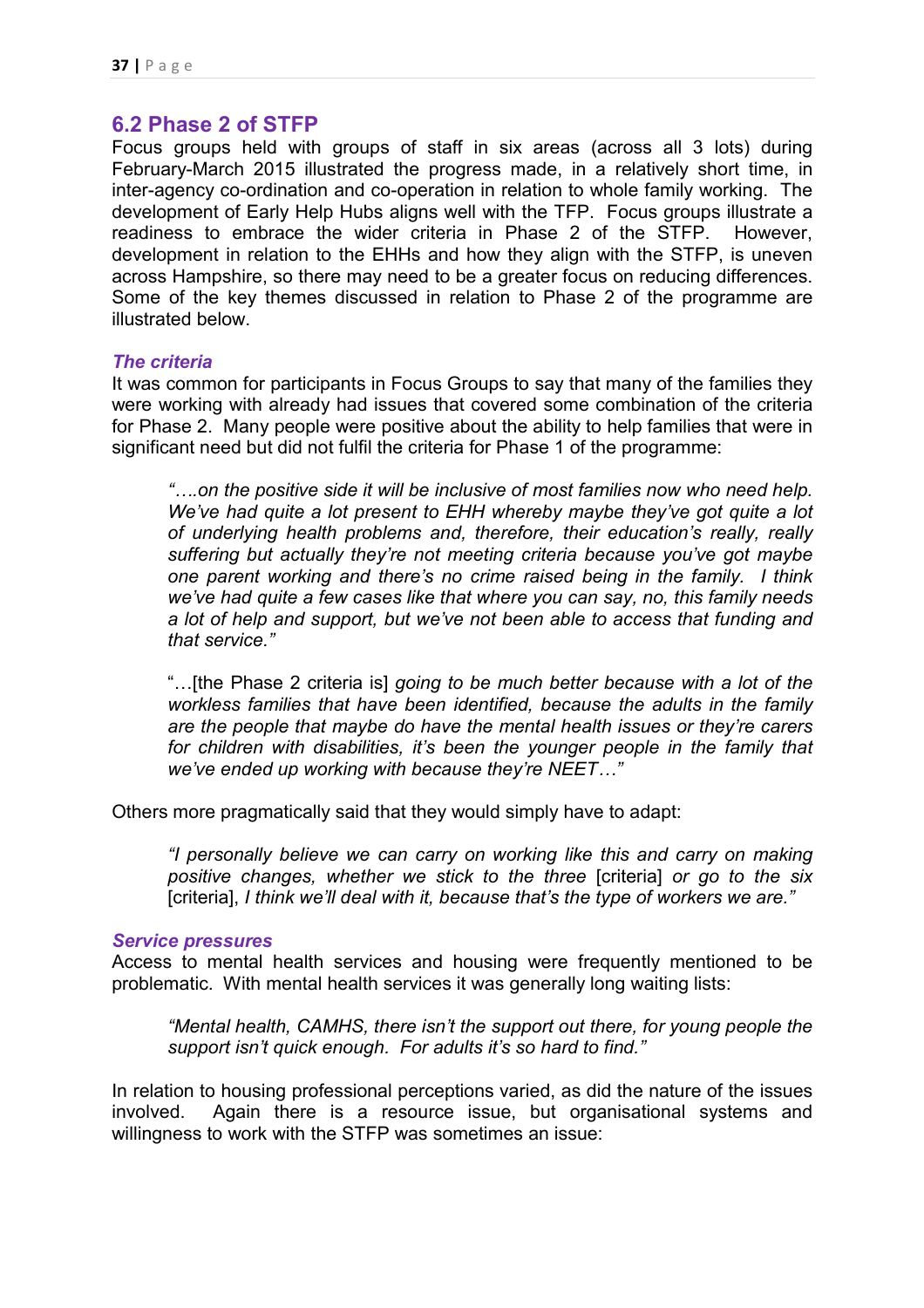*"I appreciate there is a pressure on housing stock, but they're not very helpful when you try and deal with them. I've had cases where housing is an issue, and they're not very helpful, they just quote the rules and whatever and don't seem to be able to think outside the box…"* 

Although experiences were more positive for some staff and in some areas:

*"I've had some good experience with housing officers, in XXXX with a family that I work with. They come out to support her, because her anxiety is around opening letters, so obviously there's issues around looking at bills, looking at overdue rent, so they've sent someone out, and they've also helped her to bid for properties because she could be affected by the bedroom tax. And they have come out, and they've sent out two different workers, and they've been persistent when she doesn't answer the door, so, that's…I would say that's a good example of them trying to work with us."* 

#### *Referral information and prioritising need*

Some staff were concerned about how needs could be fairly and accurately prioritised in the expanded programme, with reduced resources per family:

*"….how do we prioritise everyone's needs? That's really difficult. And there's very limited guidelines on it. I think, for us, we've only got a certain amount of families, and the way I see it is if the family needs intensive support, and it's a gap in a resource, then we can work with that, but fundamentally, the numbers have got smaller* [meaning resources/finance] *but the criteria has expanded, and that is frustrating. Massively frustrating."* 

Related to this was a concern that enough information would be made available at referral:

*"I think as well, it's about educating professionals who are referring into the service, so that they're actually using the right criteria and giving enough information because if you're one particular agency and you know that there's an issue with something, but you haven't got the capacity to go in and do a family assessment ….* [we need] *as much information as possible, so that when we do get them in, we know as much as possible, and we can prioritise the families that are going to get support, and that are going to be accepted."* 

#### *Time consequences*

Section 2 indicated that in general focus group respondents were positive about the EHH developments. However, there were time pressures for those attending weekly:

*"The implication … is* [that] *obviously everyone has to, pretty much, have half a day at least,* [for the weekly EHH meeting] *and when you do follow up work, it's pretty much a day out of everyone's diary, really, that's taken up with this. So there is value in that, but obviously that has an impact on the rest of your working week and your caseload and things. At the moment it just seems to be one way of referrals getting out, given to the team for people to pick up, as*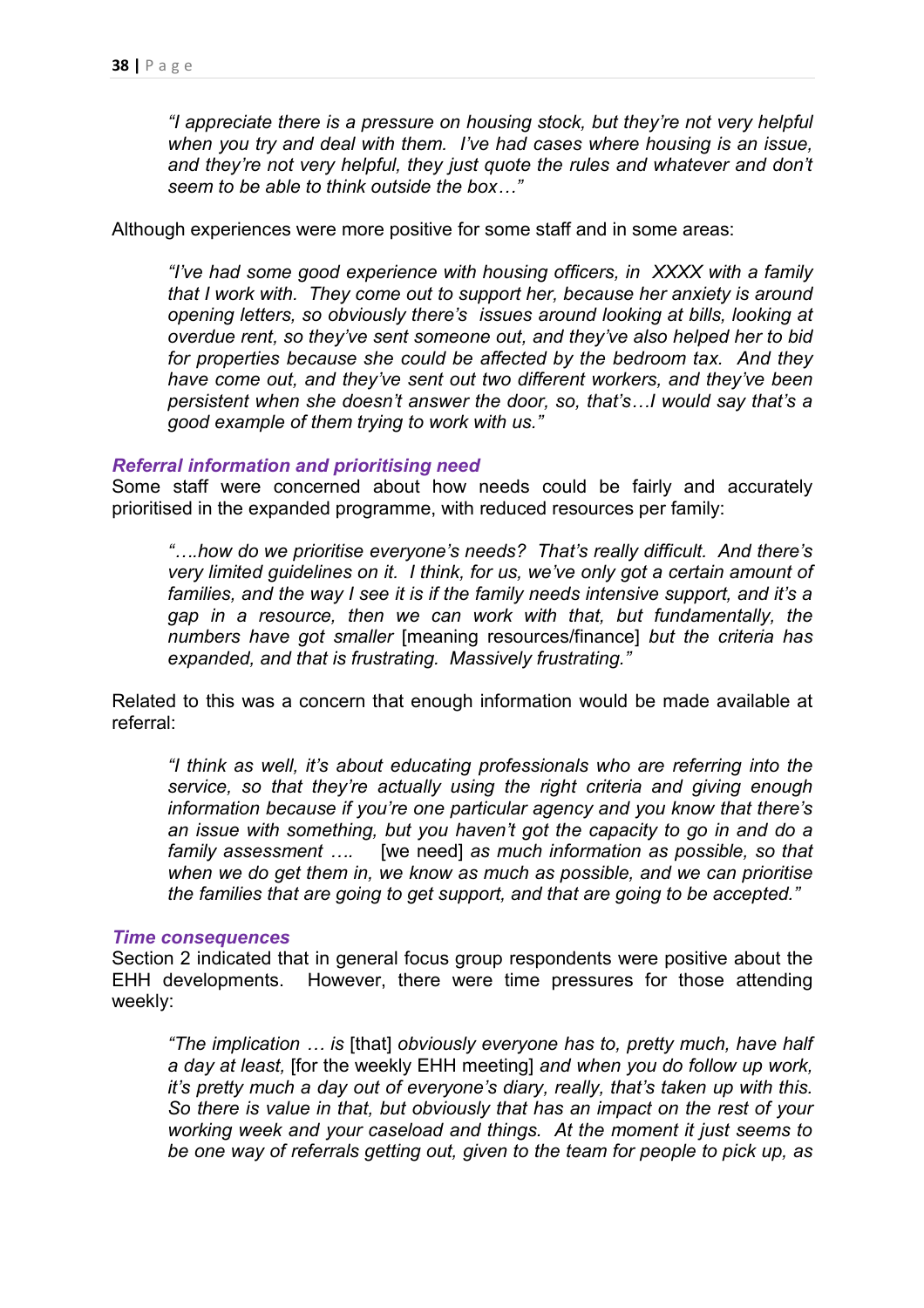*the lead for that family, but it's just what you then do after this meeting, that's where the work really starts."* 

This sort of comment is indicative of the time consequences of participating in this multi-agency forum. Time pressures meant that some services (eg head teachers, CAMHS staff) attended EHH meetings on a rota. The co-ordination across the STFP staff and the work of EHH may help with efficiency in terms of time spent in meetings, for some staff. However, such meetings may be additional for other staff

### **6.3 Overall, the current research would indicate that:**

Hampshire's STFP is promoting positive change in professional practise with families. The changes made generally align well with the development of Early Help Hubs. There is more inter-agency co-operation and understanding, better information sharing, more targeted work with families, more whole family working, more positive experiences for service users. As Section 1 of the report indicates, achieving change with families with multiple and often entrenched problems is extremely difficult but a whole family focus is the best way forward for families. The STFP appears to be a more cost effective way of responding to multiple and complex needs. Realising and redirecting cost savings is likely to be a challenge. Nevertheless, Hampshire is well placed organisationally, as it progresses with Phase 2 of the Programme. The incoming Conservative Government of May 2015 has declared 'Troubled Families' to be one of ten national cross department priorities. The key terms of reference are to:

*'Clear away the red tape to improve the lives of the country's most troubled families'* HM Government*,* Cabinet Committees (2015) p. 19.<sup>11</sup>

Finally, it might be a good idea at this point for the reader to consider what other approach (other than 'a whole family approach') could be taken with families with multiple problems.

<sup>11</sup> **SEE:** 

https://www.gov.uk/government/uploads/system/uploads/attachment\_data/file/433440/150608\_Committee list for publication.pdf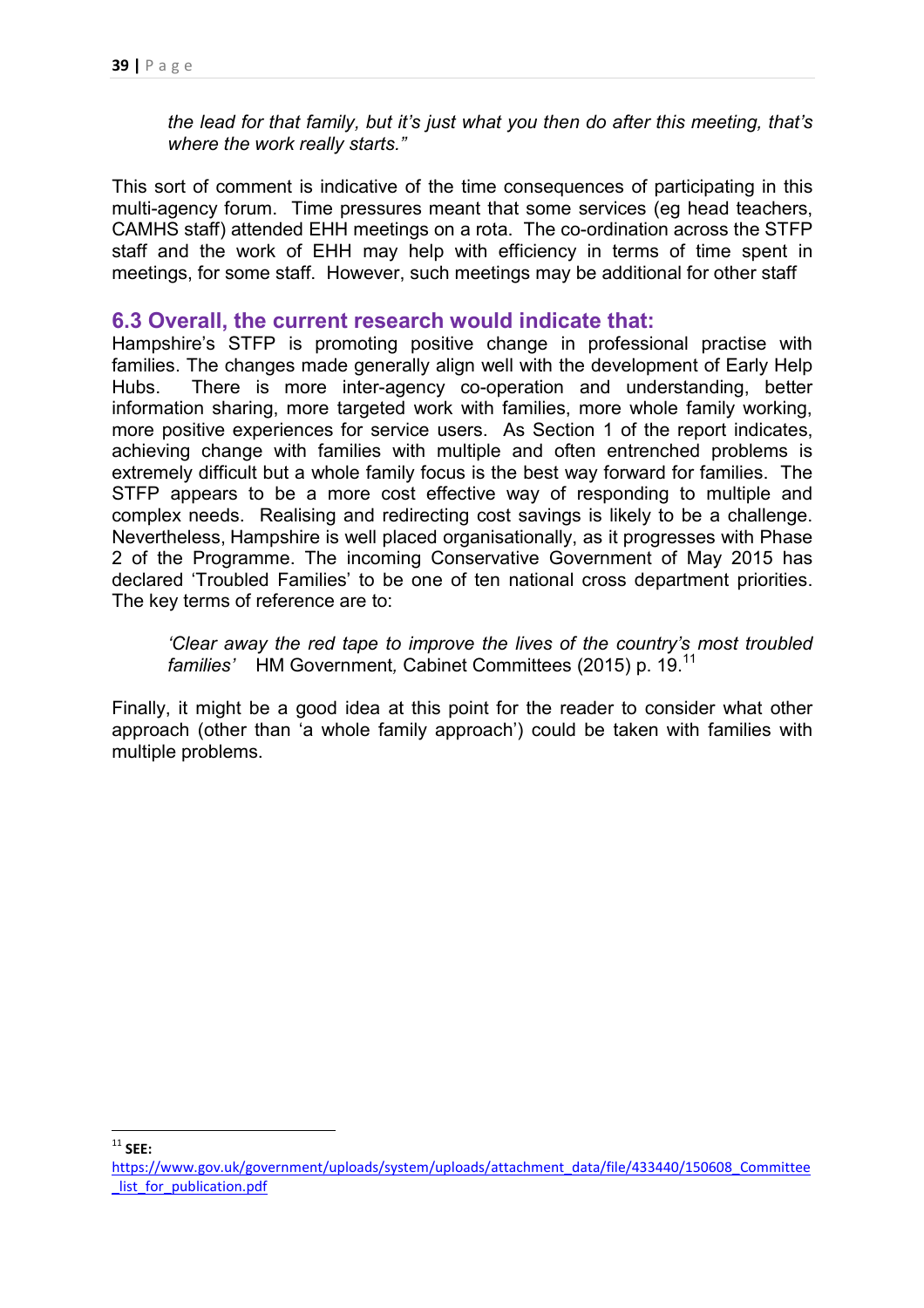### **References**

Bonin E, Stevens M, Beecham J, Byford S, Parsonage M. (2011a) Parenting interventions for the prevention of persistent conduct disorders. In: Knapp M, McDaid D, Parsonage M, (Eds) *Mental health promotion and mental illness prevention: The economic case.* London: Personal Social Services Research Unit, London School of Economics and Political Science.

Bonin E, Stevens M, Beecham J, Byford S, Parsonage M. (2011b) Costs and longer-term savings of parenting programmes for the prevention of persistent conduct disorder: a modelling stud, *BMC Public Health*, 11(803), pp.1-9.

Cameron, D. (2011) David Cameron's speech on plans to improve services for troubled families. December 15th.

https://www.gov.uk/government/speeches/troubled-families-speech

DCLG (2015) *The Benefits of the Troubled Families Programme to the Taxpayer*, March.

https://www.gov.uk/government/publications/benefits-of-the-troubled-familiesprogramme-to-the-taxpayer-report

DCLG (2014) *Helping troubled families turn their lives around* https://www.gov.uk/government/policies/helping-troubled-families-turn-their-livesaround#background

DCLG (2013) *The Fiscal Case for Working with Troubled Families https://www.gov.uk/government/uploads/system/uploads/attachment\_data/file/79377/ 20130208\_The\_Fiscal\_Case\_for\_Working\_with\_Troubled\_Families.pdf*

DCLG (2012a) *Listening to Troubled Families. A report by Louise Casey CB, Department for Communities and Local Government.*  http://www.communities.gov.uk/documents/communities/pdf/2183663.pdf

DCLG (2012b) *Working with Troubled Families. A guide to the evidence and good* practice. 15 December.

https://www.google.co.uk/#q=DCLG+%282012%29+Working+with+Troubled+Famili es.+A+guide+to+the+evidence+and+good+practice.+December

DCLG (2011) Tackling Troubled Families. Press Notice, December 15th http://www.communities.gov.uk/news/newsroom/2052313

Dillane, J., Hill, M., Bannister, J. and Scott, S. (2001) *Evaluation of the Dundee Families Project.* Centre for the Child & Society and Department of Urban Studies, University of Glasgow. Edinburgh: The Stationary Office. www.scotland.gov.uk%2FResource%2FDoc%2F158816%2F0043123.pdf&ei=n4iLU vHGCabC7AbAiIGQAw&usg=AFQjCNFrlZee9LIXA-3TtUElRRJ3pFF0UA&sig2=f3PcsNzL-a7vTJnZCf4bDw&bvm=bv.56643336,d.d2k

Dixon, J., Schneider, V., Lloyd, C., Reeves, A., White, C., Tomaszewski, W., Green, R. and Ireland, E. (2010) *Monitoring and Evaluation of Family Interventions*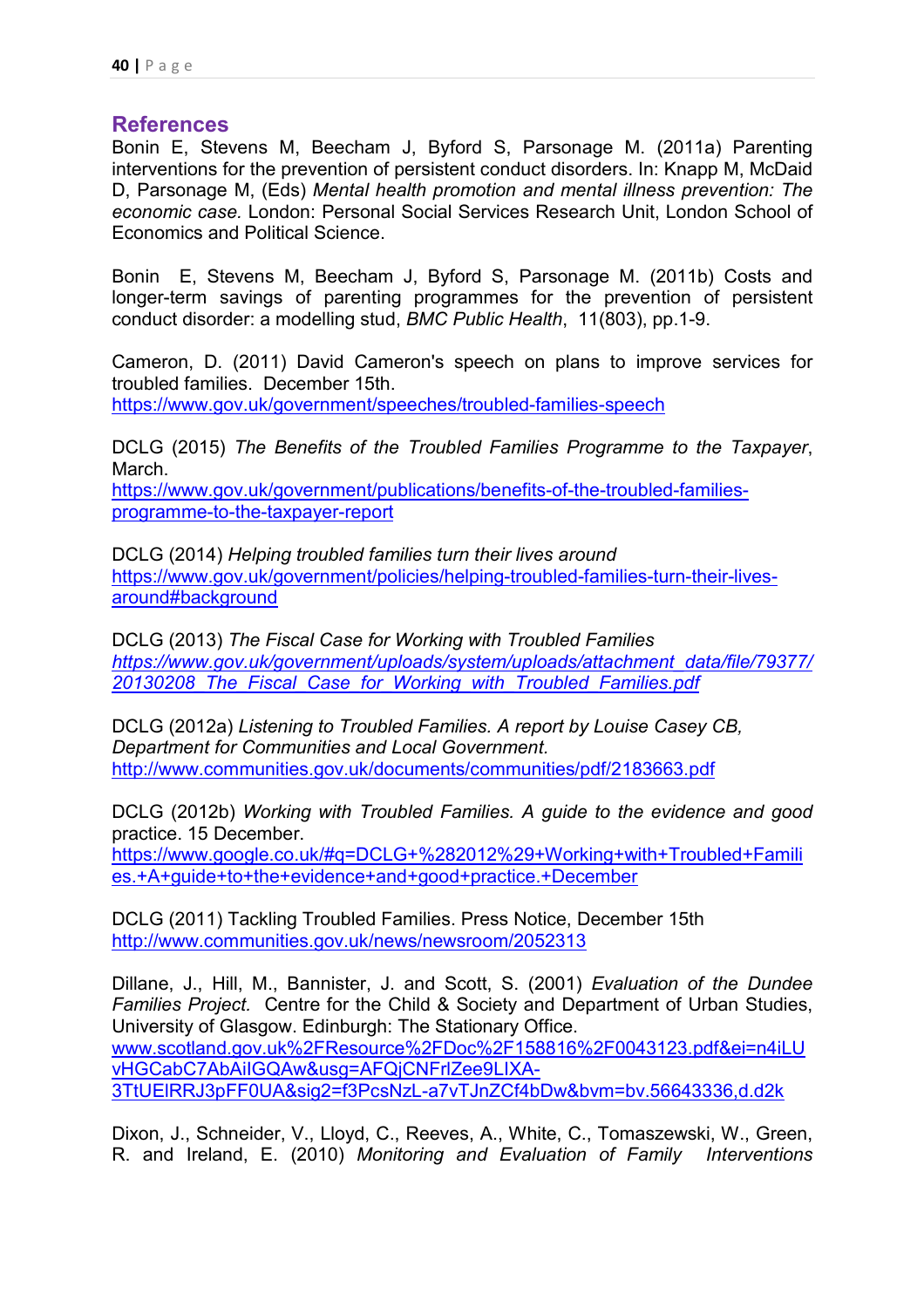*(information on families supported to March 2010)*. Research Report DFE-RR044. London: Department for Education. ISBN: 978-1-84775-806-4.

Feinstein, L. and Sabates, R. (2006) *Predicting Adult Life Outcomes from Earlier Signals: Identifying Those at Risk*. Centre for Research on the Wider Benefits of Learning. London: Institute of Education.

Felitti, V., Anda, R., Nordenberg, D., Williamson, D., Spitz, A., Edwards, V., Koss, M. and Marks, J. (1998) Relationship of adult health status to childhood abuse and household dysfunction to many of the leading causes of death in adults, *American Journal of Preventative Medicine*, 14, pp.245-58.

Hayden, C. (2007) *Children in Trouble*. Basingstoke: Palgrave/MacMillan.

Hayden, C. & Jenkins, C. (2013) Children taken into Care and Custody and the 'troubled families' agenda in England, *Child and Family Social Work*. DOI:10.1111/cfs.12095.

HMIP (2015) *The Contribution of Youth Offending Teams to the work of the Troubled Families Programme in England*. A Joint Inspection by: HM Inspectorate of Probation, Care Quality Commission, HM Inspectorate of Constabulary, Ofsted. January. Manchester: Her Majesty's Inspectorate of Probation.

Holt, A.(2011) From Troublesome to Criminal: School Exclusion as the 'tipping point' in Parents' Narratives of Youth Offending, Chapter 8 in Hayden, C. & Martin, D. (eds.) *Crime, Anti-Social Behaviour and Schools*. Basingstoke: Palgrave/MacMillan.

Hoxhallari, L., Conolly, A. and Lyon, L. (2007) *Families with Children in Britain: findings from the 2005 Families and Children Study(FACS)*. Research Report 424. London, DWP.

IPC, Institute of Public Care (2012) *Early Intervention and Prevention with Children and Families. Getting the Most from Team around the Family Systems*.June. Oxford Brooks University.

http://ipc.brookes.ac.uk/publications/pdf/Early\_Intervention\_and\_Prevention\_with\_Ch\_ ildren\_and\_Families\_June\_2012.pdf

Khan, L., Parsonage, M. and Stubbs, J. (2015) *Investing in Children's Mental Health. A review of the evidence on the costs and benefits of increased service provision*. London: Centre for Mental Health.

Levitas, R. (2012) *There may be 'trouble' ahead: what we know about those 120,000 'troubled' families.* Policy Response Series, No. 3. April. Bristol, University of Bristol.

Levitas, R. (2014) '*Troubled families' in a spin*  http://www.poverty.ac.uk/sites/default/files/attachments/Troubled%20Families%20in %20a%20Spin.pdf

Littell, J. (2006). The case for Multisystemic Therapy: Evidence or orthodoxy? *Children and Youth Services Review* , 28, pp. 458– 472.